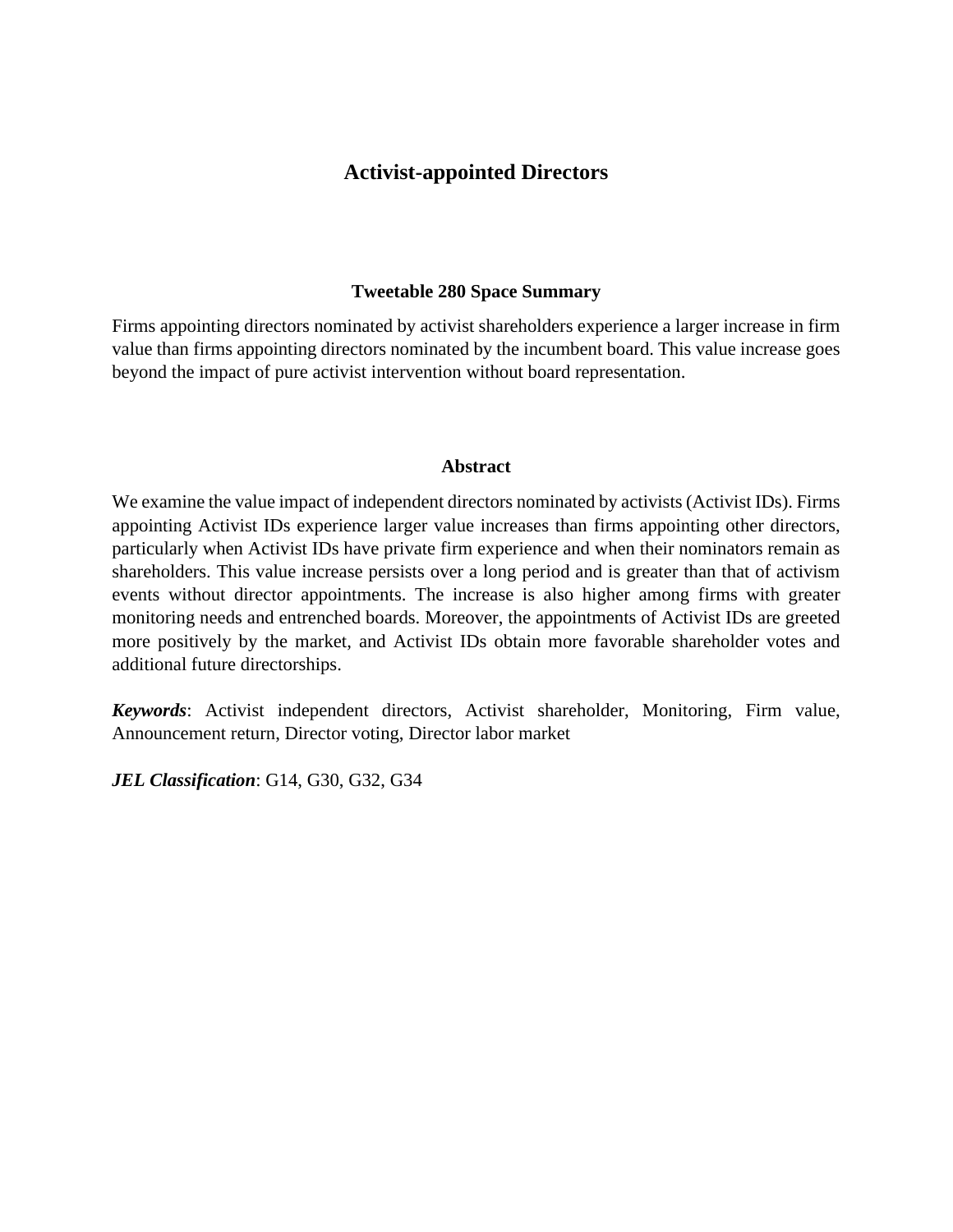## **I. Introduction**

The number of shareholder activism events increased by almost 30% from 2006 to 2015. Activist shareholders often seek to gain board seats at target firms, which is an important way to influence target management (Brav, Jinag, Partnoy, and Thomas (2008), Kaplan and Strömberg (2009), Chen, Kang, Kim, and Na  $(2014)$ ). <sup>1</sup> Despite the increasing importance of board representation as part of the activism process, there is scarce evidence on who these activistappointed directors are, how they are different from board-nominated directors, and whether they affect firm value and board functioning differently from other directors.

In this paper, we fill this void by studying whether the background and expertise of independent directors who are appointed through shareholder activism events (Activist IDs), such as dissident shareholders' proxy contests and private negotiations with management/the board of directors, and their effects on firms are different from those of independent directors nominated by the incumbent board (Nonactivist IDs). Given that a significant portion of Activist IDs are firsttime independent directors who have no prior boardroom experience (Activist Rookie IDs), we also examine whether Activist Rookie IDs affect firm value differently from first-time independent directors nominated by the incumbent board (Nonactivist Rookie IDs).

Activist shareholders have strong incentives to appoint qualified candidates to boards to effectively monitor target managers and implement tactics required to enhance performance. Activist shareholders, who tend to target small, risky firms (e.g., Brav et al. (2008)), are likely to face difficulties in choosing more established directors from the conventional director labor pool, which comprises mainly current executives of public U.S. firms (Linck, Netter, and Yang (2009),

<sup>&</sup>lt;sup>1</sup> According to the SharkWatch database, the proportion of activism events involving board representation increases from 15% to 24% over our sample period, and approximately one-third of the activist-appointed directors are firsttime directors.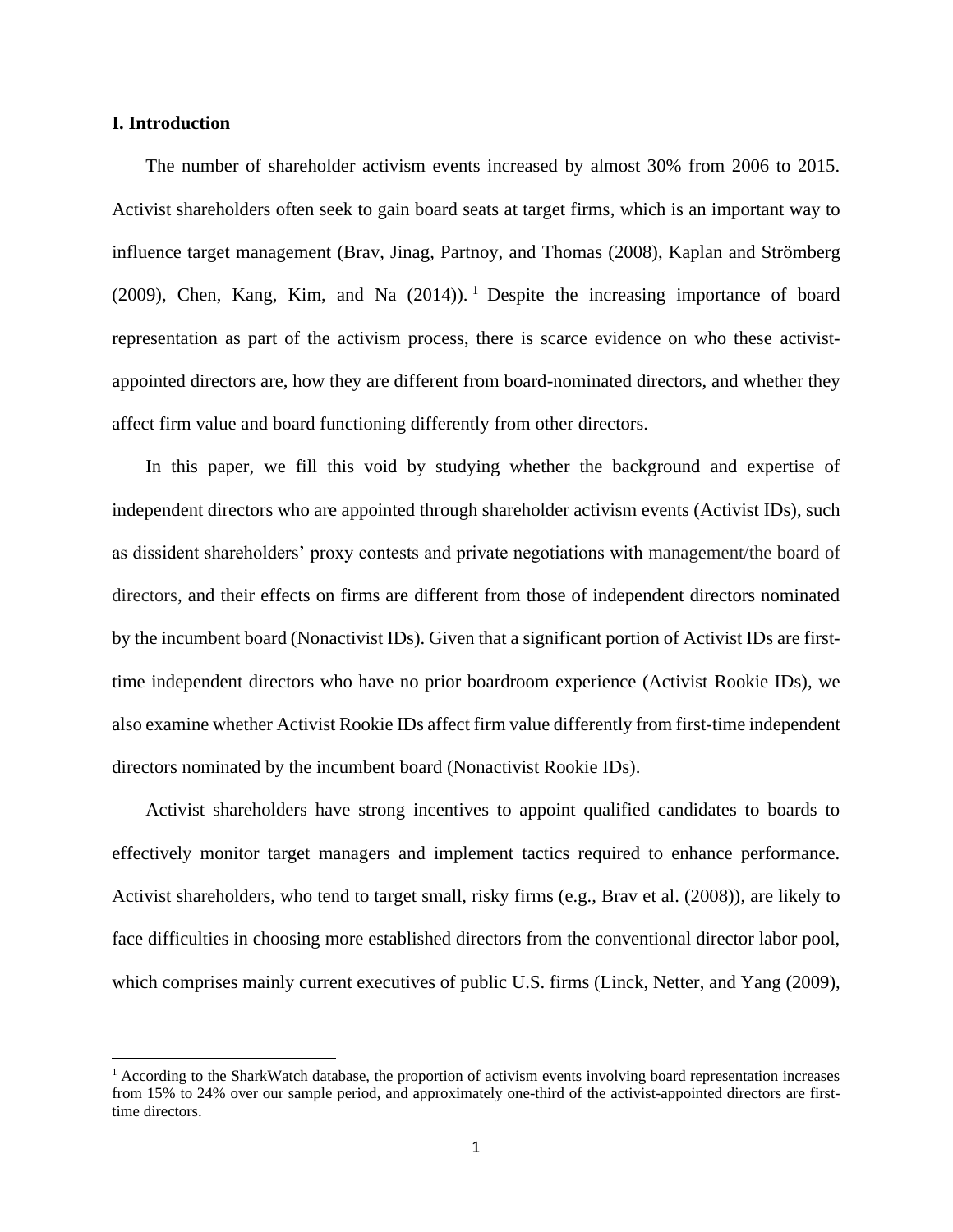Masulis and Mobbs (2011)). Because directors, especially reputable directors, often shun small, risky firms (Fahlenbrach, Low, and Stulz (2010)), activist shareholders must extend their search beyond executives of public firms to find potentially qualified directors, including rookie directors. Thus, Activist IDs, who tend to come from an unconventional pool relative to board-nominated directors, are expected to bring a broader range of perspectives to the boardroom and are more likely to challenge the existing norms. Moreover, as representatives of activist shareholders whose objective is to enhance firm performance through governance, financial, and operational changes (e.g., Brav, Jiang, and Kim (2015)), Activist IDs should have stronger incentives to maximize shareholder wealth, particularly that of their nominators, than Nonactivist IDs.<sup>2</sup> Nonactivist IDs tend to be more sympathetic to management (Coles, Daniel, and Naveen (2014)) and less likely to challenge inefficient management due to their relationship with the nominators (Shivdasani and Yermack (1999), Fracassi and Tate (2012)). In contrast, Activist IDs who have fewer ties to the current network of incumbent directors can provide more independent views in setting the corporate agenda. Finally, because of their affiliation and interaction with activist shareholders, Activist IDs can acquire relevant monitoring skills from these shareholders and use these skills to perform their role more effectively. They are also likely to have a more authoritative voice in the boardroom because they are backed by activist shareholders and thus can exert a stronger influence on management than board-nominated directors. The support of activist shareholders is especially important for newly appointed directors who might otherwise defer to the CEO and existing directors when making important board decisions. These benefits that arise from close ties to activist shareholders are expected to be particularly great for Activist Rookie IDs, who may often have to rely on their sponsors for actions and advice due to their boardroom inexperience.

<sup>2</sup> However, some critics argue that activist investors tend to pursue strategies that generate short-term gains at the expense of long-term shareholder value (e.g., Bebchuk, Brav, and Jiang (2015)).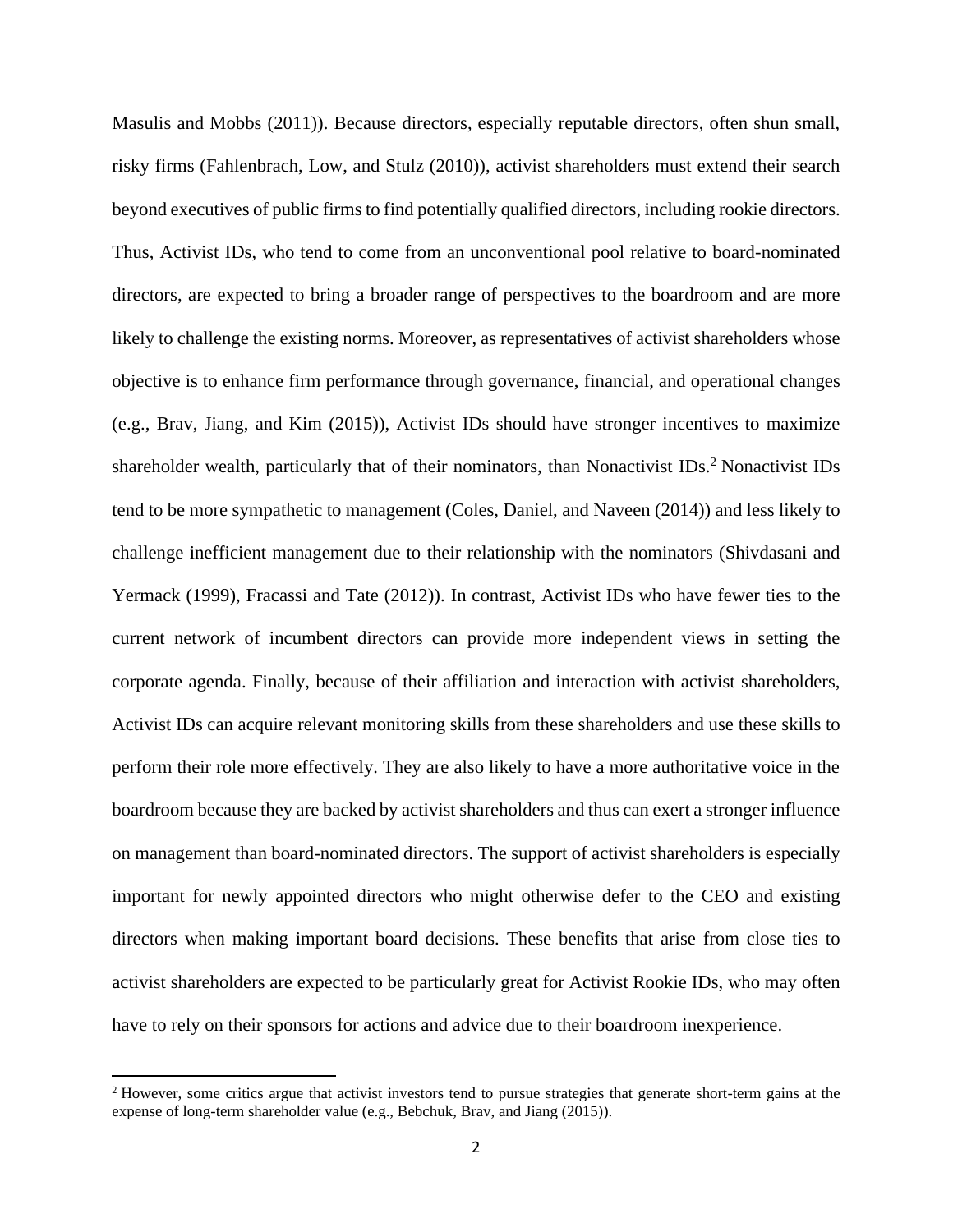In sum, Activist IDs differ from other directors in that they can bring independent and broad perspectives to the boardroom and can lean on the authority of their activist sponsors. Thus, compared to the appointments of other directors, the appointments of Activist IDs should lead to higher firm value, especially when these Activist IDs can offer broader views due to their unique experience and background and when they are supported by activist shareholders who have strong incentives to monitor managers due to their financial claims and activism goals. The valueenhancing impact of Activist IDs should also be more evident for firms that have greater monitoring needs and firms whose board members are more entrenched. To the extent that Activist IDs help improve shareholder wealth, we also expect that compared to Nonactivist IDs, shareholders will view the appointments of Activist IDs more favorably and the director labor market will reward Activist IDs with more board seats for their expertise and skills obtained from serving on the target firm. In particular, we expect this more positive assessment by shareholders and the director labor market to be more evident among Activist Rookie IDs than Nonactivist Rookie IDs. We find that the results are largely consistent with these predictions.

We first document that a significant fraction of Activist IDs comes from a nontraditional source of the director pool. Specifically, using a sample of 20,194 independent director appointments from 2006 to 2015, we find that the proportion of Activist IDs who have current or past executive experience in private U.S. firms is significantly higher than that of corresponding Nonactivist IDs. In particular, 41% of Activist IDs are current executives of private U.S. firms, compared to 28% of Nonactivist IDs. In contrast, Activist IDs are rarely current executives of public U.S. firms. Thus, many Activist IDs come from private U.S. firms, which have not been considered a conventional source of the director labor pool in prior studies. We also find that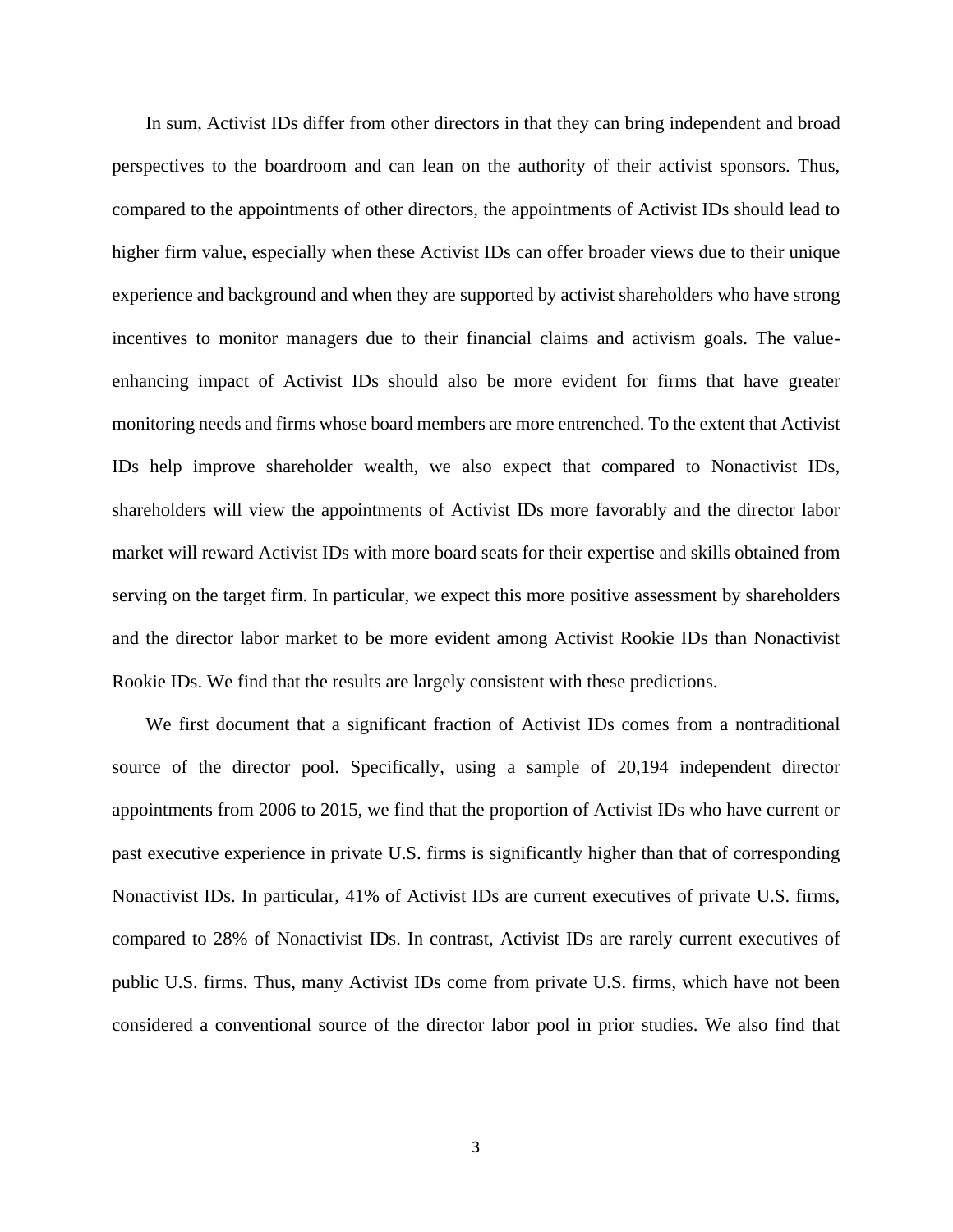Activist IDs are younger and less socially connected to the CEO, which indicates that they are less likely to share existing board networks with incumbent directors and management.

To assess how Activist IDs and other independent directors affect firm value differently, we first compare their valuation effects by using Tobin's *q* as the measure of firm value. After controlling for firm and year fixed effects and various firm and board characteristics, we find that firms whose boards have newly appointed Activist IDs experience a larger increase in firm value relative to the same firms whose boards have no newly appointed independent directors. Their value increase is also larger than the value increase of firms whose boards have newly appointed Nonactivist IDs. These results are particularly evident when Activist IDs have executive experience at private U.S. firms, suggesting that the unconventional background of Activist IDs helps them bring diverse perspectives on firm policies and new ideas to the boardroom. We further find that the positive value impact of Activist IDs is more pronounced than that of Nonactivist IDs, when their nominating shareholders continue to hold an equity stake in the target firm.

Importantly, we find that the value increase associated with the appointments of Activist IDs persists beyond 5 years, which indicates that the valuation effects of Activist IDs are not short lived. The long-term value impacts are especially evident when Activist IDs have private firm executive experience. However, the long-term value impacts are not contingent on the presence of nominating activists as target shareholders. This result, together with the findings on short-term value impacts, suggests that the value-enhancing role of Activist IDs goes beyond that of their sponsors and that the support of activist shareholders is most important during the initial appointment period, when newcomers to a board may have less influence on their own.

Consistent with our expectations, we also find that the increase in firm value is more pronounced when Activist IDs are appointed to firms that have greater agency problems, such as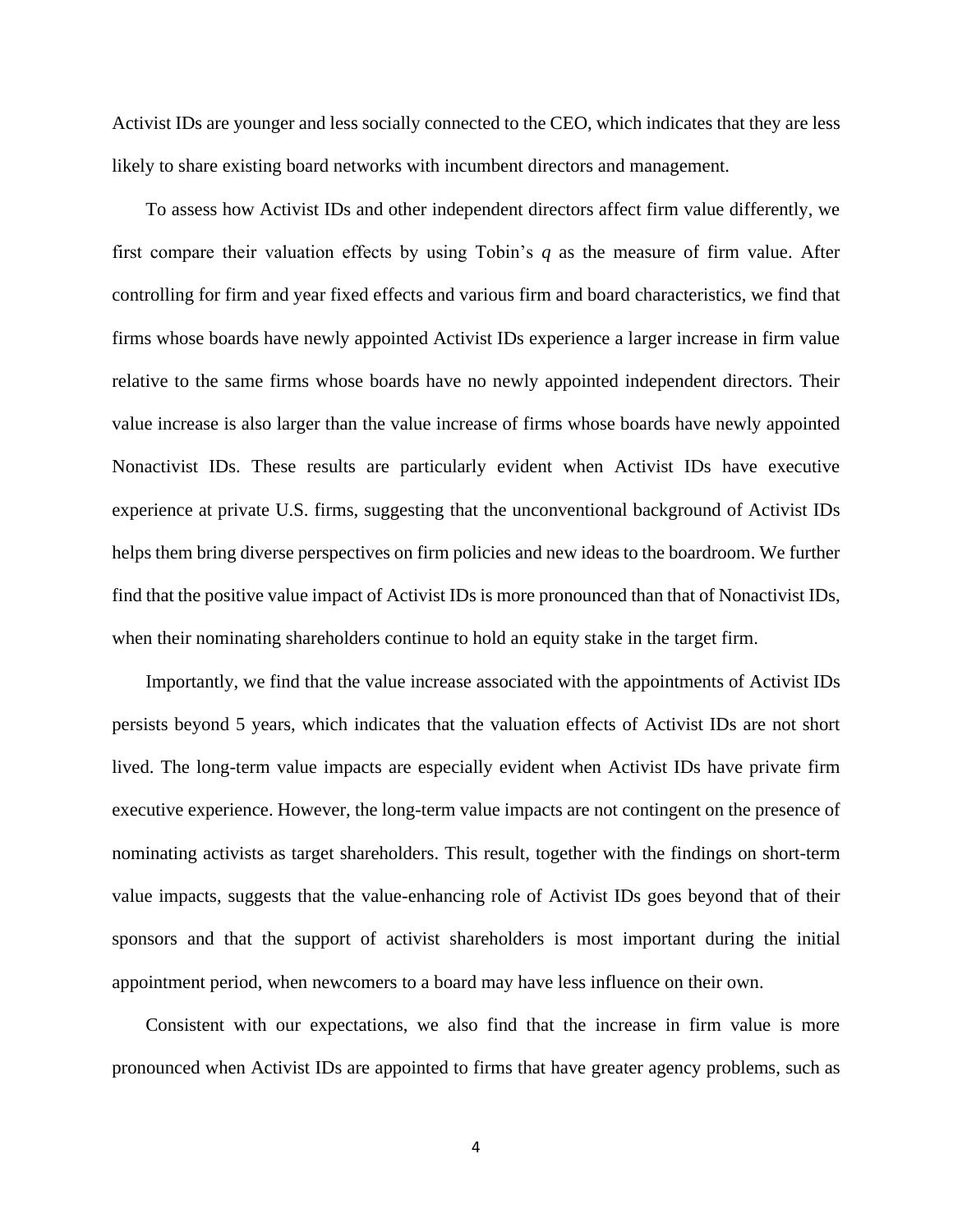overinvestment firms, firms with lower dividend payouts, and firms with higher free cash flow problems, and to firms whose boards are more entrenched, such as boards with a higher proportion of long-serving independent directors and boards whose independent directors are socially tied to the CEO.

To mitigate the concern that our results may be driven by other observable omitted firm characteristics, we perform two sets of propensity score matching analyses. First, to rule out the possibility that our results simply reflect the general valuation effects of activist intervention events, we conduct an analysis in which we match each firm that appoints Activist IDs to a control firm that experiences an activism campaign not involving dissident shareholders' director appointments. We find that firms appointing Activist IDs experience significantly higher increases in Tobin's *q* than control firms in the post-activism period, which suggests that the impact of Activist IDs on firm value is incremental to the impact of pure activism events without director appointments. We also perform multivariate regression analyses and find that targets of activism campaigns involving Activist ID appointments experience a larger increase in firm value than do targets of activist campaigns not involving such appointments. These results are consistent with those of prior studies that highlight the importance of gaining board representation in target firms as part of the activism process to monitor the target's managers more effectively (e.g., Chen et al.  $(2014)$ ).

Second, we perform an analysis in which we match each firm that appoints Activist IDs to a control firm that appoints Nonactivist IDs by using matching covariates that determine the likelihood of activist intervention. We find that an increase in Tobin's *q* is higher for firms that appoint Activist IDs than for control firms that appoint Nonactivist IDs, alleviating the concern that our results are driven by omitted variable bias problems.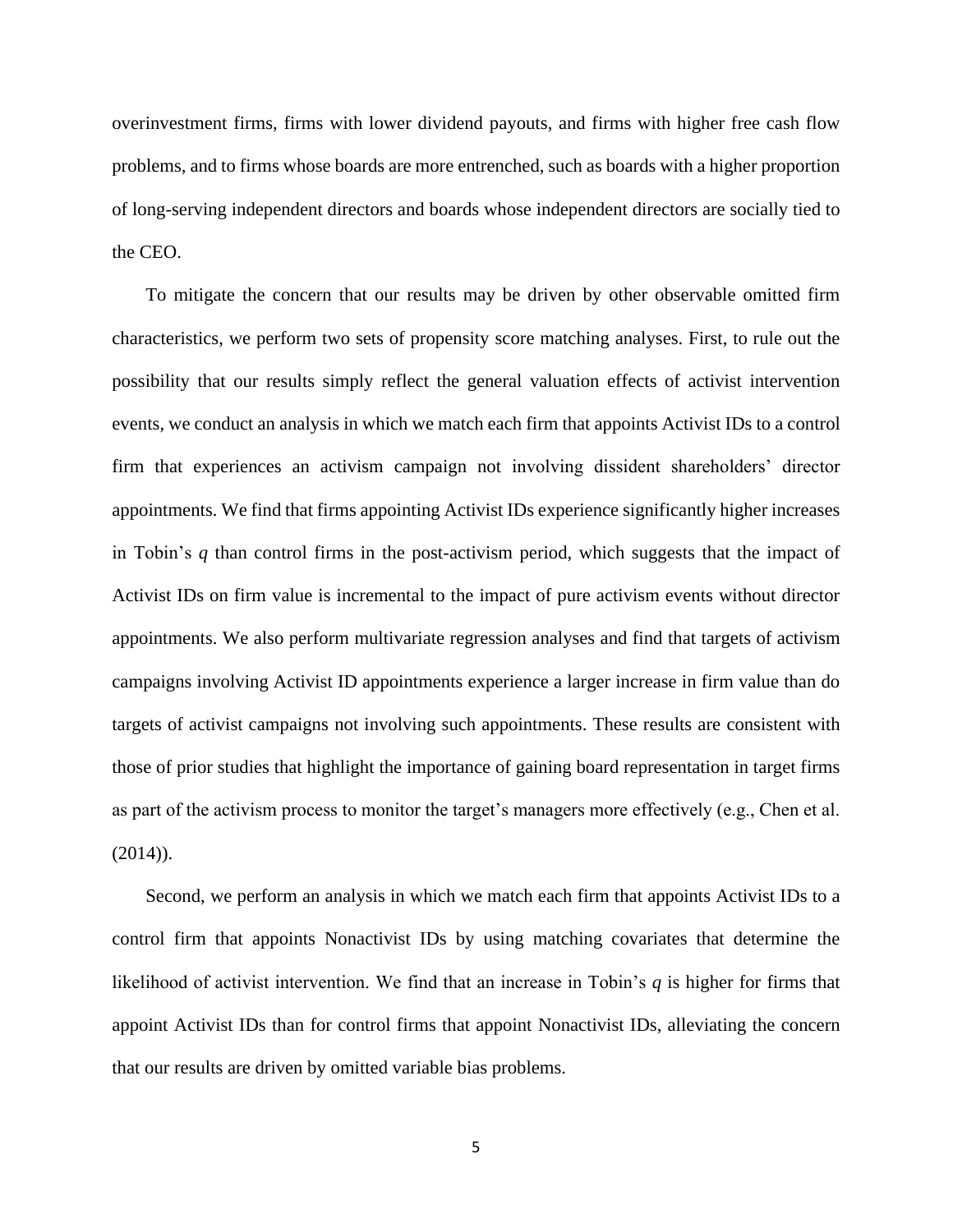Next, we conduct director-level analyses. We find that announcement returns are higher when firms appoint Activist IDs than when they appoint Nonactivist IDs. Using directors' first uncontested voting outcome, we also find that shareholders cast votes more favorably for Activist IDs than for Nonactivist IDs. We further find that Activist IDs are more likely to be rewarded for an improvement in appointing firms' performance with additional directorships within three years of their appointment. These results suggest that the shareholders' ex ante perception of valueenhancing abilities is higher for Activist IDs than for board-nominated independent directors, and ex post, the labor market rewards well-performing directors with additional appointments.

Finally, turning to the comparison between Activist Rookie IDs and Nonactivist Rookie IDs, we find that the stock market greets the appointments of Activist Rookie IDs more positively than the appointments of Nonactivist Rookie IDs. We also find that Activist Rookie IDs receive more favorable shareholder votes than Nonactivist Rookie IDs. Additionally, Activist Rookie IDs are more likely to obtain additional directorships in other firms within three years of their first appointments than Nonactivist Rookie IDs, which suggeststhat the director labor market positively assesses Activist Rookie IDs' unique role.

Our study contributes to the literature in several important ways. First, our study sheds new light on the role of activist shareholders in providing qualified directors to firms. Chen and Moers (2018) document an influx of rookie directors post-SOX in response to the decreasing supply of qualified seasoned directors and increasing demand for independent directors. However, little is known about how firms recruit these qualified directors (particularly first-time directors), who these directors are, and what roles they play. We provide evidence on the role of activist shareholders in discovering qualified directors who go on to be highly sought-after directors in the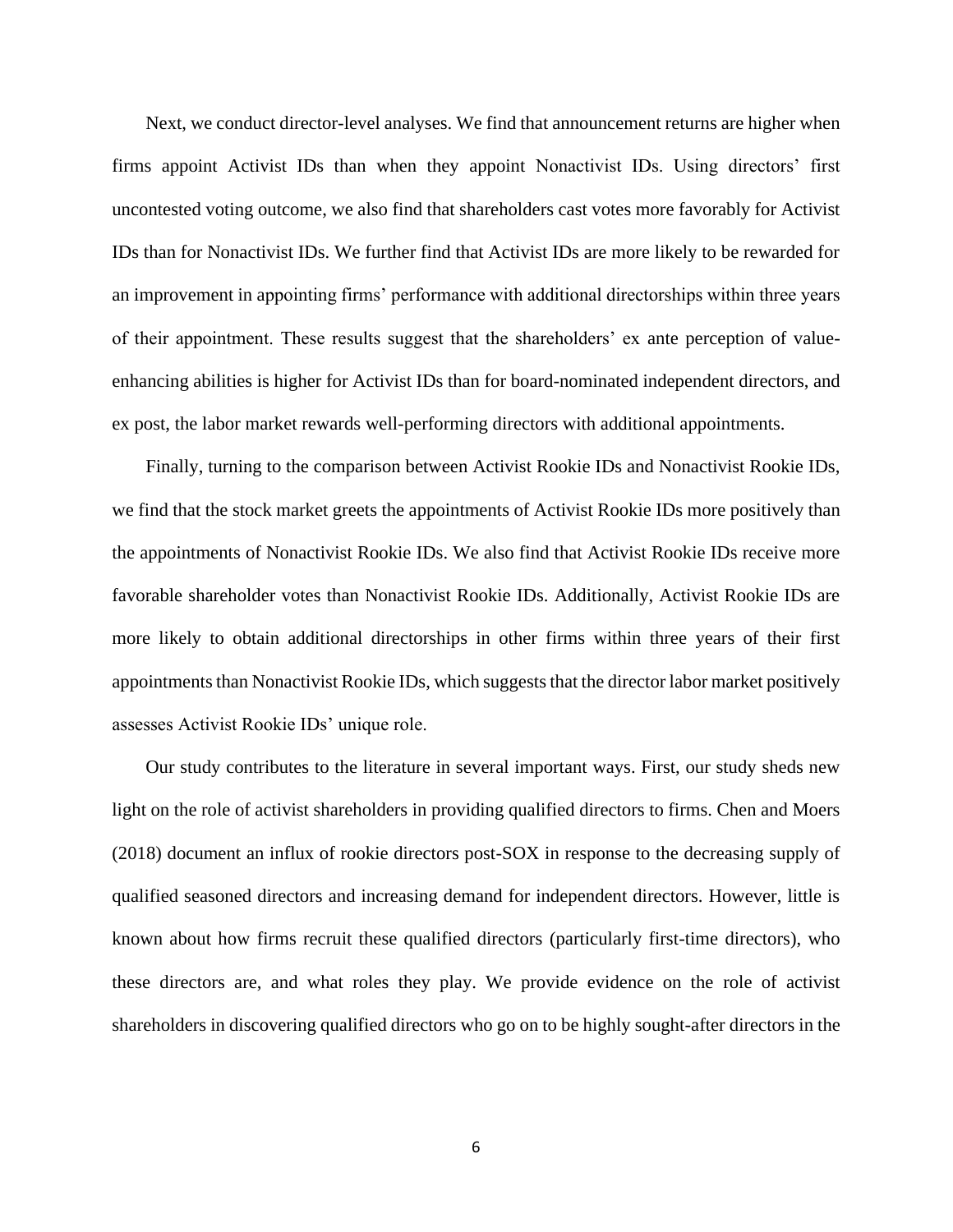director labor market. In particular, we find that activist shareholders tend to source their director candidates from unconventional director pools, especially private U.S. firms.

Second, we provide new evidence on the value-enhancing role of Activist IDs. While most prior studies focus on the performance, experience, and ability of independent directors nominated by the incumbent board (e.g., Cai, Garner, and Walking (2009), Akyol and Cohen (2013)), we focus on independent directors nominated by activist shareholders and show that as active monitors, these Activist IDs improve firm value more than independent directors nominated by the incumbent board. We also find that the power of dissident shareholders to nominate their directors to target boards helps improve board functioning and shareholder value, particularly for firms with higher managerial agency problems and firms with entrenched boards.

Third, our paper contributes to the literature on the source of value gains in shareholder activism. Gaining board seats at target firms is an increasingly important tactic of shareholder activism (Brav et al. (2008), Kaplan and Strömberg (2009), Chen et al. (2014)). However, little is known about how such board representation affects the short- and long-term value of target firms and whether the value impacts of activism are different between activism events with and without board representation. We document that firms appointing Activist IDs experience a larger increase in firm value both in the short and long term and that these value increases for firms appointing Activist IDs are greater than those for firms experiencing activism events without board representation. The results complement those of Goodwin, Singh, Slipetz, and Rao (2014), who show that activist shareholders' board representation sends a signal of these shareholders' longterm commitment to target firms, highlighting the importance of board representation as an integral part of shareholder activism.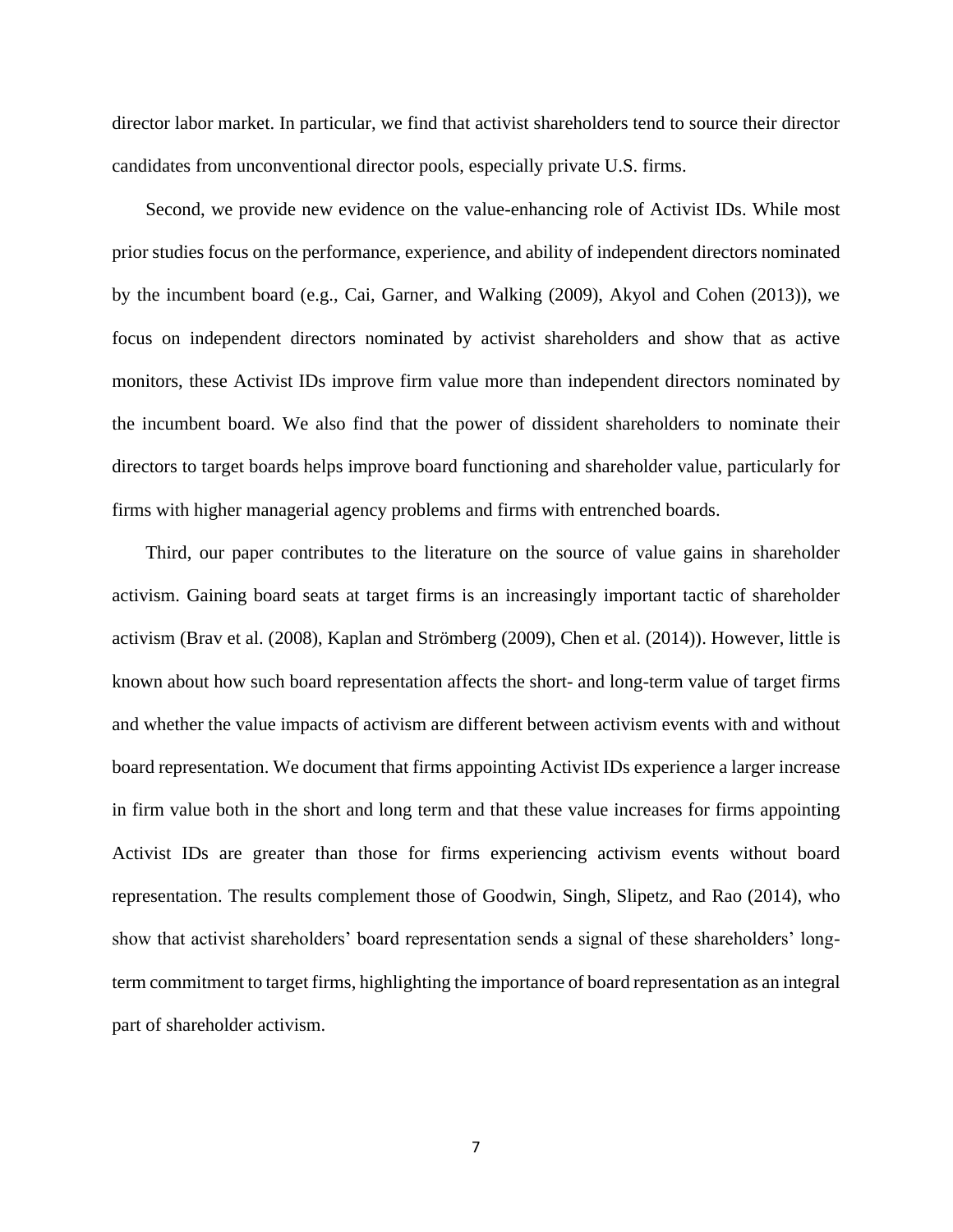The remainder of the paper proceeds as follows. Section II describes our sample and key variables. Section III presents firm-level analysis results and examines potential factors that determine the value impact of Activist ID appointments. Sections IV and V address endogeneity issues and provide director-level analysis results, respectively. In Section VI, we compare the value impacts of Activist Rookie IDs and Nonactivist Rookie IDs. Section VII concludes.

#### **II. Sample and Variable Definition**

### A. Sample

We first match BoardEx firms to firms covered in Compustat and the Center for Research in Security Prices (CRSP) and refer to the resulting matched dataset as the BoardEx-Compustat-CRSP merged database. We then restrict the sample period to the years 2006 to 2015, as complete data on activist campaigns against all U.S. incorporated firms from SharkWatch are available starting in 2006. We use the SharkWatch database to identify firms targeted by activist campaigns and directors nominated by activist shareholders during such campaigns. Other information on the boards of directors and their appointments and employment records are from BoardEx. We obtain financial and stock return data from Compustat and CRSP, respectively. We exclude firms in the financial and utility industries. After requiring nonmissing values for the key variables, our final sample consists of 22,248 firm-year observations for 3,940 unique firms.

Next, we obtain a sample of independent director appointments and exclude appointments if there are 5 other concurrent appointments of new directors in the same year, as such appointments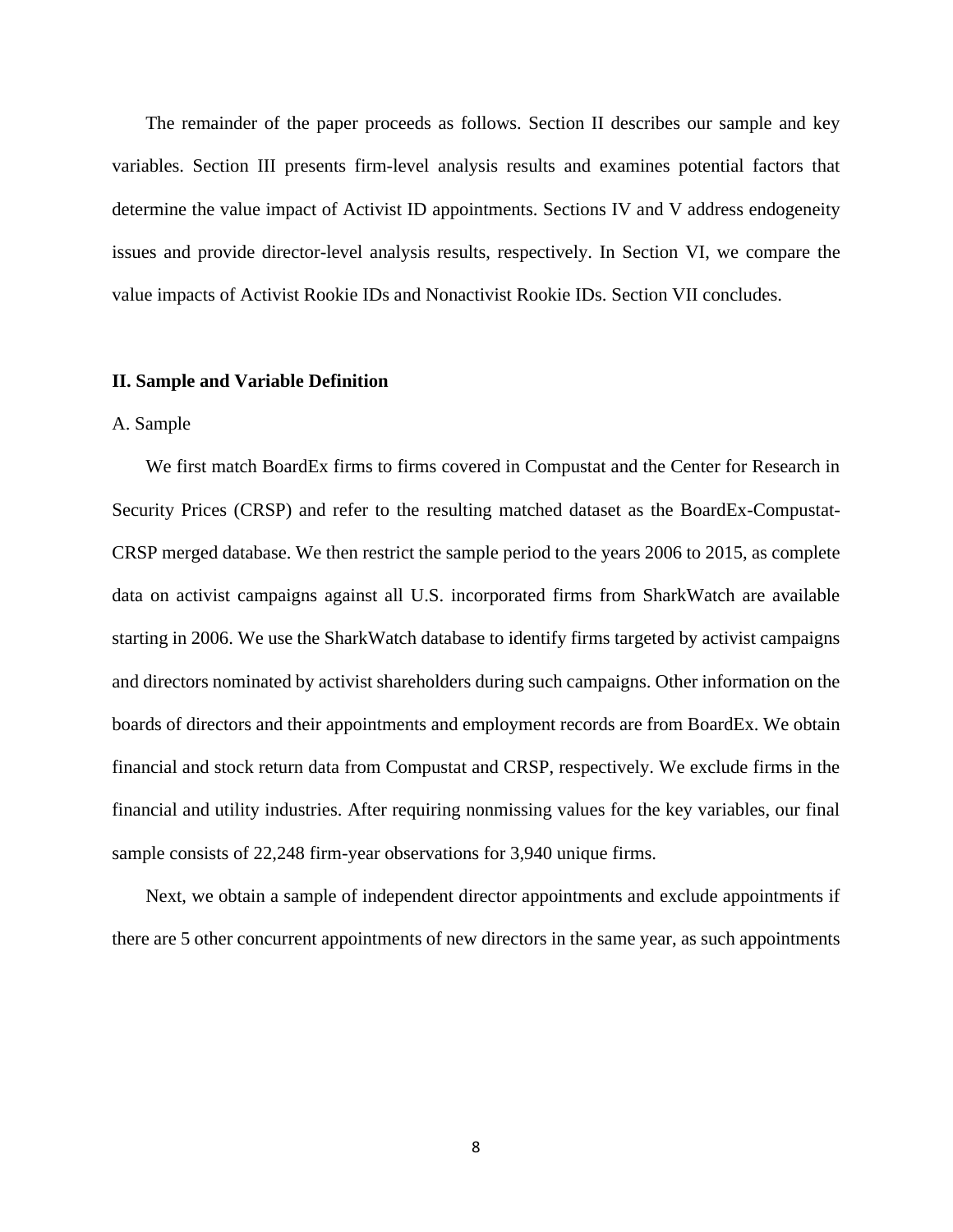are likely related to major corporate events (Fahlenbrach et al.  $(2010)$ ).<sup>3</sup> This restriction yields a final sample of 20,194 independent director appointments.

Institutional ownership information comes from the Thomson 13F database. We obtain information on director appointment announcement dates from the Audit Analytics Director and Officer Changes database and information on director election voting outcomes from the Institutional Shareholder Services (ISS) Voting Analytics database.

#### B. Classification of Directors by Nominators

We classify newly appointed independent directors by the identity of their nominators using information from the SharkWatch database. In cases where the identity of nominators is unclear, such as when directors are nominated via private negotiations, we obtain the information by reading through each event synopsis provided by the database. We refer to independent directors who are nominated by dissident shareholders initiating activism campaigns against the target firm as Activist IDs and those who are nominated by the incumbent board as Nonactivist IDs.

In Table 1, we present the distribution of independent director appointments by year. Activist IDs account for 3.5% of all independent director appointments. The proportion of Activist IDs increases from 2.4% in 2006 to 5.3% in 2015, although there is a decrease in 2010 and 2011.

### C. Summary Statistics

<sup>3</sup> Mergers and acquisitions (M&As) and other restructuring events can lead to the concurrent appointments of multiple directors, although the number is fewer than 5. To rule out the possibility that our results are driven by Activist IDs appointed around M&A events, we obtain information on M&As from the Securities Data Company (SDC) Platinum database and conduct two separate tests. First, we repeat the main analyses after excluding independent director appointments around M&A events and find that the results are robust. Second, we focus only on directors appointed around M&As and repeat the main analyses, and we find that Activist ID appointments during such events have little impact on firm value.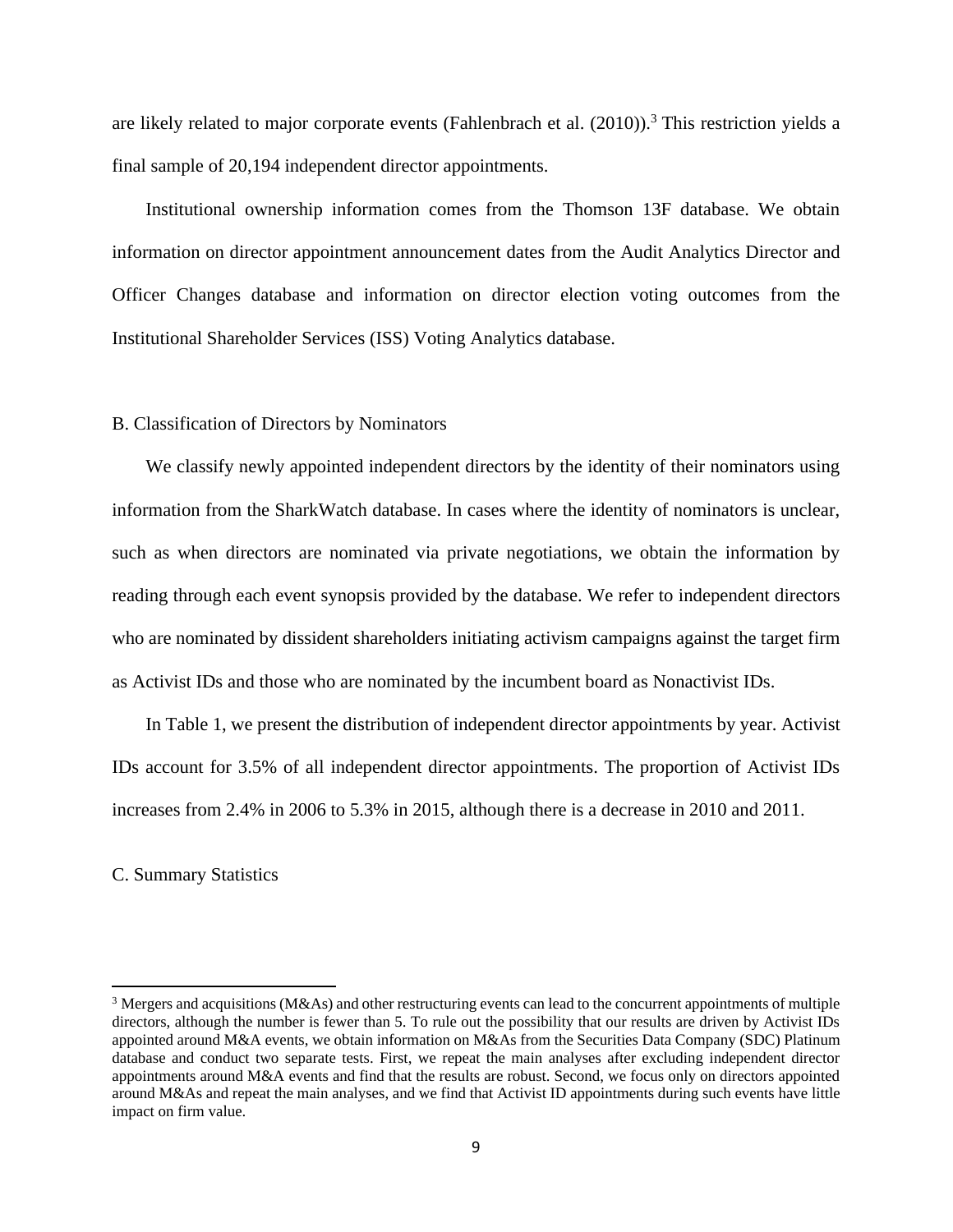Panel A of Table 2 presents summary statistics on the characteristics of the independent directors appointed from 2006 to 2015. The appendix provides detailed variable descriptions. We winsorize all continuous variables at the 1% level in both tails by year. Supporting our conjecture that shareholder activists recruit candidates from a pool beyond the conventional director supply source, we find that a significant portion of Activist IDs originates from private U.S. firms: 40.8% of appointed Activist IDs are current executives of private U.S. firms at the time of appointment, while only 27.8% of Nonactivist IDs have such a background. In contrast, 6.3% of Activist IDs are current executives of public U.S. firms at the time of appointment, while more than 11% of Nonactivist IDs work for public U.S. firms when appointed. Similarly, the proportion of Activist IDs who have either past or current executive experience at private (public) U.S. firms is higher (lower) than the corresponding proportion for Nonactivist IDs. We also find that compared to Nonactivist IDs, Activist IDs have more general managerial skills<sup>4</sup> and finance experience but tend to lack related industry experience and a technology background. As expected, Activist IDs are less likely to be socially connected to the CEO than directors hired through the incumbent board's networks. Furthermore, Activist IDs are younger, are more likely to be male, and are more likely to be MBA degree holders and Ivy League graduates than Nonactivist IDs.

Panel A also shows that about 16% of Activist IDs have been employed by the nominating shareholder during the three years prior to their appointment. On average, activist shareholders sponsoring Activist IDs hold 10.6% of equity ownership in targets at the start of their activism campaigns. Hedge funds constitute 77% of Activist IDs' nominators.<sup>5</sup>

<sup>&</sup>lt;sup>4</sup> We follow Custódio, Ferreira, and Matos (2013) when measuring the general ability index of directors. Among the 5 proxies used to measure general managerial ability, we replace CEO experience with executive experience because rookie directors are unlikely to be CEOs in other firms. Rookie directors by definition have no prior boardroom experience, but most CEOs serve as inside directors of their own firms.

<sup>&</sup>lt;sup>5</sup> In untabulated tests, we find that compared to Nonactivist IDs, Activist IDs are significantly more likely to serve on both monitoring and advisory committees after being appointed. The only exception is audit committees, for which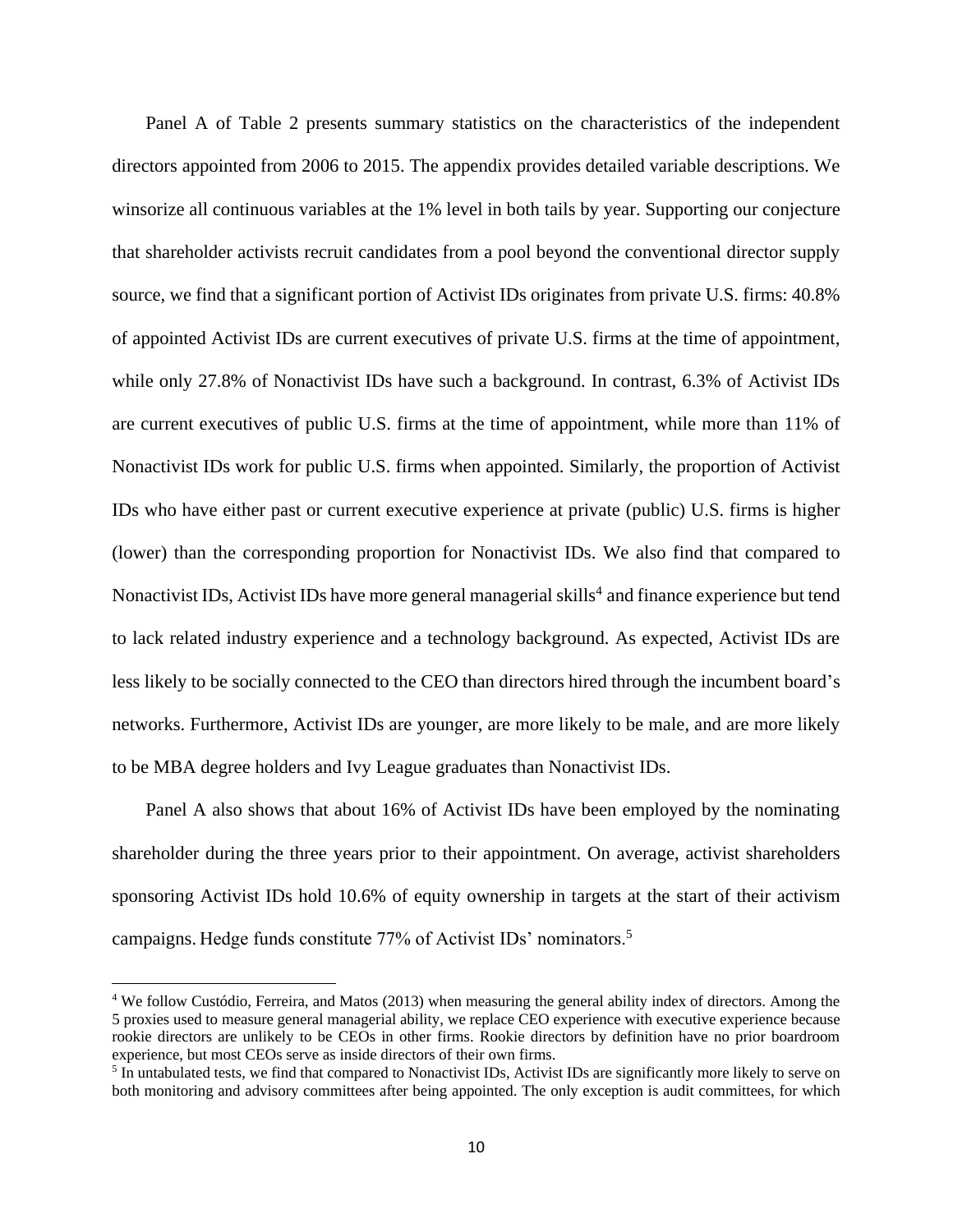Panel B of Table 2 presents summary statistics on the firm, board, and CEO characteristics of our sample, classified according to the types of newly appointed directors. We compare firm-years in which the board has at least one newly appointed Activist ID (i.e., Activist ID Firms) with those in which the board has at least one newly appointed Nonactivist ID (i.e., Nonactivist ID Firms). We consider a director to be newly appointed if the appointment occurred within the last three years. Compared to Nonactivist ID Firms, Activist ID Firms are smaller, older, and riskier (i.e., higher stock return volatility) and have lower operating profitability and leverage. However, these two groups of firms have similar stock performance, capital expenditures, research and development (R&D) intensity, dividend payout ratios, and free cash flow problems. Free cash flow problems are measured using an indicator for whether the firms have high free cash flow and low Tobin's *q*. Regarding the board and CEO characteristics, we find that compared to Nonactivist ID Firms, Activist ID Firms have more independent board members, more frequent departures of independent directors, and higher long-term independent institutional block ownership. Independent directors of Activist ID Firms have more related industry, finance, and technology experience than those of Nonactivist ID Firms. Activist ID Firms have fewer female independent directors on the board than Nonactivist ID Firms. We also find that the CEOs of Activist ID Firms are younger, have shorter tenures, and are less likely to serve as board chairs than CEOs of Nonactivist ID Firms.

### **III. Firm-level Analysis: Effect of Director Appointments on Firm Value**

the representation is similar between Activist IDs and Nonactivist IDs. Following Faleye, Hoitash, and Hoitash (2011), we include audit, compensation, and nominating/corporate governance committees in monitoring committees and include acquisitions, science and technology, executive, investment, and finance committees in advisory committees. A larger presence of Activist IDs on various board committees indicates Activist IDs' active involvement in major board decision-making processes.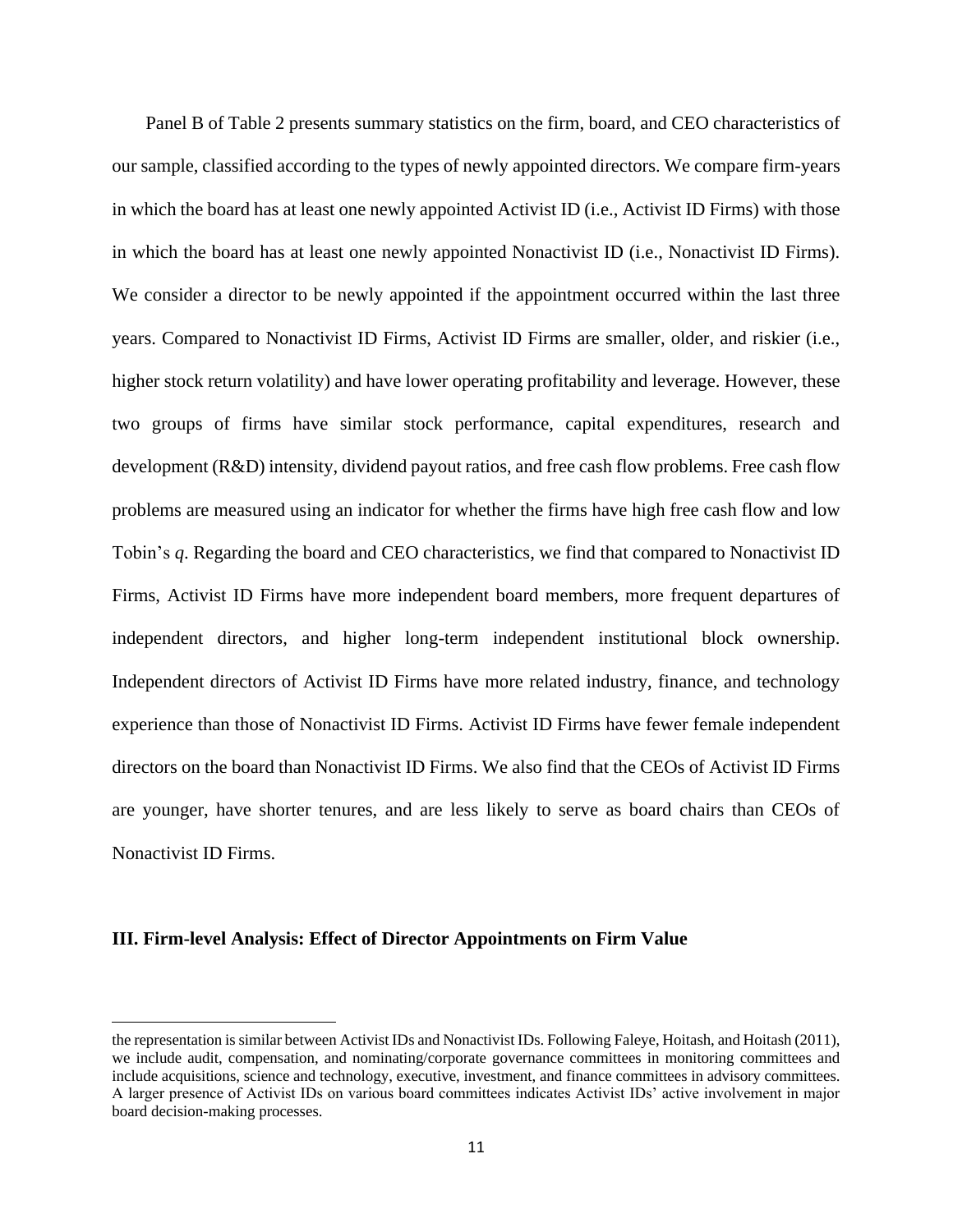In this section, we examine the differences in the valuation impacts of appointing Activist IDs and Nonactivist IDs and explore the potential factors that drive such differences.

## A. Differences in Valuation Effects of Activist ID and Nonactivist ID Appointments

Table 3 presents the results from a regression analysis of the relation between the presence of newly appointed Activist IDs on the board and Tobin's *q*. Our main independent variable of interest is ACTIVIST\_ID\_FIRM, which takes the value of 1 for firm-years in which the board has at least one newly appointed Activist ID, and 0 otherwise. For a firm to be considered an Activist ID Firm, we require the Activist ID to stay on its board in the measurement year. We define newly appointed directors as directors who were appointed within the last three years to allow them to have enough time to contribute to firm value. The omitted group in the regressions is firm-years in which the board has no newly appointed independent directors. We control for several firm, board, and CEO characteristics that are likely to affect firm value. The regressions also include firm and year fixed effects; thus, the regression coefficient on ACTIVIST\_ID\_FIRM measures the withinfirm change in Tobin's *q* when a firm has a newly appointed Activist ID compared to when the same firm does not have any newly appointed independent directors.

In column 1, we compare the changes in firm value between Activist ID Firms and firms that appoint Nonactivist IDs. Thus, we include NONACTIVIST\_ID\_FIRM, which takes the value of 1 for firm-years in which the board has at least one newly appointed Nonactivist ID but no newly appointed Activist IDs, and 0 otherwise, together with ACTIVIST\_ID\_FIRM, in the regression. We find that the coefficient on ACTIVIST\_ID\_FIRM is positive (0.066) and significant at the 1% level, which suggests that the firm's Tobin's *q* increases by 6.8% ( $e^{0.066}$ –1) during the first three years after the appointment of an Activist ID relative to when the same firm does not have any newly appointed independent directors*.* In contrast, the coefficient on NONACTIVIST\_ID\_FIRM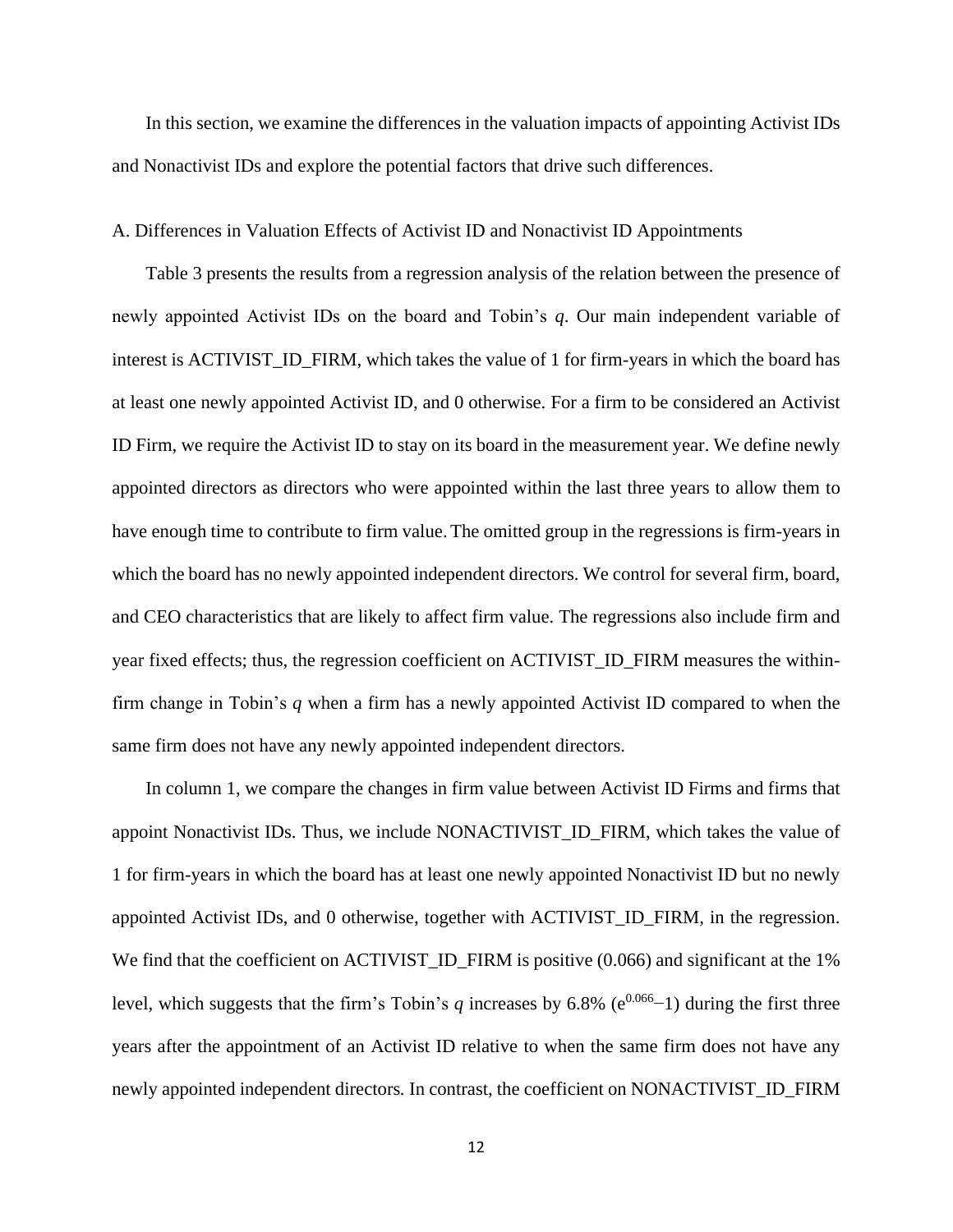is insignificantly negative and significantly different from the coefficient on ACTIVIST\_ID\_FIRM ( $p$ -value = 0.00). Thus, on average, firms that appoint Activist IDs experience a significantly higher increase in firm value than those that appoint other types of directors.<sup>6</sup>

Next, we examine the types of Activist IDs who are likely to play a more value-enhancing role in target firms. First, we expect Activist IDs to have a greater value-enhancing impact when they have private firm executive experience, which is less common among board-nominated directors. Since prior studies suggest that newcomers with different backgrounds bring diverse perspectives and change the dynamics of groupthink, which hampers the board's oversight role (e.g., Phillips, Liljenquist, and Neale (2009), Coles et al. (2014), Bernile, Bhagwat, and Yonker (2018)), Activist IDs with a private firm executive background are expected to play a more valueenhancing role than Nonactivist IDs, who tend to share similar backgrounds with existing directors. Second, we expect Activist IDs to have a greater positive impact on target value when their nominating shareholders continue to hold equity in target firms since the presence of nominating shareholders in target firms is likely to help Activist IDs have a more authoritative voice in the boardroom and receive greater support for their actions.

<sup>&</sup>lt;sup>6</sup> Some Activist IDs remain on the target board for fewer than three years, possibly because their sponsoring shareholders achieve their activism objectives in a relatively short period. To examine whether the results in Table 3 are driven mainly by these transient directors, in untabulated tests, we reestimate column 1 of Table 3 by replacing ACTIVIST\_ID\_FIRM with two indicators: ACTIVIST\_ID\_FIRM\_WITH\_TRANSIENT\_ACTIVIST\_ID (1 for firmyears in which the board has at least one Activist ID whose tenure is equal to or shorter than three years, and 0 otherwise) and ACTIVIST\_ID\_FIRM\_WITH\_LONG-TERM\_ACTIVIST\_ID (1 for firm-years in which the board has at least one Activist ID and none of the Activist IDs' tenure is equal to or shorter than three years, and 0 otherwise). Admittedly, using these indicators in the regression can lead to forward-looking bias, as we require knowledge of whether the director remains with the firm for at least three years. Nevertheless, we find that only the coefficient on ACTIVIST\_ID\_FIRM\_WITH\_LONG-TERM\_ACTIVIST\_ID is positive and significant, although the difference in the two coefficients is statistically insignificant. Thus, Activist IDs' contribution to the improvement in target value shown in column 1 of Table 3 appears to be driven by Activist IDs who stay on the board longer. We also find that Activist IDs are generally not transient directors: the median tenure for appointed Activist IDs is three years, which is slightly lower than the median tenure of four years for board-nominated directors. Moreover, almost 46% of Activist IDs whose nominating shareholders exit the target firm before 2015, the end of our sample period, continue to remain on the focal board until 2015.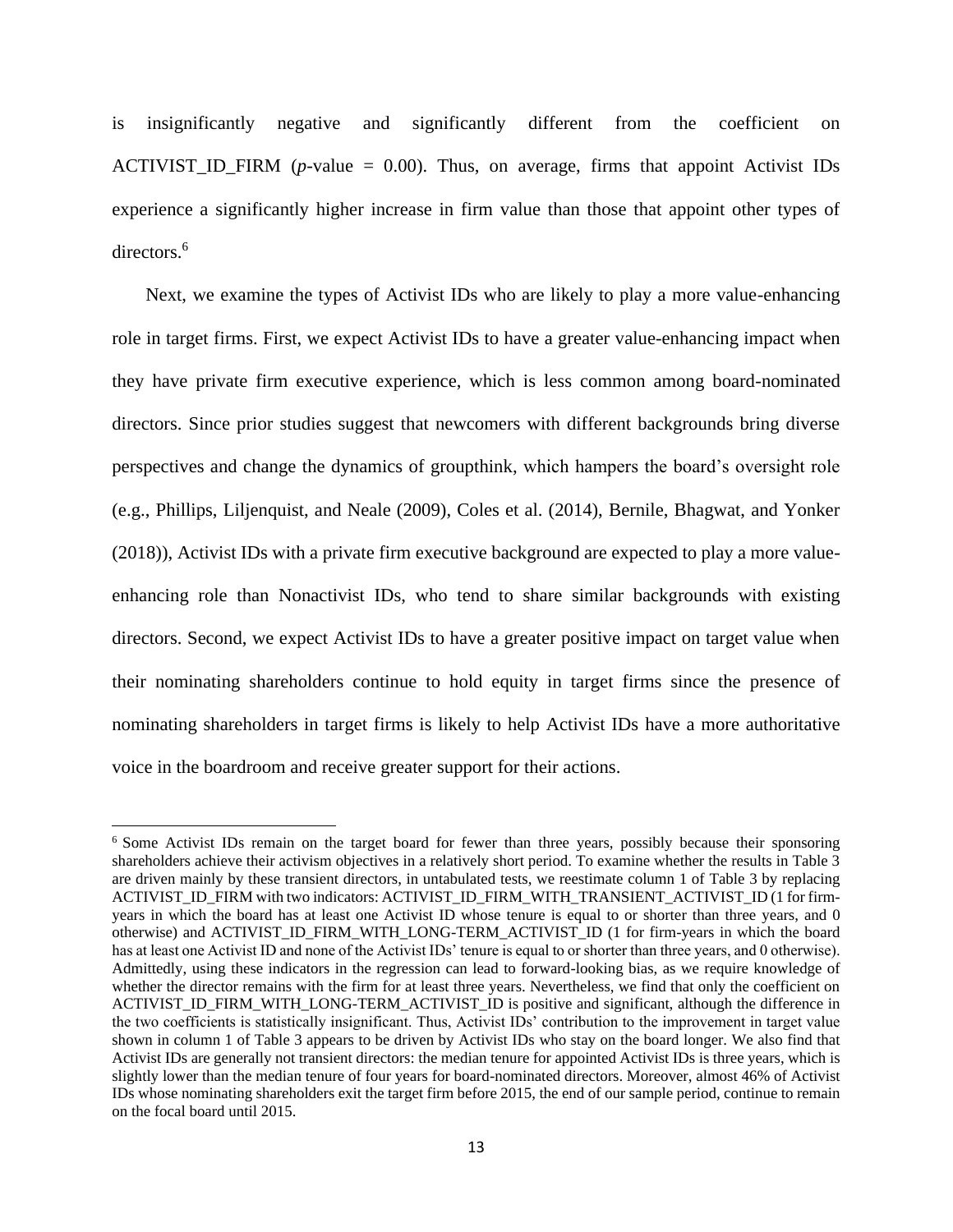The results are reported in columns 2 and 3 of Table 3. We classify ACTIVIST\_ID\_ FIRM into two indicators according to whether the Activist ID has experience as an executive of a private U.S. firm (column 2) and whether the dissident shareholder that nominates the Activist ID continues to hold equity in the target firm at the beginning of the year (column 3). Consistent with our prediction, we find that the coefficient on ACTIVIST\_ID\_FIRM\_WITH\_PRIVATE\_FIRM\_EXPERIENCE is positive and significant, while that on ACTIVIST\_ID\_FIRM\_WITHOUT\_PRIVATE\_FIRM\_EXPERIENCE is insignificant. Moreover, the difference in coefficients between the former variable and NONACTIVIST\_ID\_FIRM is significant at the 1% level, but the difference in coefficients between the latter variable and NONACTIVIST\_ID\_FIRM is insignificant. Thus, Activist IDs create more value when they have unconventional experience relative to existing directors. We also find that compared to Nonactivist IDs, Activist IDs are more likely to increase firm value when their sponsoring shareholders continue to hold equity in target firms and thus provide support for Activist IDs' actions.

### B. Impact of Activist ID Appointments over Time

To examine whether the long-term effects of activism on target value documented in prior studies are also evident for activism involving Activist ID appointments,<sup>7</sup> in Table 4, we compare the changes in firm value over the years following the appointments of Activist IDs and Nonactivist IDs. In column 1, we reestimate the regression in column 1 of Table 3 by dividing firms that appointed Activist IDs (Nonactivist IDs) into 5 groups classified according to the

 $<sup>7</sup>$  Some studies document a positive long-term effect of activism on target value, while other studies find no evidence</sup> of abnormal post-activism performance improvements. For example, Bebchuk et al. (2015) find that relative to firm value at the time of intervention, firm value improves through the end of the post-intervention 5-year period. In contrast, Cremers, Giambona, Sepe, and Wang (2018) show that the long-term value of targets of hedge fund activism increases less than that of their matched non-targeted firms with similar characteristics.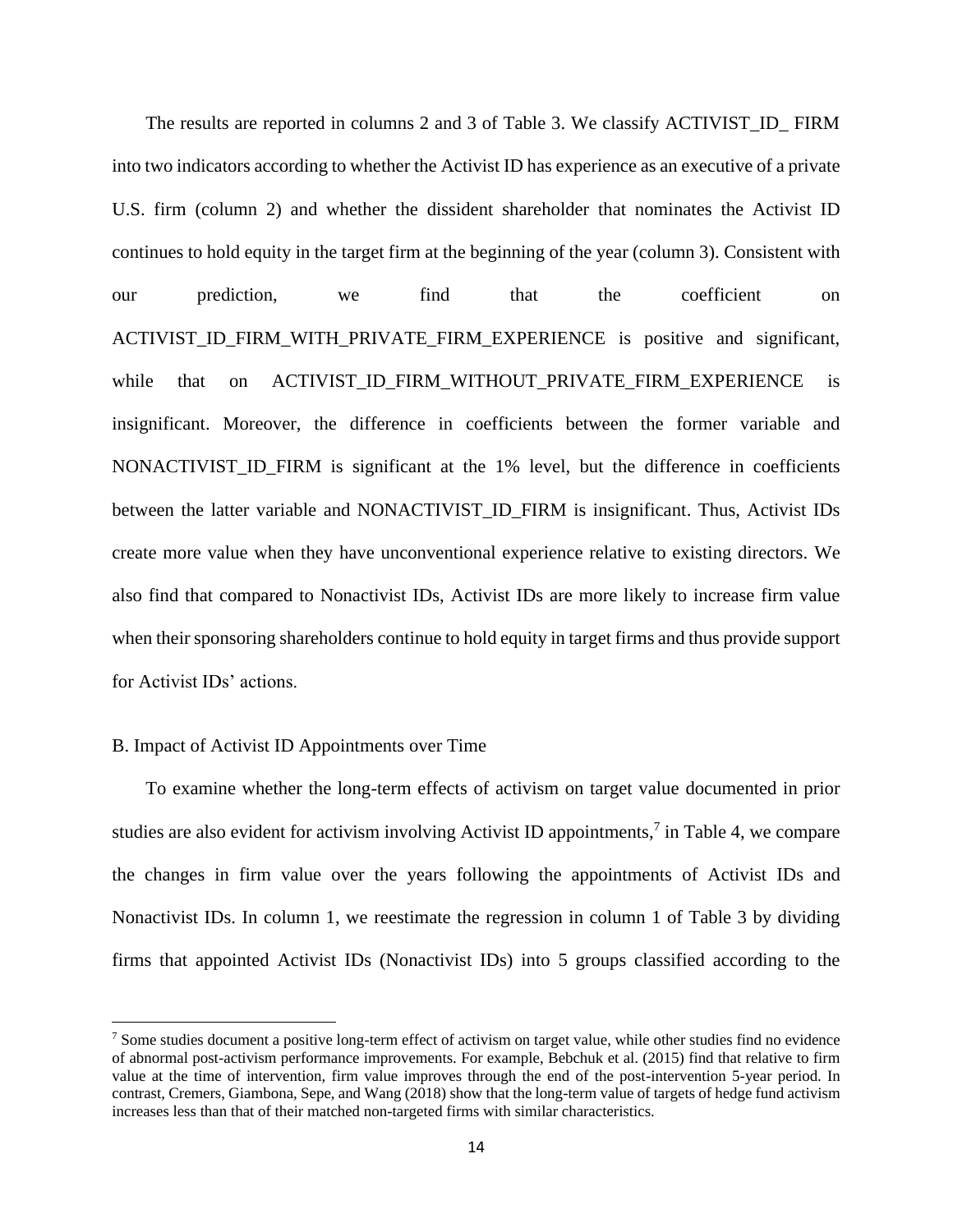director appointment year. ACTIVIST\_ID\_FIRMYEAR-N is an indicator that equals 1 for firm-years in which the board currently has at least one Activist ID appointed n years ago, and 0 otherwise. NONACTIVIST\_ID\_FIRMYEAR-N takes the value of 1 for firm-years in which the board currently has at least one Nonactivist ID appointed n years ago but no Activist IDs appointed n years ago, and 0 otherwise. We find that the coefficients on the variables indicating whether firms have at least one Activist ID appointed n years ago are positive and significant for all values of n, which suggests that the positive valuation impact of Activist ID appointments persists over time. However, none of the coefficients on NONACTIVIST\_ID\_FIRMYEAR-N are significant. These findings complement those of prior studies that document long-term value increases of target firms after activist shareholders' intervention (e.g., Bebchuk et al. (2015)).

In columns 2 and 3, to examine whether the types of Activist IDs studied in Table 3 also help improve long-term target value, we decompose ACTIVIST\_ID\_FIRMYEAR-N into two indicators according to whether Activist IDs have experience as executives of private U.S. firms and whether their nominating activists continue to hold equity in the target firm:<sup>8</sup> ACTIVIST\_ID\_FIRM<sub>YEAR</sub>

<sup>&</sup>lt;sup>8</sup> We obtain information on activist shareholders' exit from the target firms by manually collecting data on activist shareholders' ownership from the Thomson 13F database, 13D filings, and proxy statements. We find that of 419 activists who nominated Activist IDs, 112 (26.73%) exit target firms by selling their entire equity stake by the end of our sample period, whereas 233 (55.61%) continue to hold some equity stakes in target firms. In 35 cases, target firms are sold or merged and in the remaining 39 cases, we are unable to collect the required information. The mean holding period for the former group of activists is 2.01 years, and 66.2% of the Activist IDs nominated by these activists continue to stay on the board even after the activists have exited the target firm. The mean holding period is approximately 3.13 years for the latter group of activists, and almost 76% of their Activist IDs continue to stay on the focal board at the end of the sample period. Only 4.01% of Activist IDs depart the focal board before their sponsoring shareholders' complete exit from the target firm. Thus, most Activist IDs continue to maintain ties to their nominating shareholders long after the initial appointment. As an alternative measure of Activist IDs' ties to nominating activists, we also focus on Activist IDs' employment history with the activists. At the time of appointment, approximately 16% of the Activist IDs are employees of the dissident shareholders who nominate them (Affiliated Activist IDs). By tracking their employment records reported in BoardEx, we find that about 85% of these Activist IDs continue to be employed by dissident shareholders by the end of our sample period. In untabulated tests, we reestimate column 3 of Table 3 by using an indicator that takes the value of 1 for firm-years in which the board has at least one newly appointed Affiliated Activist ID, and 0 otherwise, and an indicator that takes the value of 1 for firm-years in which the board has at least one newly appointed Activist ID and none of the Activist IDs are affiliated with their nominators, and 0 otherwise. We find that the coefficients on both indicators are positive and significant, while the difference between the two coefficients is statistically insignificant (*p*-value=0.41). We also reestimate column 3 of Table 4 using Activist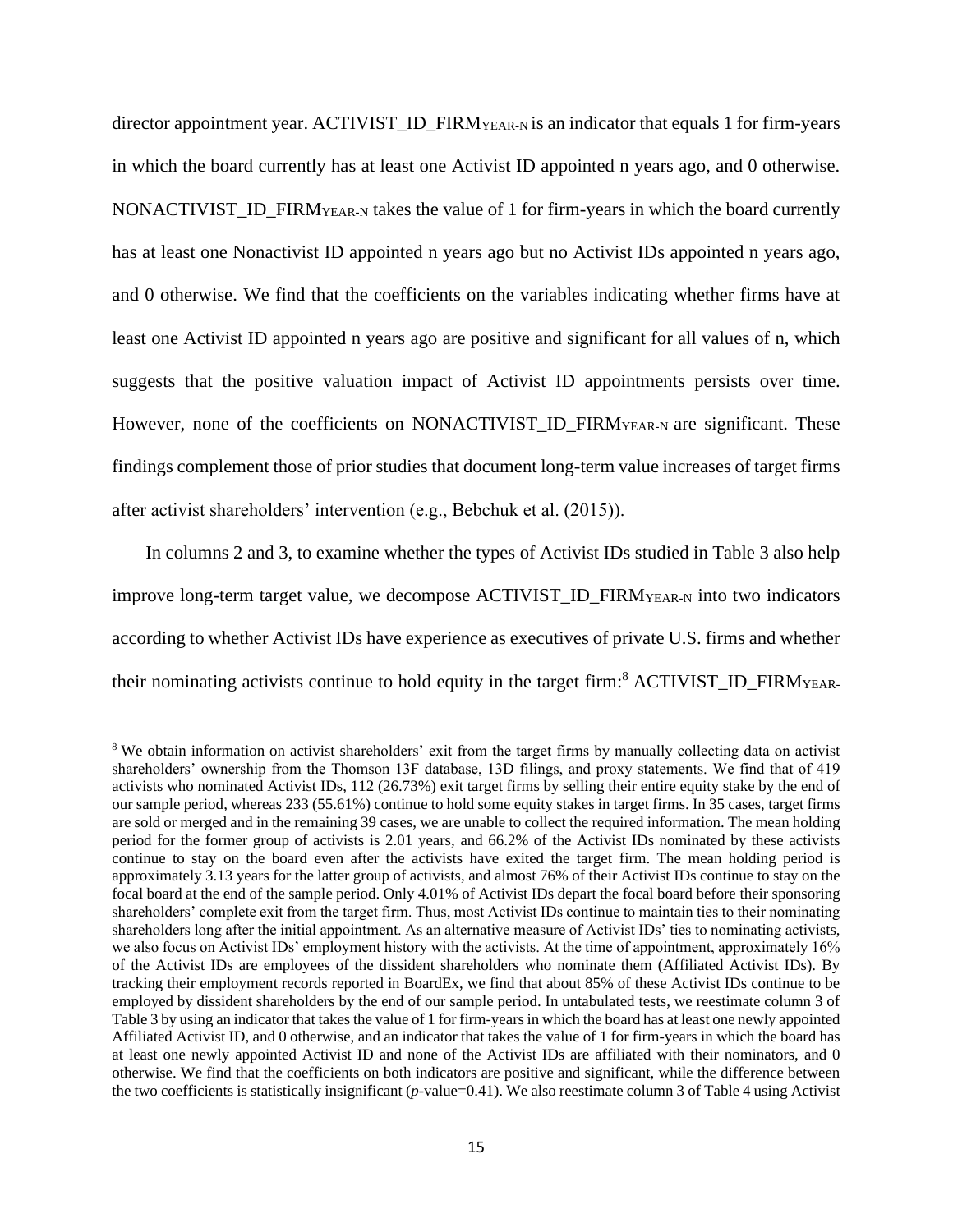ACTIVIST\_ID\_FIRMYEAR\_N\_WITHOUT\_CERTAIN\_CHARACTERISTICYEAR0. In these tests, we measure the characteristics of Activist IDs at the start of each year (i.e., Yearo) rather than at the time of appointment, as our objective is to investigate whether the long-term value impacts of Activist IDs shown in column 1 are driven by their current characteristics. In column 2, we find that the long-term value impact of Activist IDs accrues mostly to Activist IDs who have private firm executive experience. Thus, compared to Nonactivist IDs, Activist IDs' private firm experience allows them to add more short-term and long-term value to firms by bringing diverse perspectives to the boardroom.

However, in column 3, we find that the long-term value impacts of Activist IDs are evident regardless of whether their nominating shareholders continue to hold equity in the target firm.<sup>9</sup> These results, together with those in column 3 of Table 3, suggest that although Activist IDs' contribution to short-term target value is contingent upon the presence of dissident shareholders, such presence has little impact on Activist ID's contribution to long-term target value. The results suggest that as newcomers of target boards, Activist IDs need strong support from their nominators in earlier appointment periods to make a difference, but as they gain recognition and voice on target boards over time, they can influence board decision-making without relying on such nominator support.

In untabulated tests, we also examine whether Activist IDs increase long-term firm value when they hold monitoring committee positions, which allow them to monitor various key strategic agendas and influence target management more directly. Consistent with our expectation,

IDs' affiliation records and find that Activist IDs with and without affiliation contribute to increases in long-term value.

<sup>&</sup>lt;sup>9</sup> In columns 2 and 3, the results do not change when we control for the proportion of directors who have executive experience in private U.S. firm and the presence of a dissident shareholder in a given year, respectively.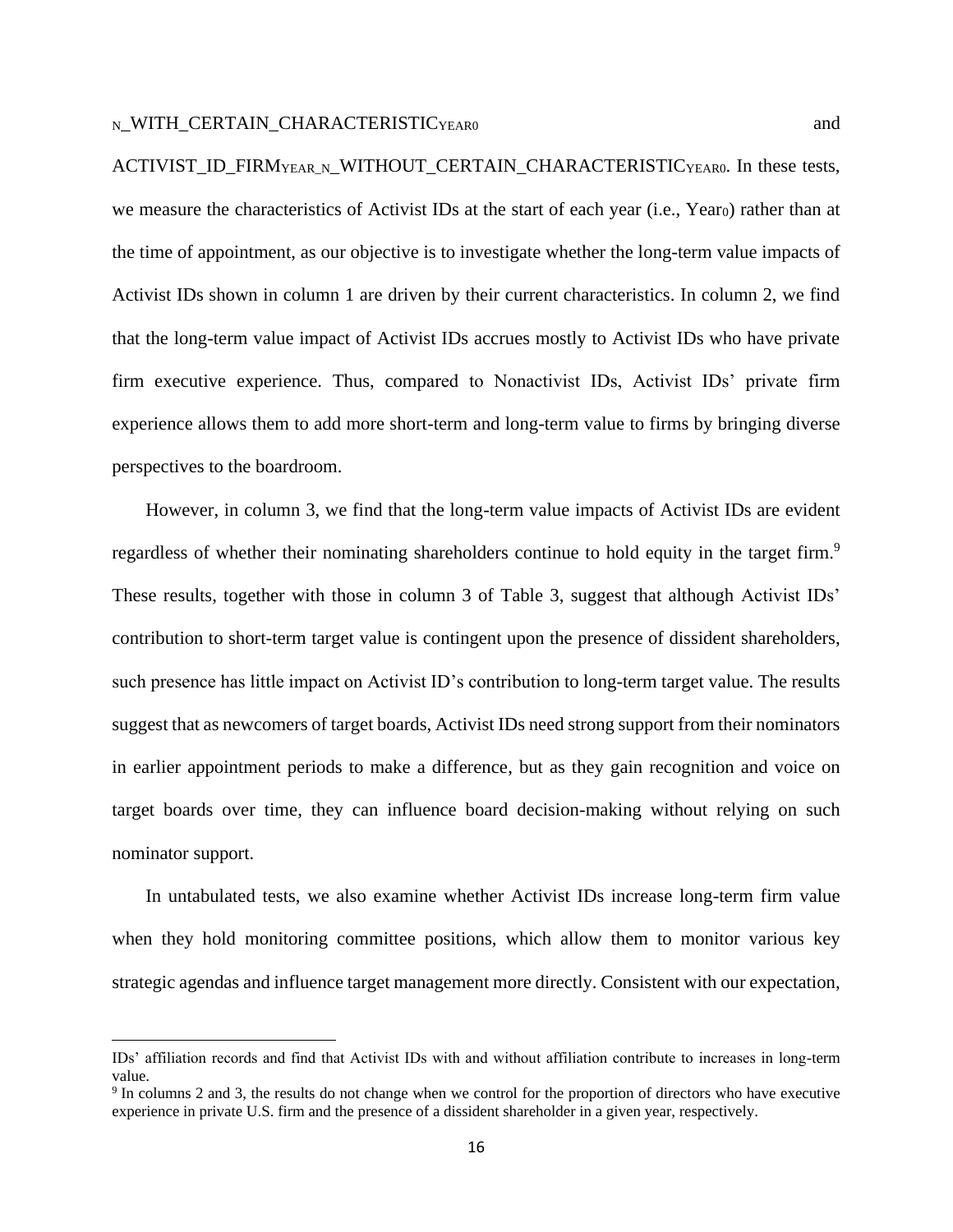we find that the positive long-term value impacts of Activist IDs are more evident when they serve on monitoring committees.

### C. Sources of Value Gain in Activist ID Appointments

In this subsection, we examine the types of firms and boards that are most likely to benefit from the appointments of Activist IDs, which helps uncover the potential channels through which Activist IDs create value for target firms.

In Panel A of Table 5, we use firm-level characteristics to identify circumstances under which firms benefit more from Activist ID appointments. We decompose ACTIVIST\_ID\_FIRM (NONACTIVIST\_ID\_FIRM) into two indicators according to the level of a firm's managerial agency problems, measured as its overinvestment, free cash flow problems, and lower dividend payout. To measure a firm's tendency towards overinvestment, we follow Biddle, Hilary, and Verdi (2009) and run a regression of the firm's total investment on firm sales growth within each industry and year, where total investments include capital expenditures, R&D, and acquisitions. Firms with a residual from the regression that is in the top 30 percentile in the CRSP-Compustat merged database are considered to be overinvestment firms. Firms with a free cash flow problem are those with free cash flow and Tobin's *q* values in the top 30 percentile and the bottom 30 percentile in the database, respectively. Firms with lower dividends are those whose dividend payout ratio is below or equal to the sample median. We expect Activist IDs to play a more important value-enhancing role in firms that have greater managerial agency problems (i.e., firms with higher overinvestment, firms with a higher free cash flow problem, and firms with lower dividends), and thus, these firms benefit more from the tactics that activist shareholders apply to improve firm performance (Brav et al. (2008), Denes, Karpoff, and McWilliams (2017)).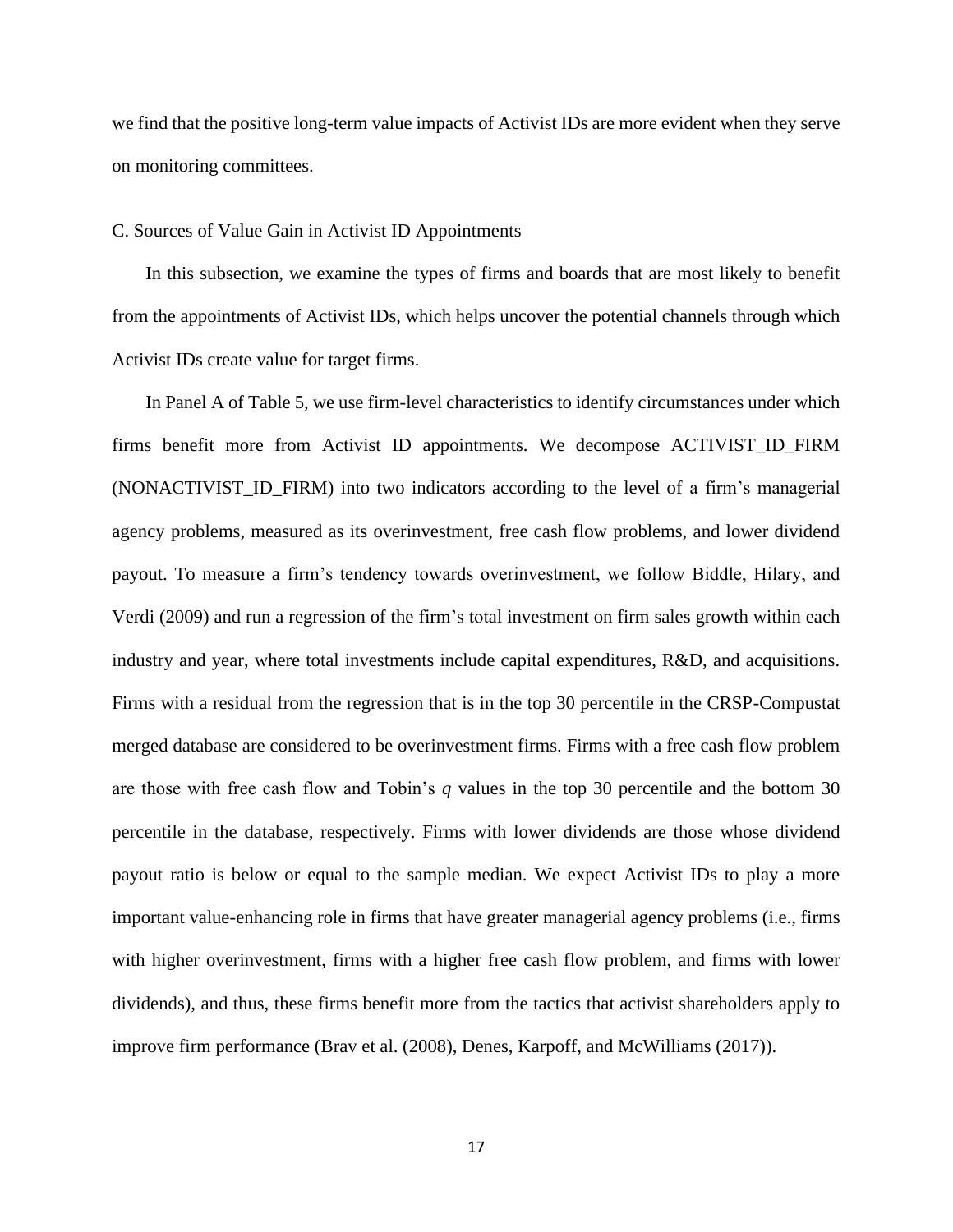Consistent with our predictions, we find that the value-enhancing impact of Activist ID appointments is more evident among firms that overinvest, firms with a higher free cash flow problem, and firms with lower dividends. In contrast, the appointments of Nonactivist IDs to these firms are associated with insignificant value impacts, except in column 1, in which the appointments of Nonactivist IDs to overinvestment firms have a negative impact on firm value.

Next, we focus on the types of boards where Activist IDs are likely to have the most positive impacts. Activist IDs can add value by disrupting the dynamics of groupthink, which hampers the board's oversight role, and by bringing more independent views to the board (Coles et al. (2014), Bernile et al. (2018)). Thus, we expect that the appointments of Activist IDs are more beneficial for boards in which the proportion of entrenched board members (i.e., independent directors who serve on the board longer) is higher (Huang and Hilary (2018)) and those in which at least one independent director is connected to the CEO (Fracassi and Tate (2012), Engelberg, Gao, and Parsons (2013)).

The results are reported in Panel B of Table 5. In column 1, we decompose ACTIVIST\_ID\_FIRM (NONACTIVIST\_ID\_FIRM) into two indicators according to whether the average tenure of independent directors on the board is above or equal to the sample median. Consistent with our prediction, we find that the value-enhancing role of Activist IDs is significant when the board consists of incumbent directors with longer tenure. In contrast, we do not find a significant value impact for the appointments of Nonactivist IDs to such boards, which indicates that the positive valuation impacts of director appointments to entrenched boards are specific to Activist IDs. In column 2, we decompose ACTIVIST\_ID\_FIRM (NONACTIVIST\_ID\_FIRM) into two indicators according to whether the board has at least one independent director who is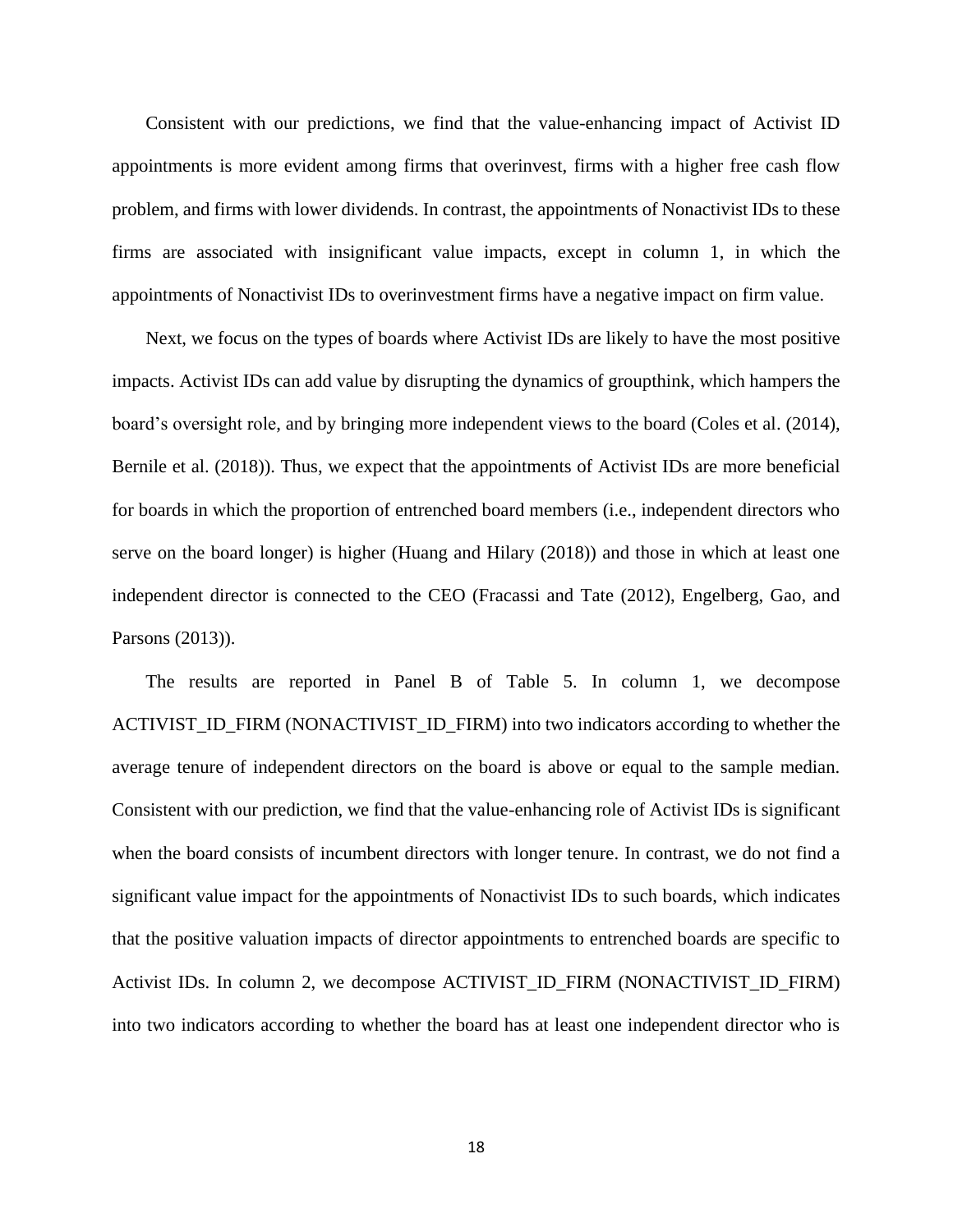socially connected to the CEO.<sup>10</sup> We find that Activist IDs' value-enhancing impacts are evident for both connected and nonconnected boards. In contrast, the appointments of Nonactivist IDs to connected boards have a significantly negative effect on firm value. The difference in valuation impacts is significant at the 1% level when firms with connected boards appoint Activist IDs compared to when firms with connected boards appoint Nonactivist IDs. Thus, connected boards benefit more from the appointments of Activist IDs, possibly due to Activist IDs' ability to bring more independent perspectives to the board compared to board-nominated directors, who tend to be more sympathetic towards management.

#### **IV. Endogeneity Tests**

Prior sections show that our results are unlikely to be driven by time-invariant firm characteristics since we control for firm fixed effects in the regressions. However, our results may be driven by other observable omitted firm characteristics or the general valuation effects that result from activist intervention events. We address these concerns by performing propensity score matching analyses and a test that distinguishes the valuation impact of Activist ID appointments from that of activist intervention not involving director appointments.

#### A. Propensity Score Matching Analysis

As a first test, we use a propensity score matching approach to mitigate the concern that omitted observable variables drive our results. We match each firm that appoints an Activist ID to a firm that appoints only directors nominated by the incumbent board. We include as matching covariates the firm characteristics in Table 3; other firm characteristics that prior literature considers important factors determining shareholder activism, including leverage, R&D intensity,

<sup>&</sup>lt;sup>10</sup> The sample median proportion of independent directors who are socially connected to the CEO is zero.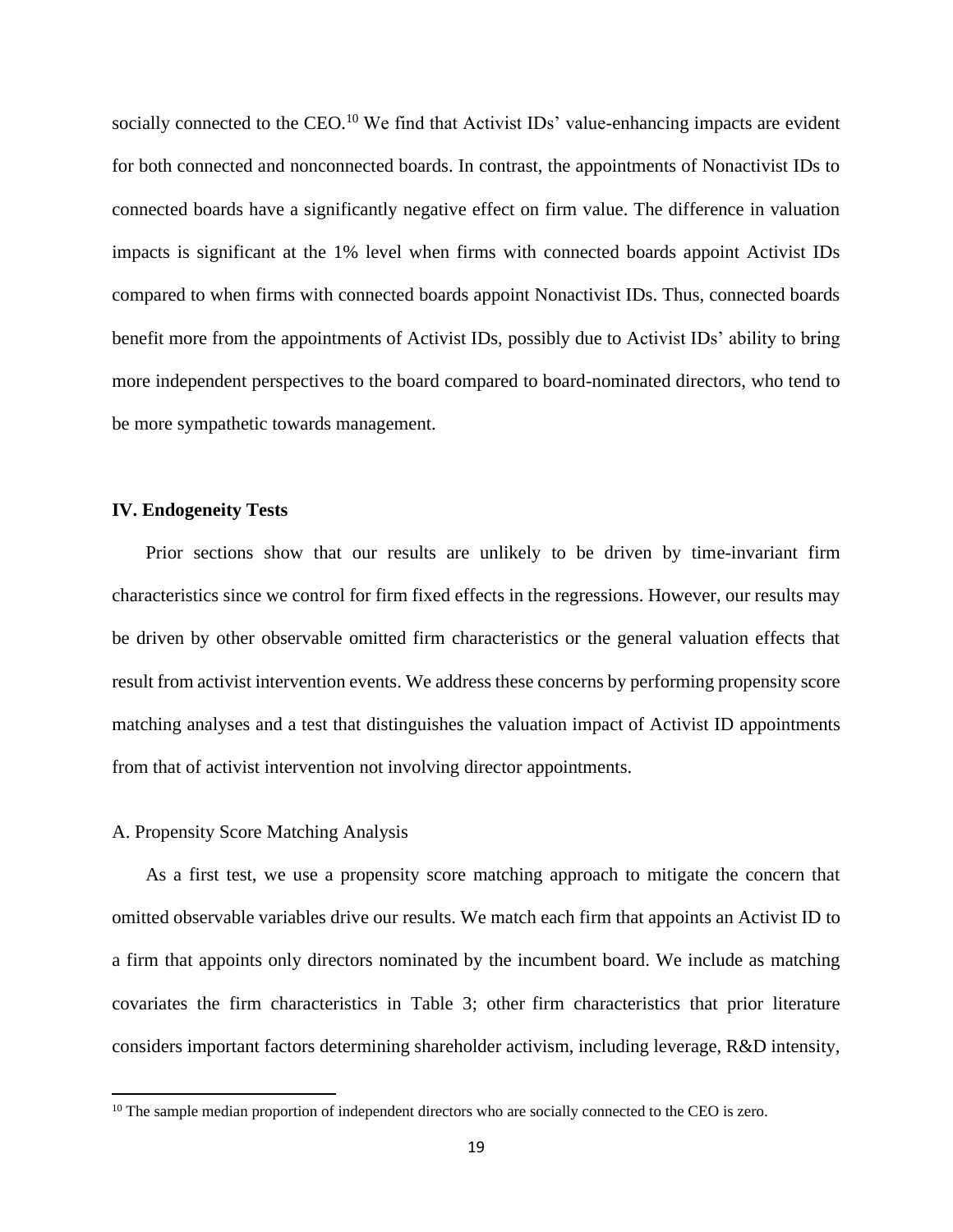capital expenditures, payout ratio, and an indicator that captures a firm's free cash flow problem (Brav et al. (2008), Denes et al. (2017));<sup>11</sup> and year and industry fixed effects. We do not conduct matching within each year and industry because there are insufficient numbers of potential control firms within each industry-year pair. We use a one-to-one nearest neighbor matching approach with replacement.

Panel A of Table 6 shows no significant differences in the mean values of the matching covariates between 252 treatment firms that appoint an Activist ID and 252 control firms that appoint a Nonactivist ID*.* In Panel B, we report the difference in the change in Tobin's *q* between the treatment and control firms. We measure the change in Tobin's  $q$  from yeart-1 to yeart-1 (up to year<sub>t+3</sub>), where year<sub>t</sub> is the appointment year. We find that both the mean and median Tobin's  $q$ increase significantly more following Activist ID appointments than following appointments of board-nominated directors for windows up to two years after appointments. These results suggest that observable omitted firm characteristics, including those that are related to activism likelihood, are unlikely to explain the positive relation between Activist ID appointments and firm value increases.<sup>12</sup>

## B. Incremental Valuation Effects of Activist ID Appointments Adjusting for Pure Activism Effect

In addition to seeking board representation, dissident shareholders engage in various other tactics, such as calls for special board meetings, tender offers, private negotiations with the target management/board of directors, and submission of shareholder proposals. To mitigate the concern that the valuation impact of Activist ID appointments simply captures the general valuation impact of these activist tactics, we conduct two tests that distinguish activist campaigns not involving

 $11$  To ensure the efficiency of matching, we do not include the board-specific variables shown in Table 3.

 $12$  In untabulated tests, we find that our main results shown in Tables 3 and 4 are robust to the inclusion of activismrelated variables as additional controls.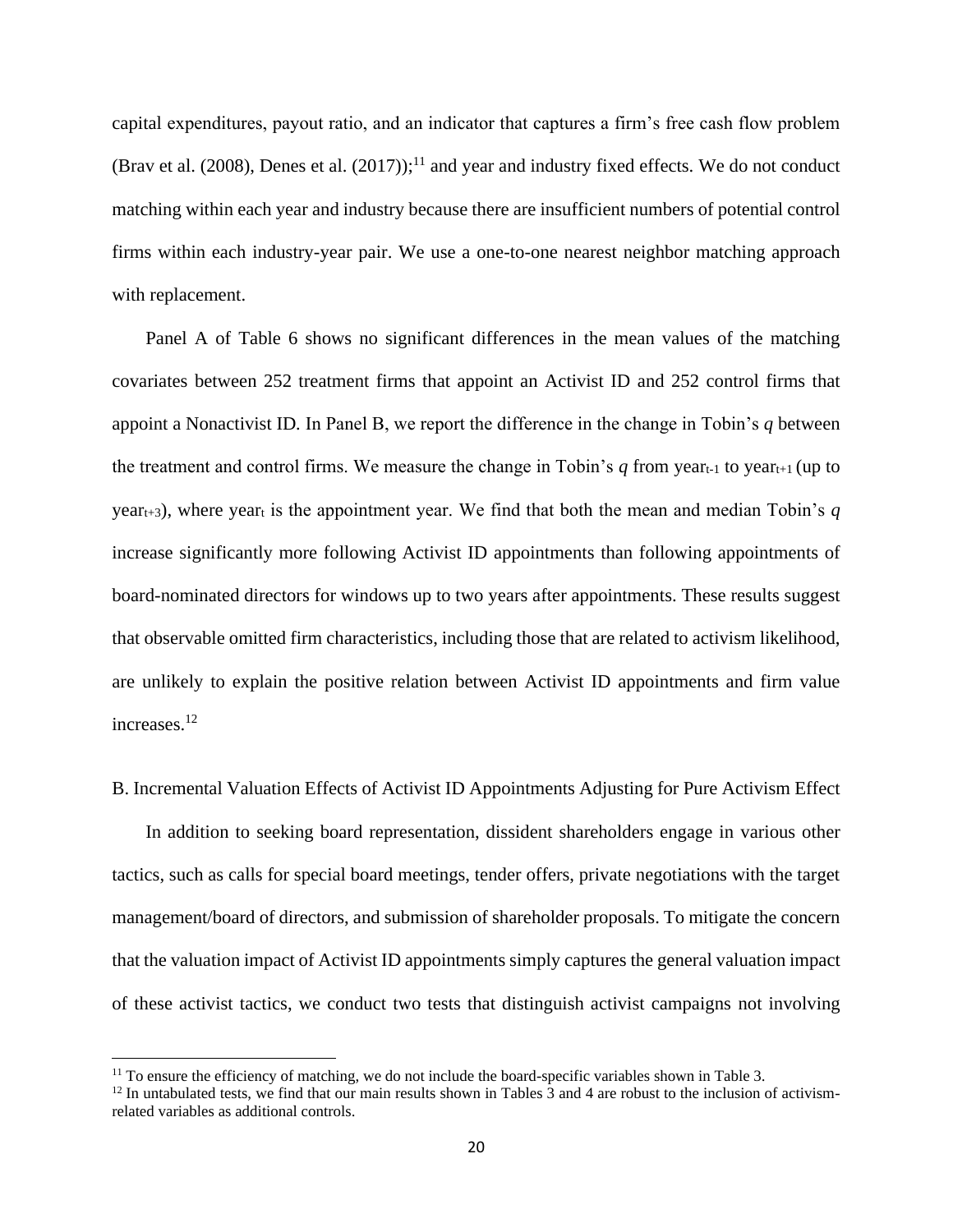dissident shareholders' director appointments (Pure Activism Event) from campaigns involving board appointments. First, we use a propensity score matching approach where we match each treatment firm that appoints an Activist ID to a control firm that experiences a Pure Activism Event. From the SharkWatch database, we initially identify 1,094 firms with a Pure Activism Event. After deleting observations with missing matching variables, we end up with a final sample of 867 control firms. Except for the indicator for independent director departure, we use the same matching variables as those used in Table 6; we exclude this variable because by definition, a Pure Activism Event is less likely to be accompanied by the removal of board members.

Panel A of Table 7 shows that our matching identifies control firms that are similar to the treatment firms. In Panel B, we compute the difference in the change in Tobin's  $q$  from year<sub>t-1</sub> to  $year<sub>t+1</sub>$  (up to year<sub>t+3</sub>) between the treatment and control firms, where yeart is the director appointment year for a treatment firm and the Pure Activism Event announcement year for a control firm. We find that for the windows up to year<sub>t+2</sub>, firms appointing Activist IDs experience significantly larger increases in Tobin's *q* than control firms, which suggests that the positive valuation effect of Activist IDs is distinct from that of activist shareholders' intervention without board appointments.

To further examine the incremental valuation impact of Activist IDs beyond activist campaigns without board appointments, in Panel C of Table 7, we conduct multivariate regressions using the sample from Table 3. The dependent variable is Tobin's *q,* and the key independent variables are ACTIVIST\_ID\_FIRM and ACTIVIST\_ TARGET\_FIRM\_WITHOUT\_DIRECTOR\_APPOINTMENT, which takes the value of 1 for firms that experience an activist campaign that does not involve the appointments of directors nominated by a dissident shareholder within the last three years, and 0 otherwise. We find that the

21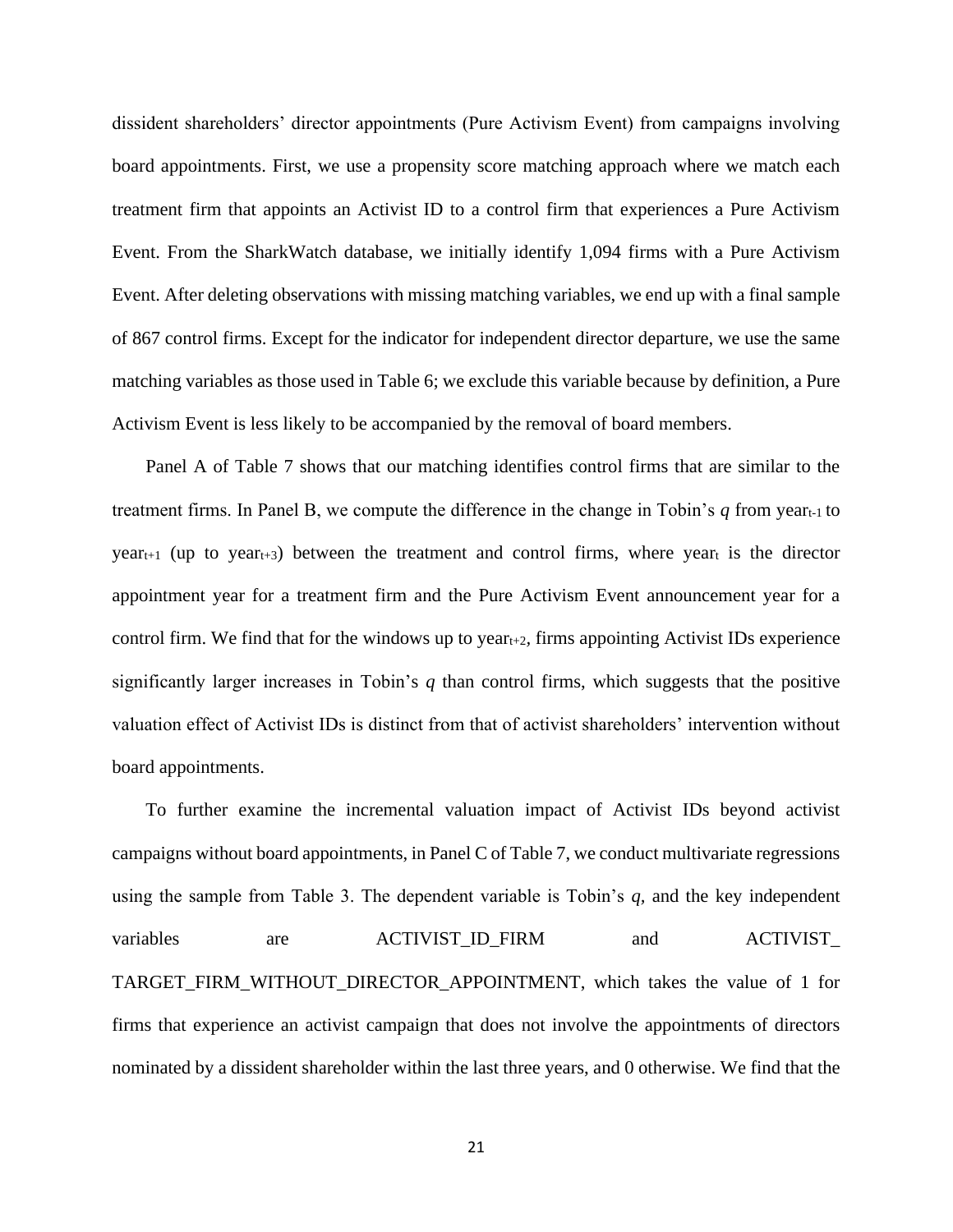coefficient on ACTIVIST\_ID\_FIRM is positive and significant at the 1% level, while the coefficient on ACTIVIST\_TARGET\_FIRM\_WITHOUT\_DIRECTOR\_APPOINTMENT is insignificant. The difference in coefficients between these two indicators is significant at the 1% level. Thus, the positive valuation impact of shareholder activism documented in the previous literature is particularly evident when activists seek board representation.

In untabulated tests, we compare the difference in long-term valuation impacts between Activist ID Firms and Activist Target Firms Without Director Appointments using the same regression specification as in column 1 of Table 4. We find that although both types of firms experience an increase in long-term value, the impact is much stronger for the former firms than for the latter firms: the magnitudes of the coefficients on variables involving Activist ID Firm are all significantly greater than those of the coefficients on variables involving Activist Target Firms Without Director Appointments. These results complement those in prior literature by showing that the long-term valuation impact of activism events is stronger when activist shareholders send their representatives to the target board to actively safeguard their interests.

#### **V. Director-level Analysis**

In this section, we examine whether shareholders assess Activist IDs and Nonactivist IDs differently by comparing the stock market reaction to these directors' appointments and their election voting outcomes. We also investigate whether Activist IDs are subsequently rewarded with more board seats than Nonactivist IDs.

#### A. Market Reactions to Director Appointment Announcements

To examine market reactions to director appointment announcements, we obtain announcement dates of director appointments from the Audit Analytics Director and Officer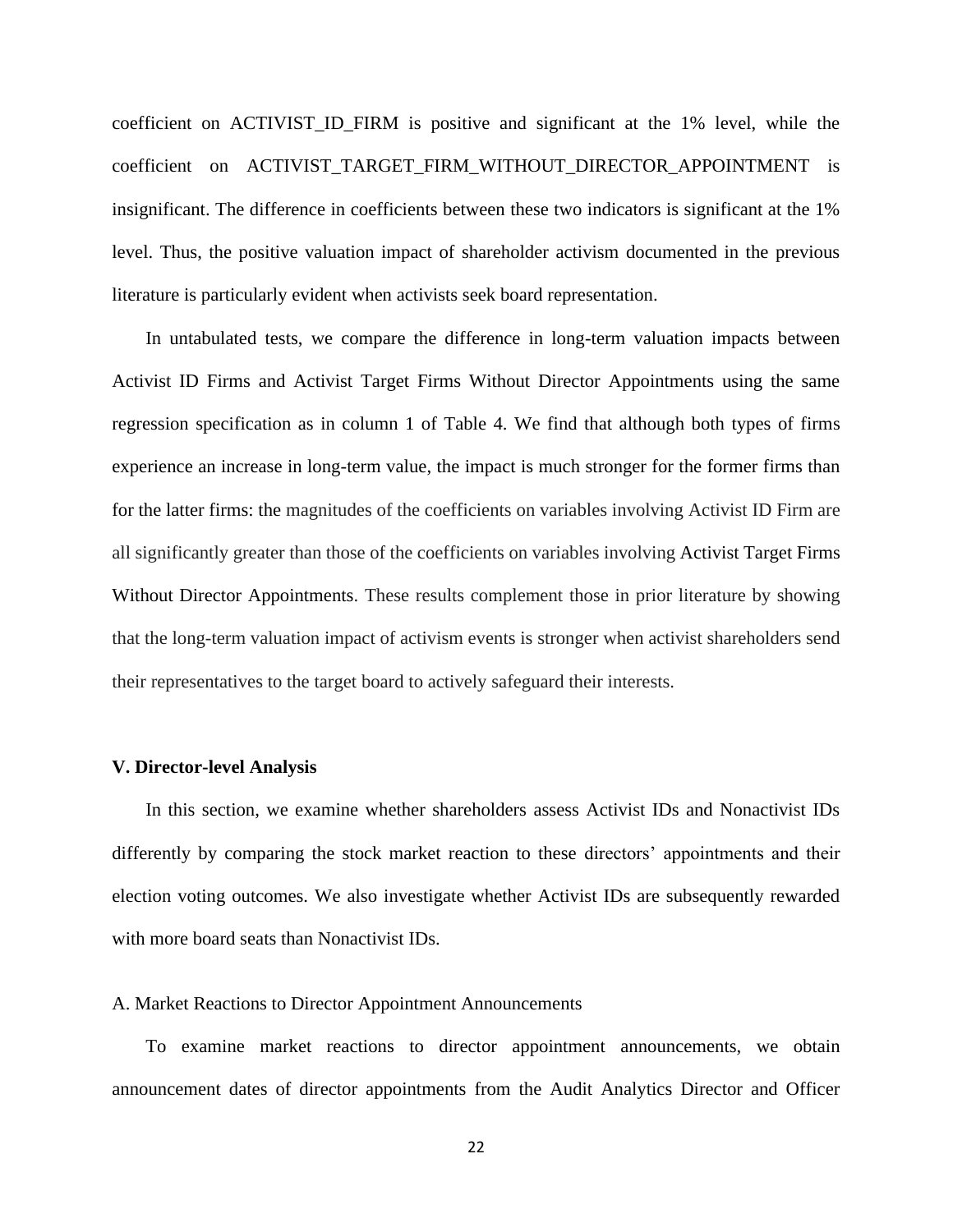Changes database, which tracks 8-K filings of director appointments and departures. Following Fahlenbrach, Low, and Stulz (2017), we focus on the event window (-5, 1), where day 0 is the date the 8-K filing is accepted by the U.S. Securities and Exchange Commission (SEC).<sup>13</sup>

Panel A of Table 8 reports the univariate results for CARs (-5, 1). We find that both the mean and median CARs (-5, 1) for Activist ID appointments are positive and significantly larger than those for Nonactivist ID appointments.

In Panel B, we match each Activist ID to a Nonactivist ID using a one-to-one nearest neighbor propensity score matching approach with replacement. We use both firm- and director-level characteristics as matching covariates. We find that both the mean and median market reactions to the appointments of Activist IDs are significantly larger than those to the appointments of Nonactivist IDs.

Overall, these results suggest that the market's ex ante valuation is more positive for directors nominated by dissident shareholders than for those nominated by the incumbent board, further supporting the view that Activist IDs play a more value-enhancing role than Nonactivist IDs.

#### B. Shareholder Voting Outcomes

We next examine shareholder votes received by independent directors using their first uncontested voting outcomes. If Activist IDs are expected to perform well in the future, they should receive more favorable votes than other directors (Cai et al. (2009)). We match all

 $13$  Firms in general need to file a Form 8-K within four business days of the event and to make their filings available on the Electronic Data Gathering, Analysis, and Retrieval (EDGAR) system; thus, the public has access to the 8-K report within, at most, 1 business day of the filing. Lerman and Livnat (2010) note that the requirements for filing 8- K forms ensure that the public can receive information about material events, including director appointments, within 5 business days of the event. Our event window, which starts 5 days before the filing date, ensures that we capture any market reactions to director appointments that might happen on day -4 and the effects of potential information leakage. In untabulated tests, we use other event windows, including (-1, 1), (-3, 3), and (-5, 5), as alternative windows. The univariate results using these alternative windows are similar to those for the cumulative abnormal return from 5 days before to 1 day after the filing date (CAR (-5, 1)). For the results using a propensity score-matched sample, only the results using CAR  $(-1, 1)$  are qualitatively similar to those using CAR  $(-5, 1)$ .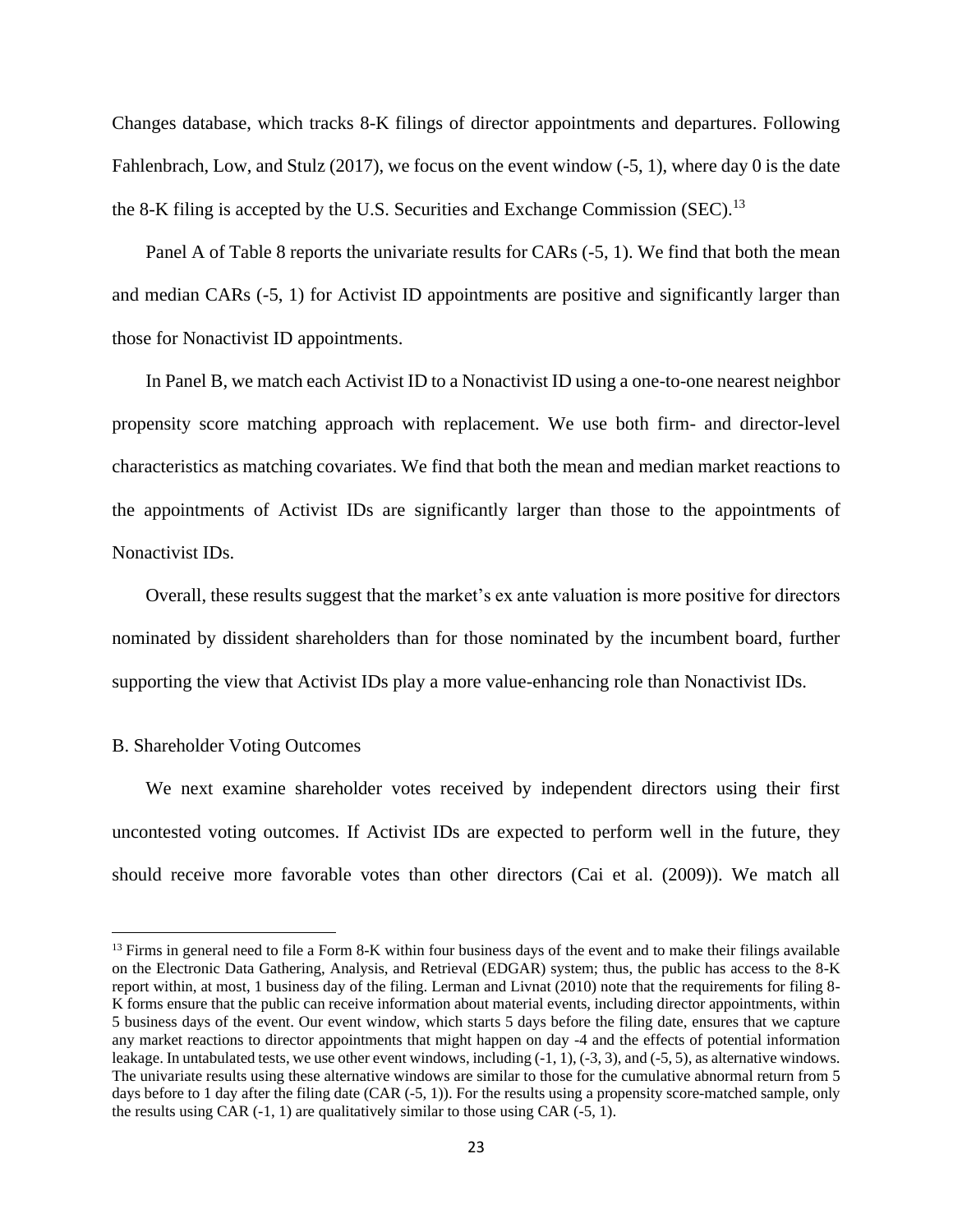independent directors to the ISS Voting Analytics database to obtain their voting outcomes. Our sample consists of voting outcomes for 13,898 directors. For each independent director, we calculate the excess percentage of "for" votes as the difference between each independent director's percentage of "for" votes and the average percentage of "for" votes for the board.

Panel A of Table 9 reports the univariate results. In column 1, we find that consistent with Cai et al. (2009), newly appointed independent directors receive, on average, higher shareholder support than other types of directors. When we classify the directors into Activist IDs (column 2) and Nonactivist IDs (column 3), we find that Activist IDs receive significantly higher shareholder support than Nonactivist IDs.

In Panel B, we use the same propensity score matching approach as that used in Panel B of Table 8, where we match each Activist ID to a Nonactivist ID based on firm and director characteristics. We continue to find that Activist IDs receive more favorable voting outcomes than their matched counterparts.

### C. Director Labor Market Outcomes

Prior literature shows that the labor market disciplines directors and rewards them for effective monitoring (e.g., Yermack (2004)). If the labor market is functioning well, Activist IDs' contribution to the value of the firms they currently serve should positively affect their future careers, resulting in additional future directorships in other firms. To test this prediction, we follow each appointed director for three years and examine whether Activist IDs track a different career path in the director labor market after their appointments to the focal firms compared to other directors. After excluding independent directors who serve on the focal board for less than 1 year and observations with missing values for control variables, our final sample consists of 8,930 firm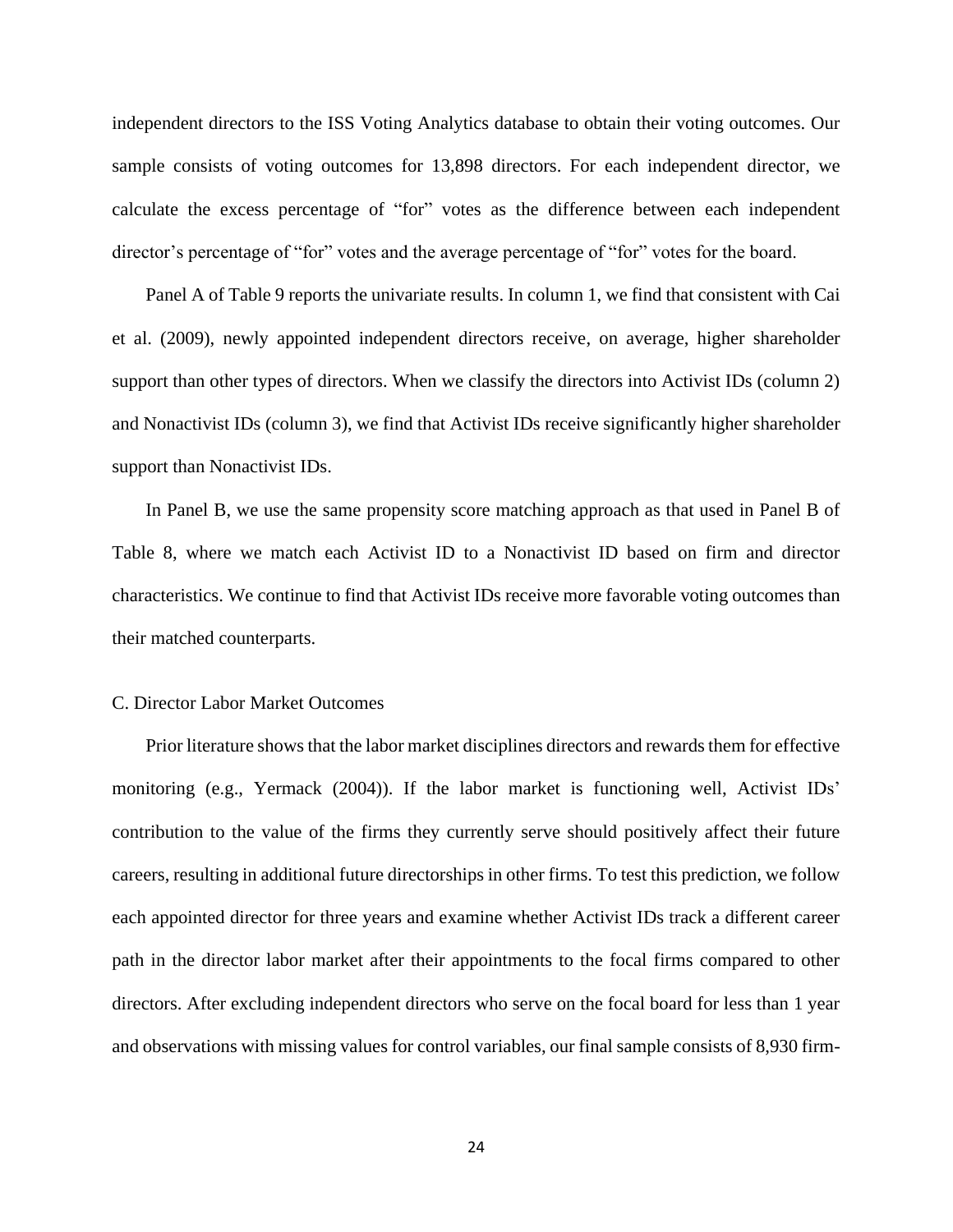director appointment observations from 2006 to  $2013$ .<sup>14</sup> We restrict the sample to directors who stay on the board for at least 1 year to ensure that the director labor market has time to observe a director's performance at the focal firm before deciding whether to reward her with additional appointments (Yermack (2004)).

The results are presented in Table 10. The dependent variable is the change in the number of independent directorships, including the focal firm directorship, that an independent director holds from Year<sub>t</sub> to Year<sub>t+2</sub>, where Year<sub>t</sub> is the appointment year at the focal firm. In column 1, we use ACTIVIST ID and the change in Tobin's *q* at the focal firm over Year $t$ -1 and Year $t$ <sup>+1</sup> (∆\_TOBIN'S\_Q) as our key independent variables. We find that the coefficient on ∆\_TOBIN'S\_Q is positive and significant, which suggests that the labor market rewards directors who have served on the boards of firms with performance improvements. However, the coefficient on ACTIVIST\_ID is positive but insignificant, indicating that Activist IDs on average do not receive more directorships after their appointments to the focal firms. In column 2, we add the interaction term between ACTIVIST\_ID and ∆\_TOBIN'S\_Q. We find that the coefficient on this interaction term is positive and significant at the 10% level. This result indicates that the career prospects of Activist IDs are more closely tied to improvements in appointing firm performance than the career prospects of other types of directors are. Thus, the labor market appears to view that any performance improvements in Activist ID Firms are directly attributable to Activist IDs.

Overall, these results suggest that the labor market rewards Activist IDs who are pivotal to applying positive changes in target firms and help increase shareholder value.

### **VI. Comparison of Activist Rookie IDs and Nonactivist Rookie IDs**

<sup>&</sup>lt;sup>14</sup> We end the sample period in 2013 to ensure that we have a few years to observe the labor market outcomes of directors appointed in the later years of our sample period.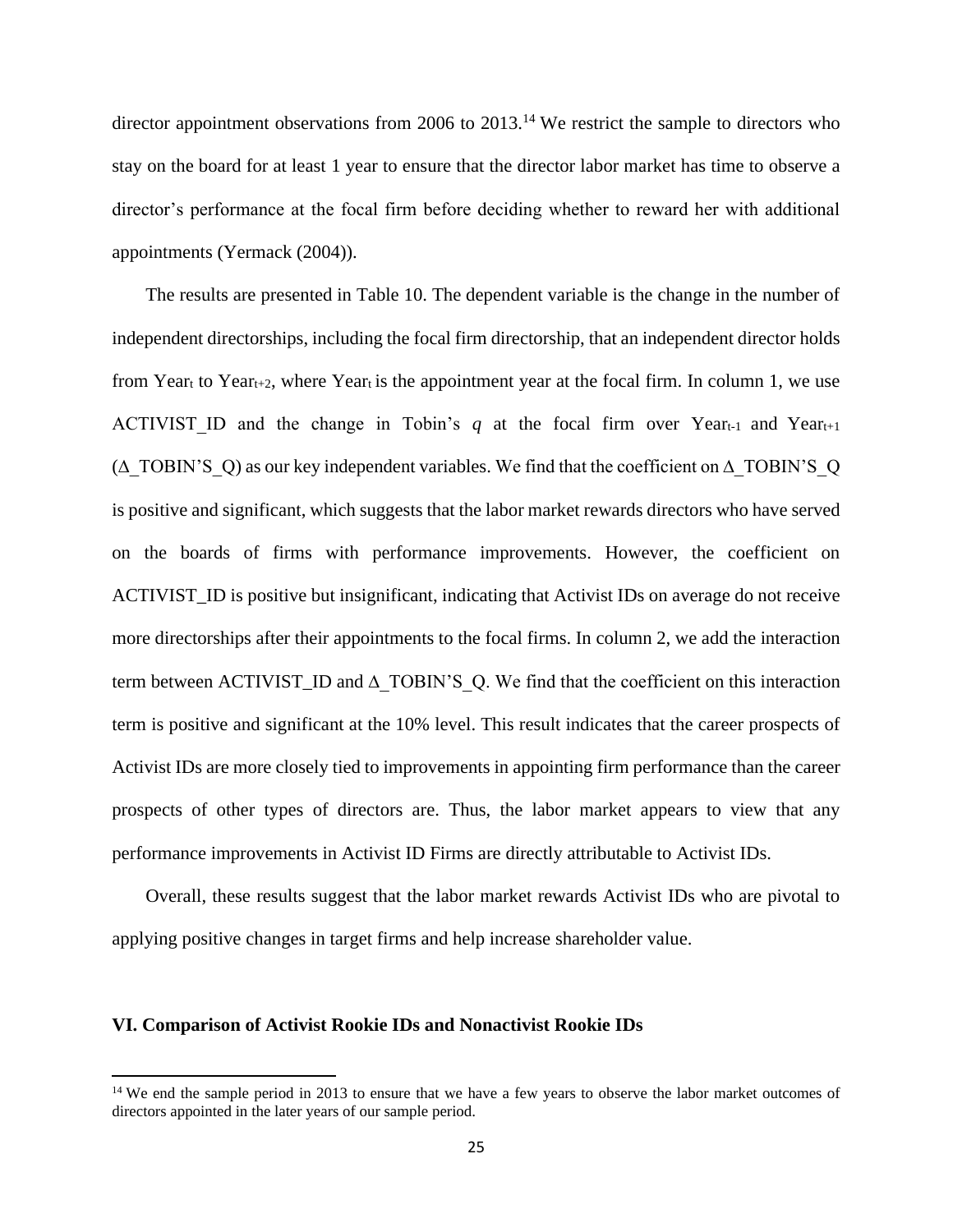In this section, we focus on independent directors with no prior boardroom experience (i.e., rookie directors), who have become an important source of director labor supply in the post-Sarbanes-Oxley period<sup>15</sup>, and we examine whether shareholder assessment and director labor market outcomes are different between rookie directors nominated by activist shareholders (i.e., Activist Rookie IDs) and those nominated by the incumbent board (i.e., Nonactivist Rookie IDs). We expect that general negative characteristics of rookie directors rendering them worse directors than seasoned directors due to the lack of boardroom experience are largely absent among Activist Rookie IDs who are supported by dissident shareholders. Furthermore, due to labor market constraints, activist shareholders must cast a wider net to source for directors from the unconventional director pool, particularly rookie directors.<sup>16</sup> Therefore, compared to seasoned independent directors, fresh-faced Activist Rookie IDs, as newcomers, are expected to bring broader perspectives to boardrooms, challenge the existing norms more effectively, and disrupt the old ways of doing things more aggressively.

To assess whether Activist Rookie IDs are different from Nonactivist Rookie IDs, we first identify rookie directors based on the starting year of each director's first directorship in firms covered by the BoardEx-Compustat-CRSP merged database. We consider rookie directors to be independent directors who have no prior directorship experience in firms in the merged database. After classifying rookie directors into two groups according to their nominators—Activist Rookie IDs and Nonactivist Rookie IDs—we repeat the director-level analyses in Tables 2, 8, 9, and 10

<sup>&</sup>lt;sup>15</sup> Due to a tight director labor market in the post-Sarbanes-Oxley period, the supply of qualified seasoned independent directors has dwindled (Linck et al. (2009)), and this shortage has been largely filled by first-time independent directors (Chen and Moers (2018)). The influx of these rookie independent directors has raised questions about their impact on board functioning because they lack authority in the boardroom and may be too inexperienced to be effective directors (Myers (2008), Bamford, Daum, and Vaidya (2013)).

<sup>&</sup>lt;sup>16</sup> Because seasoned directors often shun small and risky firms, which are more likely to become the targets of activism campaigns, dissident shareholders, who are likely to face difficulties in identifying qualified seasoned directors from a conventional source of the director labor pool, should have strong incentives to search for and appoint the most qualified rookie directors from an unconventional pool.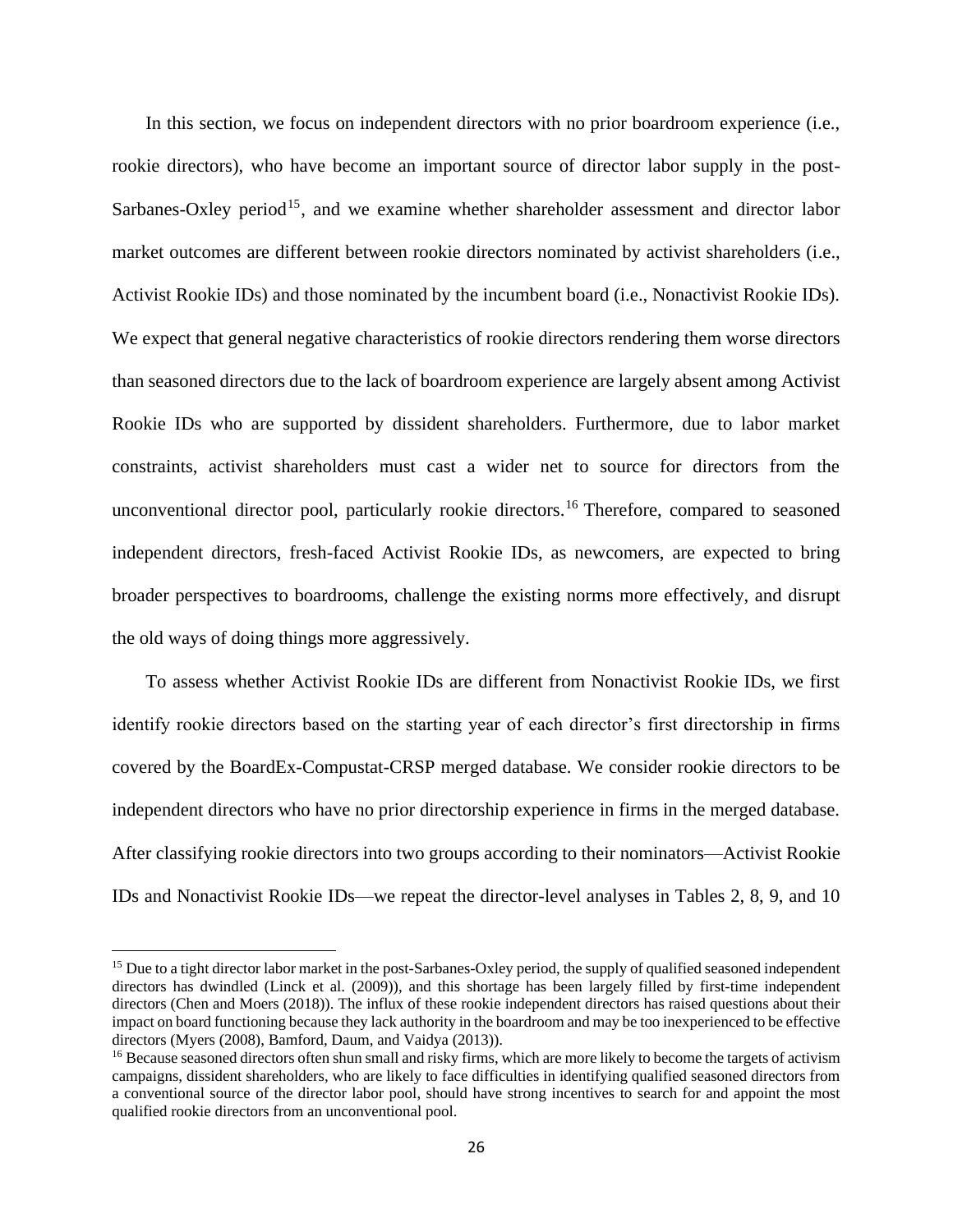for these two types of rookie directors. Of the 20,194 director appointments, about 43% are rookie director appointments. Although Activist Rookie ID appointments account for a small fraction of all rookie independent director appointments (2.7%), we find that more than one third of Activist IDs are Activist Rookie IDs when we focus only on Activist ID appointments.

In Panel A of Table 11, we compare the characteristics of Activist Rookie IDs and Nonactivist Rookie IDs. The results are generally similar to those reported in Table 2 in which we compare Activist IDs to Nonactivist IDs: compared to Nonactivist Rookie IDs, Activist Rookie IDs are less likely to have public U.S. firm experience, related industry experience, technology backgrounds, and social ties with the CEO but more likely to have private U.S. firm experience and degrees from Ivy League universities. They are also younger and more likely to be male. However, unlike the results in Table 2, we find that relative to Nonactivist Rookie IDs, Activist Rookie IDs have lower general managerial skills and are likely to have a similar level of finance experience.

In Panel B, we examine whether market reactions to director appointment announcements are different between the two types of directors using the same approaches as those in Panels A and B of Table 8. We find that firms appointing Activist Rookie IDs experience higher mean and median CARs (-1, 5) than those appointing Nonactivist Rookie IDs for both the full sample of rookie directors and the propensity score-matched sample.

In Panel C, we compare the voting outcomes of the two types of rookie directors during their first uncontested election. We find that Activist Rookie IDs receive significantly more favorable votes than Nonactivist Rookie IDs for both the full sample and the propensity score-matched sample.

In Panel D, we compare Activist Rookie IDs' labor market outcomes with those of Nonactivist Rookie IDs. In column 1, we find that Activist Rookie IDs have a better labor market outcome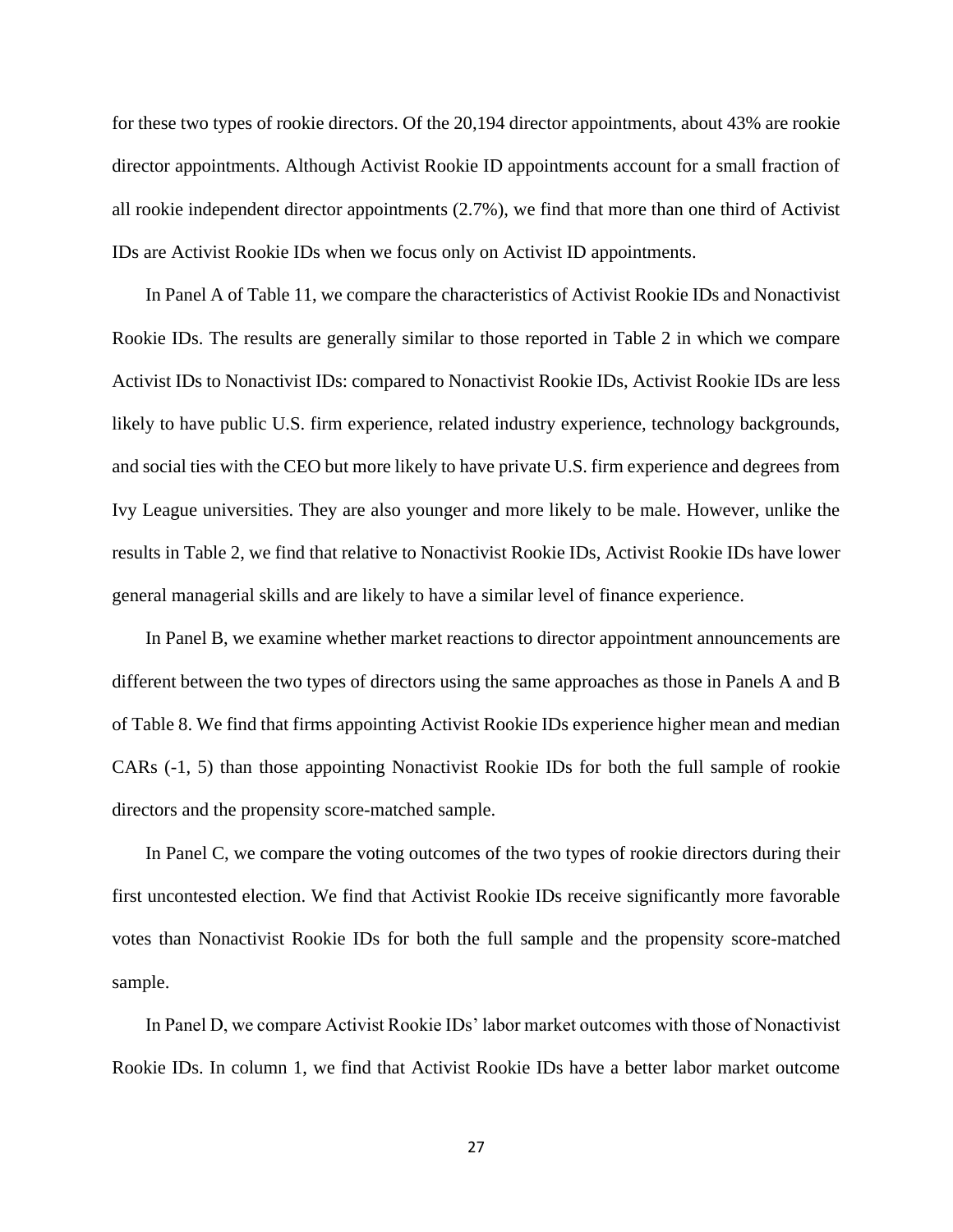after their initial debut than Nonactivist Rookie IDs. However, the coefficient on the interaction term between ACTIVIST\_ROOKIE\_ID and  $\triangle$  TOBIN'S Q in column 2 is positive but insignificant. $17$ 

Overall, the results in this section show that compared to Nonactivist Rookie IDs, Activist Rookie IDs' appointments are greeted more positively by the market, and they obtain more favorable shareholder votes and additional directorships in the future. This suggests that activist shareholders have the ability to identify capable first-time directors from the director labor market.

### **VII. Summary and Conclusion**

In this study, we examine the role of independent directors who are nominated by dissident shareholders (Activist IDs). We find that activist shareholders hire a significant portion of their director candidates from private U.S. firms, which have not previously been considered a typical source of the director pool. Consistent with our predictions, we further find that compared to firms appointing directors nominated by the incumbent board (Nonactivist IDs), firms appointing Activist IDs experience a larger increase in firm value both in the short and long term. These results are more evident when Activist IDs can offer diverse views due to their private firm executive background. The results for a larger increase in firm value in the short term are also more pronounced when activist shareholders continue to hold equity in target firms, which helps Activist IDs have a more authoritative voice in the boardroom and obtain greater support for their actions.

<sup>&</sup>lt;sup>17</sup> In untabulated tests, we repeat the analyses in Table 11 using only seasoned independent directors. We find that similar to the findings in Table 11, shareholders generally view seasoned independent directors nominated by dissident shareholders (Activist Seasoned IDs) more favorably than those nominated by the incumbent board (Nonactivist Seasoned IDs) although their differences are not as stark as those between Activist Rookie IDs and Nonactivist Rookie IDs. The only difference is that Activist Seasoned IDs and Nonactivist Seasoned IDs are equally likely to be rewarded with future additional board seats, suggesting that the director labor market perceives seasoned independent directors homogenously irrespective of whom nominates them, possibly because these directors have been in the director labor market for some time.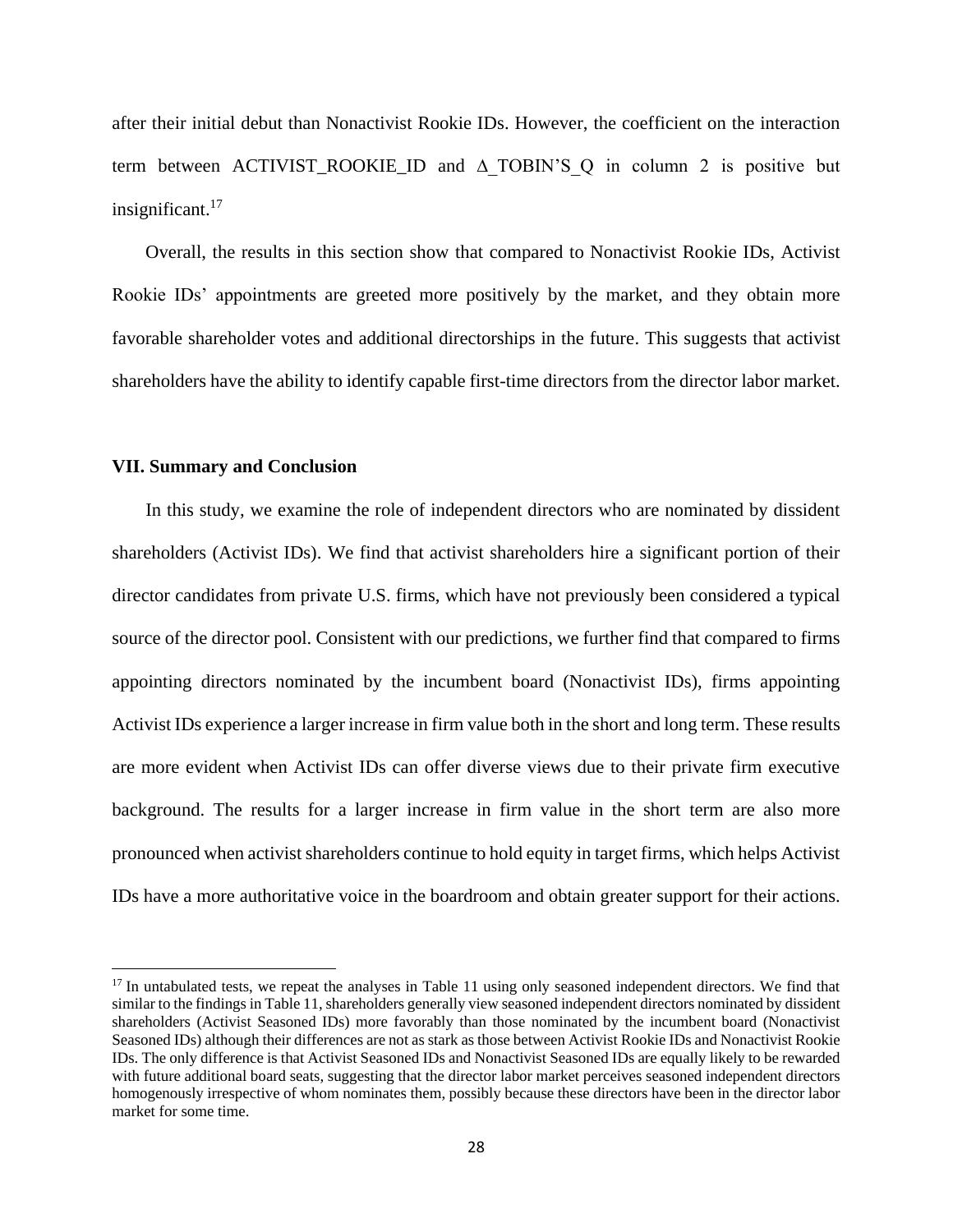However, Activist IDs' long-term value impact is not contingent upon the presence of their nominators as target shareholders, possibly due to Activist IDs' growing influence on the board over time. We also find that the value-enhancing role of Activist IDs is particularly evident among firms that have higher agency problems and firms that have more entrenched boards. Additionally, we find that the positive impact of Activist IDs on target value is incremental to activism campaigns that do not involve Activist ID appointments.

Further supporting the view that Activist IDs add value to the firm, we find that compared to Nonactivist IDs, Activist IDs' appointments are greeted more positively by the stock market, and they receive more favorable votes at shareholder meetings. Activist IDs in firms with performance improvement also obtain more directorships in other firms following their first appointments.

Finally, we find that activist shareholders play an important role in discovering qualified firsttime directors who go on to be highly sought-after directors in the director labor market. These rookie independent directors nominated by activist shareholders receive more positive assessment from shareholders and the director labor market than rookie independent directors nominated by the incumbent board.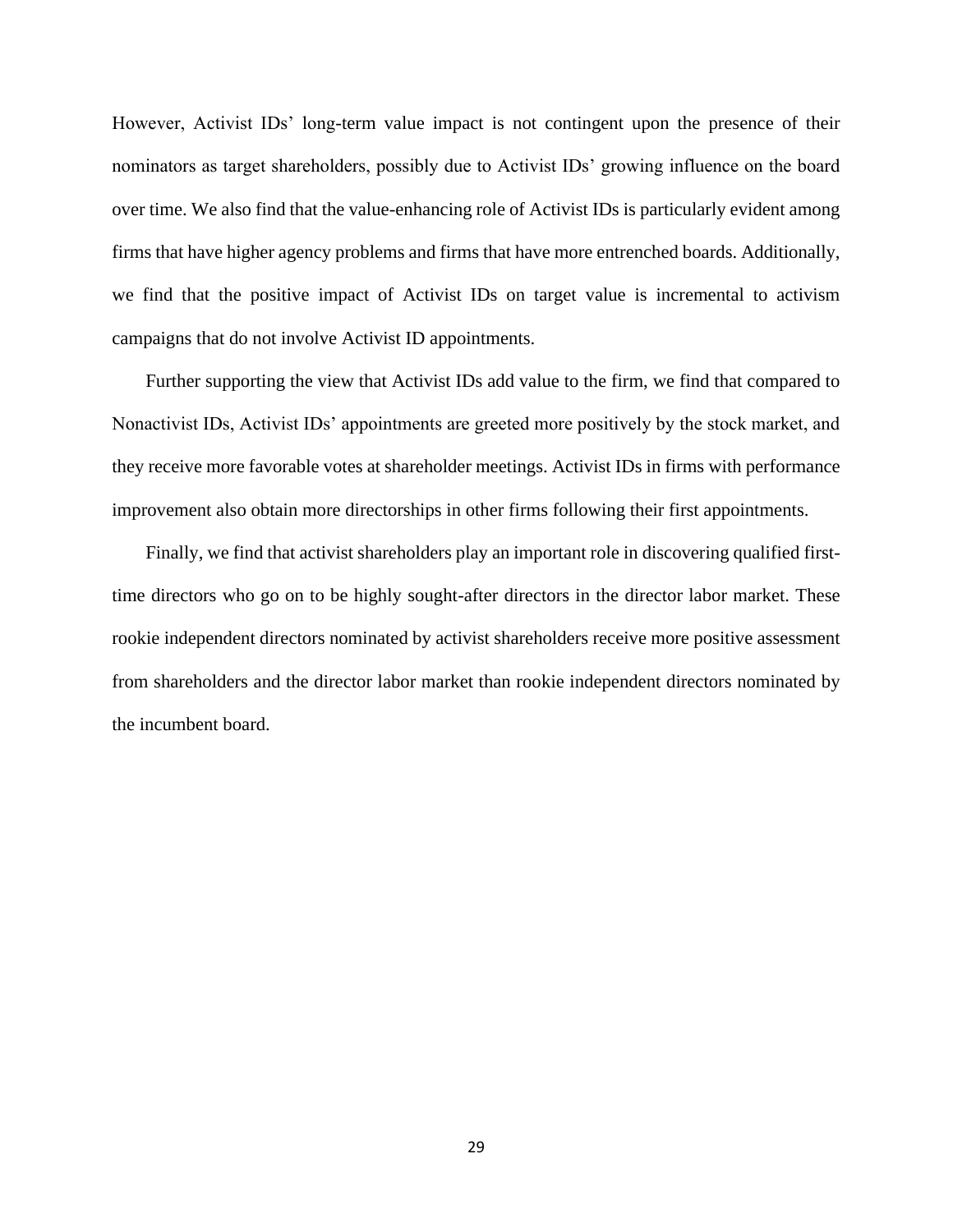|                                                                                  |  |  | Appendix |  |
|----------------------------------------------------------------------------------|--|--|----------|--|
| The appendix provides detailed descriptions of all variables used in the tables. |  |  |          |  |

| The appendix provides detailed descriptions of all variables used in the tables. |                                                                                                                               |                         |
|----------------------------------------------------------------------------------|-------------------------------------------------------------------------------------------------------------------------------|-------------------------|
| <b>Variable</b>                                                                  | <b>Definition</b>                                                                                                             | <b>Source</b>           |
| Key independent variables:                                                       |                                                                                                                               |                         |
| <b>ACTIVIST_ID</b>                                                               | 1 for Activist IDs (independent directors who are<br>nominated by a dissident shareholder), and 0 otherwise                   | SharkWatch              |
| ACTIVIST_ID_FIRM                                                                 | 1 for firm-years in which the board has at least one<br>Activist ID appointed within the last three years, and 0<br>otherwise | SharkWatch              |
| ACTIVIST_ID_FIRMYEAR-N                                                           | 1 for firm-years in which the board currently has at least<br>one Activist ID appointed n years ago, and 0 otherwise          | SharkWatch              |
| ACTIVIST_ID_FIRM_WITH                                                            | 1 for firm-years in which the board has at least one                                                                          | SharkWatch/             |
| (WITHOUT)_DISSIDENT_SHAREHOLDER                                                  | Activist ID appointed within the last three years and her                                                                     | Thomson                 |
|                                                                                  | nominating dissident shareholder holds (does not hold)                                                                        | 13F/DEF 14A,            |
|                                                                                  | equity in the target firm at the beginning of the year, and                                                                   | Schedule 13D            |
|                                                                                  | 0 otherwise                                                                                                                   | filings                 |
| ACTIVIST_ID_FIRMYEAR-N_WITH                                                      | 1 for firm-years in which the board currently has at least                                                                    | SharkWatch/             |
| (WITHOUT)_DISSIDENT_SHAREHOLDERYE                                                | one Activist ID appointed n years ago and her nominating                                                                      | Thomson                 |
| AR <sub>0</sub>                                                                  | dissident shareholder holds (does not hold) equity in the                                                                     | 13F/DEF 14A,            |
|                                                                                  | target firm at the beginning of the year, and 0 otherwise                                                                     | Schedule 13D<br>filings |
| ACTIVIST_ID_FIRM_WITH_                                                           | 1 for firm-years in which the board has at least one                                                                          | SharkWatch/             |
| PRIVATE_FIRM_EXPERIENCE                                                          | Activist ID appointed within the last three years who has                                                                     | <b>BoardEx</b>          |
|                                                                                  | worked as an executive of a private U.S. firm in the<br>BoardEx database, and 0 otherwise                                     |                         |
| ACTIVIST_ID_FIRMYEAR-N_WITH_                                                     | 1 for firm-years in which the board currently has at least                                                                    | SharkWatch/             |
| PRIVATE_FIRM_EXPERIENCEYEAR0                                                     | one Activist ID appointed n years ago who has worked as                                                                       | <b>BoardEx</b>          |
|                                                                                  | an executive of a private U.S. firm in the BoardEx                                                                            |                         |
|                                                                                  | database, and 0 otherwise                                                                                                     |                         |
| ACTIVIST_ID_FIRM_WITHOUT_                                                        | 1 for firm-years in which the board has at least one                                                                          | SharkWatch/             |
| PRIVATE_FIRM_EXPERIENCE                                                          | Activist ID appointed within the last three years and none                                                                    | <b>BoardEx</b>          |
|                                                                                  | of the Activist IDs have worked as an executive of a                                                                          |                         |
|                                                                                  | private U.S. firm in the BoardEx database, and 0                                                                              |                         |
|                                                                                  | otherwise<br>1 for firm-years in which the board currently has at least                                                       | SharkWatch/             |
| ACTIVIST_ID_FIRM <sub>YEAR-N_</sub> WITHOUT_<br>PRIVATE_FIRM_EXPERIENCEYEAR0     | one Activist ID appointed n years ago and none of the                                                                         | BoardEx                 |
|                                                                                  | Activist IDs have worked as an executive of a private                                                                         |                         |
|                                                                                  | U.S. firm in the BoardEx database, and 0 otherwise                                                                            |                         |
| ACTIVIST_ROOKIE_ID                                                               | 1 for Activist IDs who have no prior directorship                                                                             | SharkWatch/             |
|                                                                                  | experience at firms in the BoardEx-Compustat-CRSP                                                                             | <b>BoardEx</b>          |
|                                                                                  | merged database as of the director appointment date, and                                                                      |                         |
|                                                                                  | 0 otherwise                                                                                                                   |                         |
| ACTIVIST_TARGET_FIRM_                                                            | 1 for firm-years in which the firm experiences an activist                                                                    | SharkWatch              |
| WITHOUT_DIRECTOR_APPOINTMENT                                                     | campaign that does not involve the appointments of<br>directors nominated by a dissident shareholder within the               |                         |
|                                                                                  | last three years, and 0 otherwise                                                                                             |                         |
| NONACTIVIST_ID                                                                   | 1 for Nonactivist IDs (independent directors who are                                                                          | SharkWatch              |
|                                                                                  | nominated by the incumbent board), and 0 otherwise                                                                            |                         |
| NONACTIVIST_ID_FIRM                                                              | 1 for firm-years in which the board has at least one                                                                          | SharkWatch/             |
|                                                                                  | Nonactivist ID appointed within the last three years but                                                                      | BoardEx                 |
|                                                                                  | no Activist IDs appointed within the last three years, and                                                                    |                         |
|                                                                                  | 0 otherwise                                                                                                                   |                         |
| NONACTIVIST_ID_FIRMYEAR-N                                                        | 1 for firm-years in which the board currently has at least                                                                    | SharkWatch/             |
|                                                                                  | one Nonactivist ID appointed n years ago but no Activist<br>IDs appointed n years ago, and 0 otherwise                        | BoardEx                 |
| <b>Firm characteristics:</b>                                                     |                                                                                                                               |                         |
| <b>BOOK_LEVERAGE</b>                                                             | Sum of long-term debt and short-term debt scaled by total                                                                     | Compustat               |
|                                                                                  | assets                                                                                                                        |                         |
| CAPX_TO_ASSETS                                                                   | Capital expenditures scaled by total assets                                                                                   | Compustat               |
| $CAR_(-5, 1)$                                                                    | Cumulative abnormal return from 5 days before to 1 day                                                                        | <b>CRSP</b>             |
|                                                                                  | after the announcement of an independent director                                                                             |                         |
|                                                                                  | appointment                                                                                                                   |                         |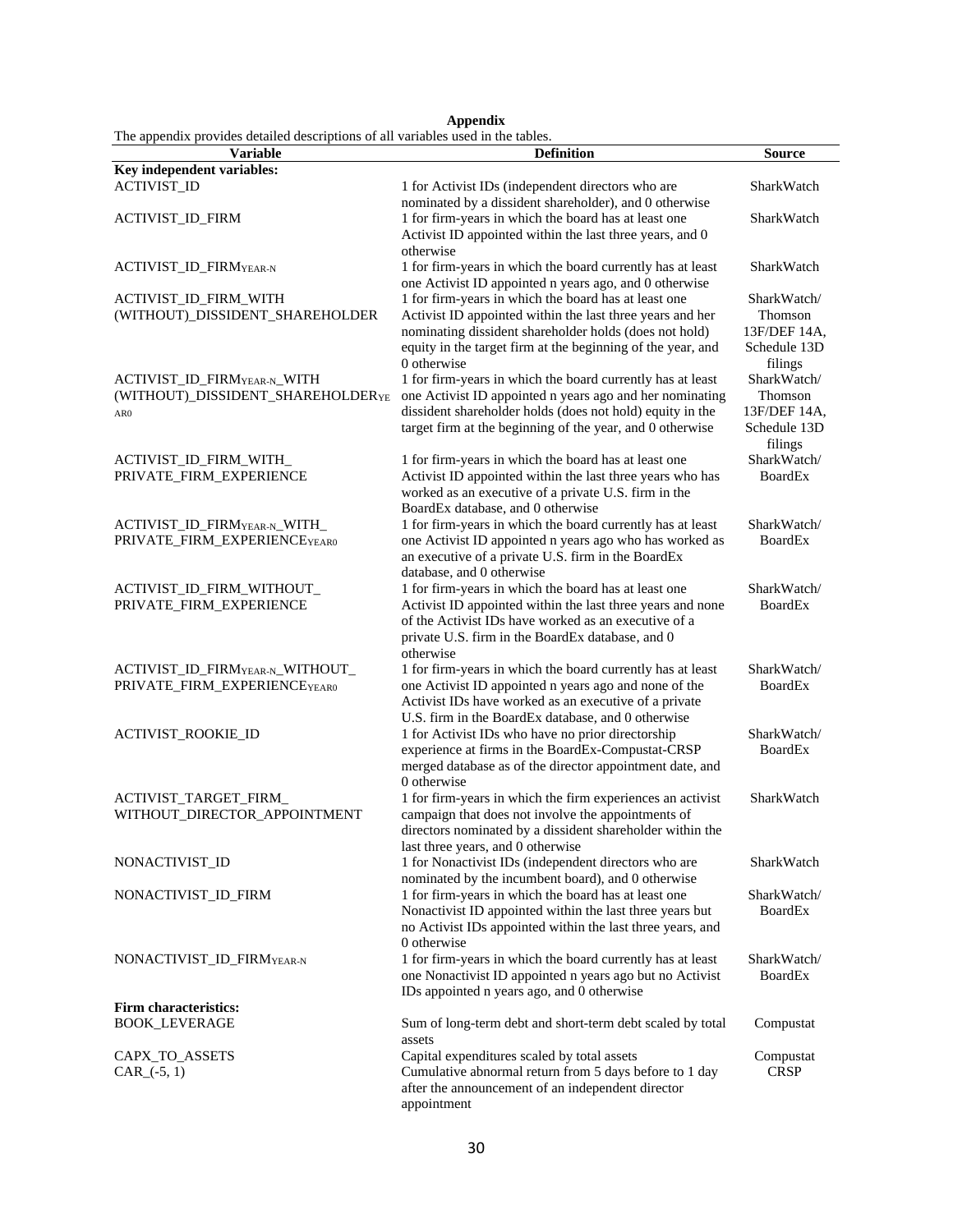| EXCESS_PERCENT_FOR_VOTES                                | Difference between the percentage of "for" votes for an<br>independent director and the board's average percentage<br>of "for" votes at shareholder meetings                                                                                                                                                                                                                                                                                                                                                                                                                                                                                                                                                             | <b>ISS Voting</b><br>Analytics                  |
|---------------------------------------------------------|--------------------------------------------------------------------------------------------------------------------------------------------------------------------------------------------------------------------------------------------------------------------------------------------------------------------------------------------------------------------------------------------------------------------------------------------------------------------------------------------------------------------------------------------------------------------------------------------------------------------------------------------------------------------------------------------------------------------------|-------------------------------------------------|
| FIRM_AGE                                                | Number of years since a firm is covered for the first time<br>by either CRSP or Compustat                                                                                                                                                                                                                                                                                                                                                                                                                                                                                                                                                                                                                                | Compustat/CRSP                                  |
| FIRM_SIZE                                               | Logarithm of the market value of equity computed by<br>multiplying the number of common shares outstanding by<br>stock price at the fiscal-year end (CPI adjusted at the<br>1983 price level)                                                                                                                                                                                                                                                                                                                                                                                                                                                                                                                            | Compustat                                       |
| HIGH_FCF_LOW_TOBIN'S_Q                                  | 1 if a firm's free cash flow is in the top 30 percentile in<br>the CRSP-Compustat merged database (excluding finance<br>and utility firms) and its Tobin's $q$ is in the bottom 30<br>percentile in the same database, and 0 otherwise                                                                                                                                                                                                                                                                                                                                                                                                                                                                                   | Compustat                                       |
| INDUSTRY-ADJUSTED_RETURN                                | Cumulative daily stock return during the fiscal year<br>minus value-weighted returns of other firms in the same<br>Fama-French 48 industry                                                                                                                                                                                                                                                                                                                                                                                                                                                                                                                                                                               | <b>CRSP</b>                                     |
| LOWER_DIVIDEND                                          | 1 if a firm's dividend yield is below or equal to the<br>sample median, and 0 otherwise. Dividend yield is<br>computed as dividends for common and preferred stocks<br>scaled by the sum of preferred stock redemption value<br>and the market value of equity.                                                                                                                                                                                                                                                                                                                                                                                                                                                          | Compustat                                       |
| <b>OVER-INVESTMENT</b>                                  | 1 if a firm's residual from an investment model is in the<br>top 30 percentile in the CRSP-Compustat merged<br>database (excluding finance and utility firms), and 0<br>otherwise. The investment model is estimated for each<br>industry-year (SIC two-digit classification) with at least<br>20 observations using the following regression:<br>TOTAL_INVESTMENT <sub>i,t+1</sub> = $\beta_0 + \beta_1 \times$<br>$SALES_GROWTH_{i,t} + \varepsilon_{i,t+1}$ . TOTAL_INVESTMENT is<br>the sum of R&D expenditure, capital expenditure, and<br>acquisition expenditure less cash receipts from sale of<br>property, plant, and equipment multiplied by 100 and<br>scaled by lagged total assets (Biddle et al. (2009)). | Compustat                                       |
| PAYOUT_RATIO                                            | Sum of common stock dividends and purchases of<br>common and preferred stock scaled by the market value<br>of equity                                                                                                                                                                                                                                                                                                                                                                                                                                                                                                                                                                                                     | Compustat                                       |
| R&D_TO_ASSETS<br>RETURN_VOLATILITY                      | Max (0, R&D expenditures) / total assets<br>Standard deviation of a firm's daily stock returns during<br>the fiscal year                                                                                                                                                                                                                                                                                                                                                                                                                                                                                                                                                                                                 | Compustat<br><b>CRSP</b>                        |
| <b>ROA</b>                                              | Operating income before depreciation scaled by lagged<br>assets                                                                                                                                                                                                                                                                                                                                                                                                                                                                                                                                                                                                                                                          | Compustat                                       |
| TOBIN'S Q                                               | $((Total assets + market value of equity) - (common$<br>ordinary equity + deferred taxes)) / total assets                                                                                                                                                                                                                                                                                                                                                                                                                                                                                                                                                                                                                | Compustat                                       |
| ∆ NUMBER OF<br>INDEPENDENT_DIRECTORSHIPS                | Change in the number of total independent directorships<br>(including the directorship at the focal firm) that an<br>independent director holds from Yeart to Year <sub>t+2</sub> , where<br>Year <sub>t</sub> is the year of appointment at the focal firm                                                                                                                                                                                                                                                                                                                                                                                                                                                              | <b>BoardEx</b>                                  |
| $\Delta$ _TOBIN'S_Q<br><b>Director characteristics:</b> | Change in Tobin's q from Year <sub>t-1</sub> to Year <sub>t+1</sub>                                                                                                                                                                                                                                                                                                                                                                                                                                                                                                                                                                                                                                                      | Compustat                                       |
| DIRECTOR_AGE<br>DIRECTOR_EMPLOYED_BY_DISSIDENT          | Age of an independent director (in years)<br>1 if an Activist ID has been a nominating shareholder's<br>employee during the past three years prior to her<br>appointment, and 0 otherwise                                                                                                                                                                                                                                                                                                                                                                                                                                                                                                                                | <b>BoardEx</b><br>SharkWatch/<br><b>BoardEx</b> |
|                                                         | DIRECTOR_FROM_IVY_LEAGUE_SCHOOLS 1 if an independent director graduated from an Ivy<br>League school (Brown University, Columbia University,<br>Cornell University, Dartmouth College, Harvard<br>University, Princeton University, University of<br>Pennsylvania, and Yale University), and 0 otherwise<br>(Custódio, Ferreira, and Matos (2013))                                                                                                                                                                                                                                                                                                                                                                       | <b>BoardEx</b>                                  |
| DIRECTOR_NOMINATED_BY_HEDGE_<br><b>FUNDS</b>            | 1 if an Activist ID is nominated by a hedge fund dissident<br>shareholder, and 0 otherwise                                                                                                                                                                                                                                                                                                                                                                                                                                                                                                                                                                                                                               | SharkWatch                                      |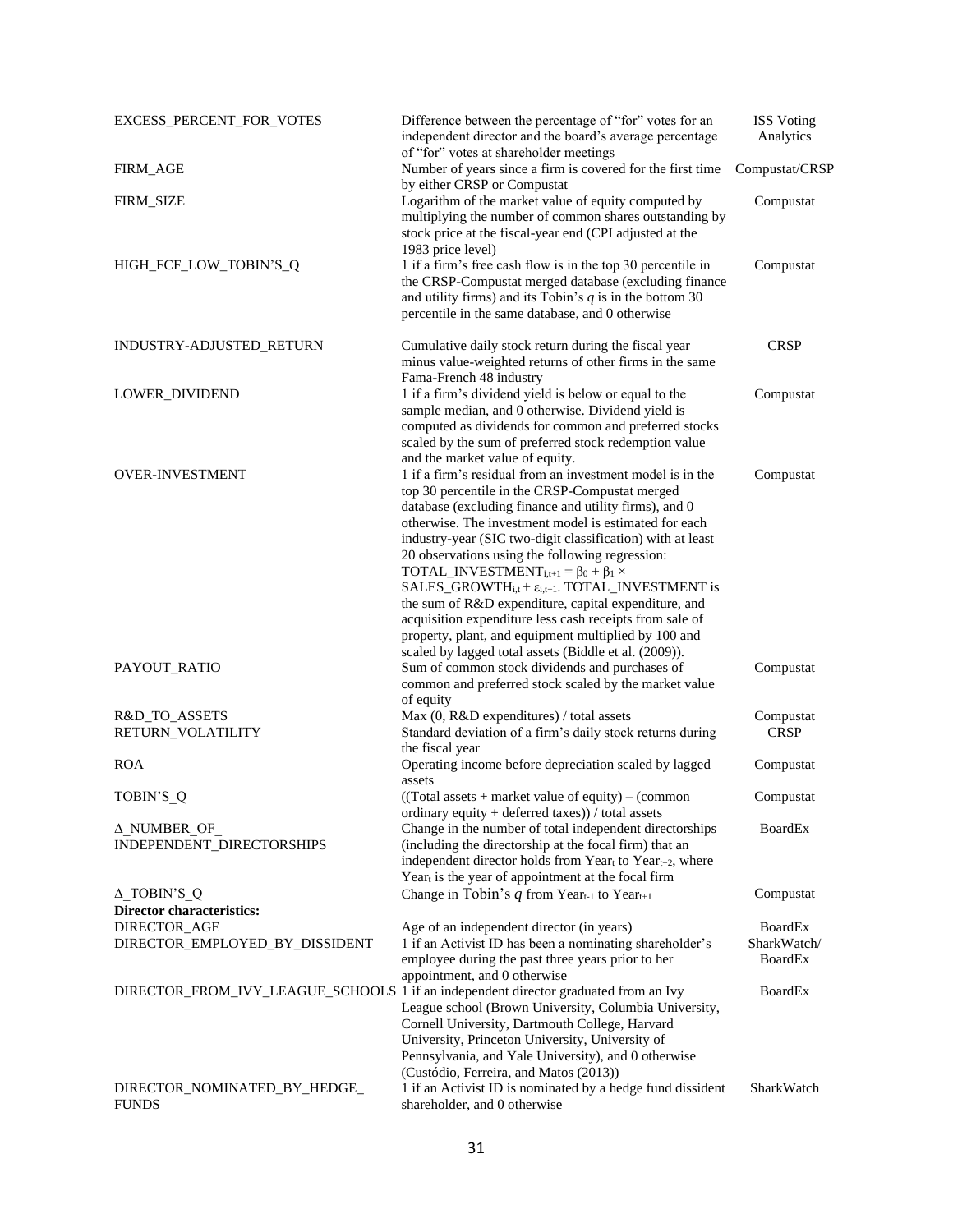| DIRECTOR_WITH_FINANCE_EXPERIENCE                                                                          | 1 if an independent director has 1) a CPA license or a<br>CFA designation, 2) financial management or accounting<br>experience at firms in the BoardEx-Compustat-CRSP<br>merged database (e.g., CFO, treasurer, controller, or other<br>experience with a banking, finance, investment, or<br>accounting title), 3) work experience at firms in the<br>BoardEx-Compustat-CRSP universe of financial firms<br>(SIC codes 6000-6999), or 4) work experience at<br>investment firms (investment firm, private equity,<br>specialty and other finance, bank, or insurance) in<br>BoardEx, and 0 otherwise (Javakhadze, Ferris, and<br>French $(2016)$ ) | <b>BoardEx</b>                   |
|-----------------------------------------------------------------------------------------------------------|-----------------------------------------------------------------------------------------------------------------------------------------------------------------------------------------------------------------------------------------------------------------------------------------------------------------------------------------------------------------------------------------------------------------------------------------------------------------------------------------------------------------------------------------------------------------------------------------------------------------------------------------------------|----------------------------------|
| DIRECTOR WITH MBA DEGREE                                                                                  | 1 if an independent director holds an MBA degree, and 0<br>otherwise                                                                                                                                                                                                                                                                                                                                                                                                                                                                                                                                                                                | BoardEx                          |
| DIRECTOR_WITH_PUBLIC<br>(PRIVATE)_US_FIRM_EXPERIENCE                                                      | 1 if an independent director has worked as an executive<br>of a U.S. firm in the BoardEx-Compustat-CRSP merged<br>database (private U.S. firm in the BoardEx), and 0<br>otherwise. Executive job title includes CEO, CFO, CIO,<br>COO, president, VP, executive VP, senior VP, partner,<br>managing director, treasurer, or inside director<br>(Knyazeva, Knyazeva, and Masulis (2013)).                                                                                                                                                                                                                                                            | <b>BoardEx</b>                   |
| DIRECTOR_WITH_RELATED_INDUSTRY_<br><b>EXPERIENCE</b>                                                      | 1 if an independent director has worked as a manager at<br>the division or company level (e.g., CEO, CFO, COO,<br>chairman, president, division CEO, division CFO,<br>division president, head of division, regional CEO,<br>regional CFO, regional chairman, regional COO, or<br>regional president) in the BoardEx-Compustat-CRSP<br>universe of firms in the same industry (SIC one-digit) as<br>the focal firm, and 0 otherwise (Custódio and Metzger<br>(2013)                                                                                                                                                                                 | <b>BoardEx</b>                   |
| DIRECTOR_WITH_SOCIAL_TIES_TO_CEO                                                                          | 1 if an independent director is socially connected to the<br>CEO, and 0 otherwise. The independent director and the<br>CEO are connected if 1) they have worked together in the<br>same firm (excluding common employment in the focal<br>firm), 2) they graduated from the same university with the<br>same degree within one year, or 3) they share<br>membership in the same nonprofessional organization as<br>directors or officers (Fracassi and Tate (2012), Engelberg,<br>et al. (2013)).                                                                                                                                                   | <b>BoardEx</b>                   |
| DIRECTOR_WITH_TECHNOLOGY_<br><b>BACKGROUND</b>                                                            | 1 if an independent director has worked for a firm that<br>reports positive R&D expenditure or a high-tech firm<br>(SIC codes 2833-2836, 3570-3577, 3600-3674, 7371-<br>7379, or 8731-8734) as a manager at the division or<br>company level, and 0 otherwise (Knyazeva et al. (2013))                                                                                                                                                                                                                                                                                                                                                              | <b>BoardEx</b>                   |
| DIRECTOR'S GENERAL ABILITY INDEX                                                                          | The index is measured as the first factor from applying<br>principal component analysis to 5 proxies for general<br>managerial ability: executive experience (indicator),<br>conglomerate experience (indicator), and the numbers of<br>positions, firms, and industries in which the director has<br>worked at firms in the BoardEx-Compustat-CRSP<br>merged database (Custódio et al. (2013))                                                                                                                                                                                                                                                     | <b>BoardEx</b>                   |
| EXPERIENCE_AS_EXECUTIVE_OF_PUBLIC 1 if an independent director currently works as an<br>(PRIVATE)_US_FIRM | executive of a U.S. firm in the BoardEx-Compustat-<br>CRSP merged database (private U.S. firm in BoardEx),<br>and 0 otherwise                                                                                                                                                                                                                                                                                                                                                                                                                                                                                                                       | <b>BoardEx</b>                   |
| FEMALE_DIRECTOR<br>NUMBER_OF_DIRECTORSHIPS                                                                | 1 if an independent director is female, and 0 otherwise<br>Number of an independent director's other directorships<br>at firms in the BoardEx-Compustat-CRSP merged<br>database                                                                                                                                                                                                                                                                                                                                                                                                                                                                     | <b>BoardEx</b><br><b>BoardEx</b> |
| NOMINATING_DISSIDENT_<br>SHAREHOLDER_OWNERSHIP<br><b>Board characteristics:</b>                           | Proportion of common shares outstanding held by<br>dissident shareholders at the activism announcement date                                                                                                                                                                                                                                                                                                                                                                                                                                                                                                                                         | SharkWatch                       |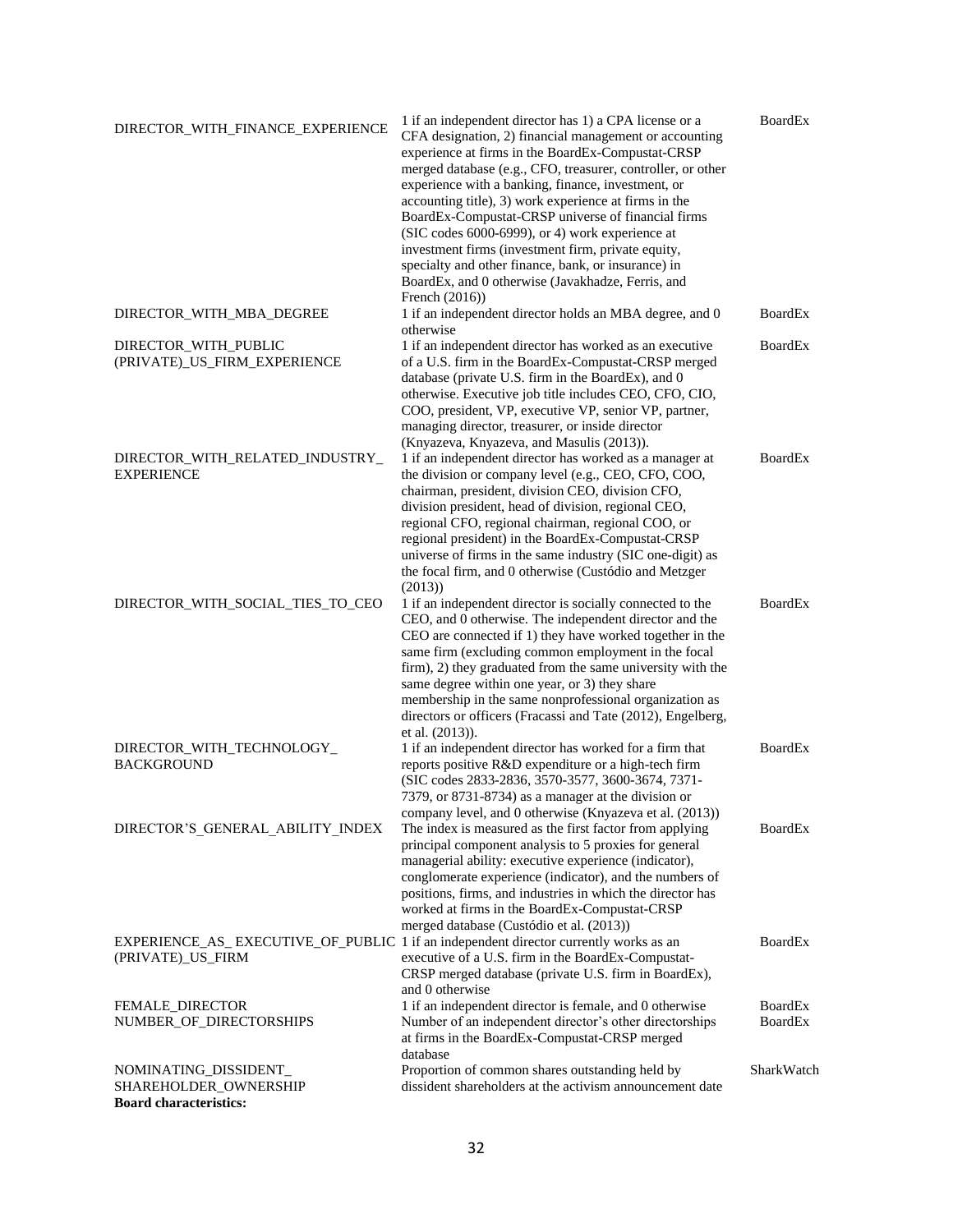| <b>BOARD_SIZE</b><br>CONNECTED_BOARD                                                    | Number of directors on the board<br>1 if the board has at least one independent director who is<br>socially connected to the CEO, and 0 otherwise                                                                                                                                                                                                                                                                                      | <b>BoardEx</b><br><b>BoardEx</b> |
|-----------------------------------------------------------------------------------------|----------------------------------------------------------------------------------------------------------------------------------------------------------------------------------------------------------------------------------------------------------------------------------------------------------------------------------------------------------------------------------------------------------------------------------------|----------------------------------|
| DEPARTURE_OF_DIRECTORS                                                                  | 1 if at least one independent director has departed the<br>board within the last three years, and 0 otherwise                                                                                                                                                                                                                                                                                                                          | <b>BoardEx</b>                   |
| LONG_TENURED_BOARD                                                                      | 1 if the average tenure of independent directors on the<br>board is above or equal to the sample median, and 0<br>otherwise                                                                                                                                                                                                                                                                                                            | <b>BoardEx</b>                   |
| PROPORTION_OF_BUSY_DIRECTORS                                                            | Ratio of the number of independent directors who hold at<br>least three independent directorships, including the focal<br>firm directorship, to the total number of independent<br>directors on the board                                                                                                                                                                                                                              | BoardEx                          |
| PROPORTION_OF_DIRECTORS_FROM_IVY<br>_LEAGUE_SCHOOLS                                     | Ratio of the number of independent directors from Ivy<br>League schools to the total number of independent<br>directors on the board                                                                                                                                                                                                                                                                                                   | <b>BoardEx</b>                   |
| PROPORTION_OF_DIRECTORS<br>WITH_EXECUTIVE_EXPERIENCE                                    | Ratio of the number of independent directors who have<br>worked as executives at firms in the BoardEx-Compustat-<br>CRSP merged database to the total number of<br>independent directors on the board                                                                                                                                                                                                                                  | <b>BoardEx</b>                   |
| PROPORTION_OF_DIRECTORS_<br>WITH_FINANCE_EXPERIENCE                                     | Ratio of the number of independent directors with finance<br>experience to the total number of independent directors<br>on the board                                                                                                                                                                                                                                                                                                   | BoardEx                          |
| PROPORTION_OF_DIRECTORS_<br>WITH_HIGH_GENERAL_ABILITY_<br><b>INDEX</b>                  | Ratio of the number of independent directors whose<br>general ability index is equal to or above the sample<br>median in a given year to the total number of independent<br>directors on the board.                                                                                                                                                                                                                                    | <b>BoardEx</b>                   |
| PROPORTION_OF_DIRECTORS_<br>WITH_MBA_DEGREE                                             | Ratio of the number of independent directors with an<br>MBA degree to the total number of independent directors<br>on the board                                                                                                                                                                                                                                                                                                        | <b>BoardEx</b>                   |
| PROPORTION_OF_DIRECTORS_<br>WITH_RELATED_INDUSTRY_<br><b>EXPERIENCE</b>                 | Ratio of the number of independent directors with related<br>industry experience to the total number of independent<br>directors on the board                                                                                                                                                                                                                                                                                          | <b>BoardEx</b>                   |
| PROPORTION_OF_DIRECTORS_WITH_<br>TECHNOLOGY_BACKGROUND                                  | Ratio of the number of independent directors with a<br>technology background to the total number of<br>independent directors on the board                                                                                                                                                                                                                                                                                              | <b>BoardEx</b>                   |
| PROPORTION_OF_FEMALE_DIRECTORS                                                          | Ratio of the number of female independent directors to<br>the total number of independent directors on the board                                                                                                                                                                                                                                                                                                                       | <b>BoardEx</b>                   |
| PROPORTION_OF_INDEPENDENT_<br><b>DIRECTORS</b><br>CEO/other governance characteristics: | Ratio of the number of independent directors to the total<br>number of directors on the board                                                                                                                                                                                                                                                                                                                                          | <b>BoardEx</b>                   |
| CEO_AGE                                                                                 | CEO age (in years)                                                                                                                                                                                                                                                                                                                                                                                                                     | BoardEx                          |
| CEO_TENURE                                                                              | Number of years a CEO has served as CEO                                                                                                                                                                                                                                                                                                                                                                                                | <b>BoardEx</b>                   |
| CEO-CHAIR_DUALITY                                                                       | 1 if a CEO serves as the chairperson of the board, and 0<br>otherwise                                                                                                                                                                                                                                                                                                                                                                  | <b>BoardEx</b>                   |
| LONG-TERM_INDEPENDENT_<br>INSTITUTIONAL_BLOCK_OWNERSHIP                                 | Proportion of common shares outstanding held by long-<br>term independent institutional investors (i.e., investment<br>companies, independent investment advisors, public<br>pension funds, corporate private pension funds,<br>and university and foundation endowments that are either<br>dedicated or quasi-indexer investors) that own more than<br>5% of a firm's equity (Bushee and Noe (2000), Chen,<br>Harford, and Li (2007)) | Thomson 13F                      |

 $\sim$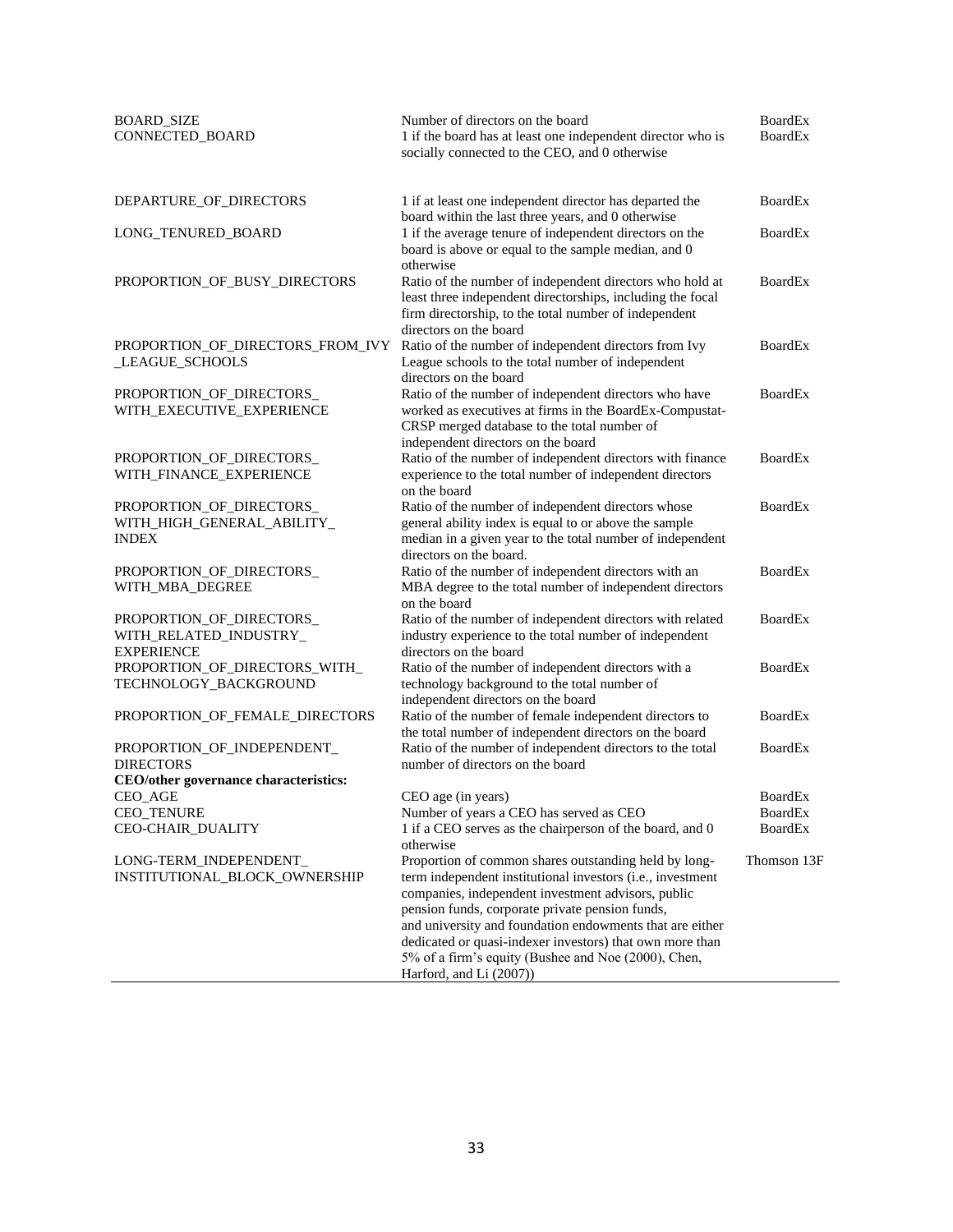# **Table 1 Distribution of Independent Director Appointments**

This table presents the frequency of independent director appointments at firms in the BoardEx-Compustat-CRSP merged database by nominee type from 2006 to 2015. Activist ID is an independent director nominated by a dissident shareholder targeting the firm in an activist campaign (e.g., proxy contest or negotiation between the incumbent board and dissident shareholders). Nonactivist ID is an independent director nominated by the incumbent board. Column 1 reports the total number of independent director appointments. Columns 2 and 3 report the numbers of Activist ID appointments and Nonactivist ID appointments, respectively. The numbers in parentheses are the percentage of directors in each category by year.

|       | Total  | <b>Activist IDs</b> | Nonactivist IDs |
|-------|--------|---------------------|-----------------|
| Year  |        | $\overline{2}$      | 3               |
| 2006  | 2,618  | 62                  | 2,556           |
|       |        | (2.4)               | (97.6)          |
| 2007  | 2,544  | 66                  | 2,478           |
|       |        | (2.6)               | (97.4)          |
| 2008  | 1,986  | 79                  | 1,907           |
|       |        | (4.0)               | (96.0)          |
| 2009  | 1,630  | 83                  | 1,547           |
|       |        | (5.1)               | (94.9)          |
| 2010  | 1,749  | 43                  | 1,706           |
|       |        | (2.5)               | (97.5)          |
| 2011  | 1,825  | 34                  | 1,791           |
|       |        | (1.9)               | (98.1)          |
| 2012  | 1,764  | 60                  | 1,704           |
|       |        | (3.4)               | (96.6)          |
| 2013  | 1,961  | 78                  | 1,883           |
|       |        | (4.0)               | (96.0)          |
| 2014  | 2,117  | 88                  | 2,029           |
|       |        | (4.2)               | (95.8)          |
| 2015  | 2,000  | 106                 | 1,894           |
|       |        | (5.3)               | (94.7)          |
| Total | 20,194 | 699                 | 19,495          |
|       |        | (3.5)               | (96.5)          |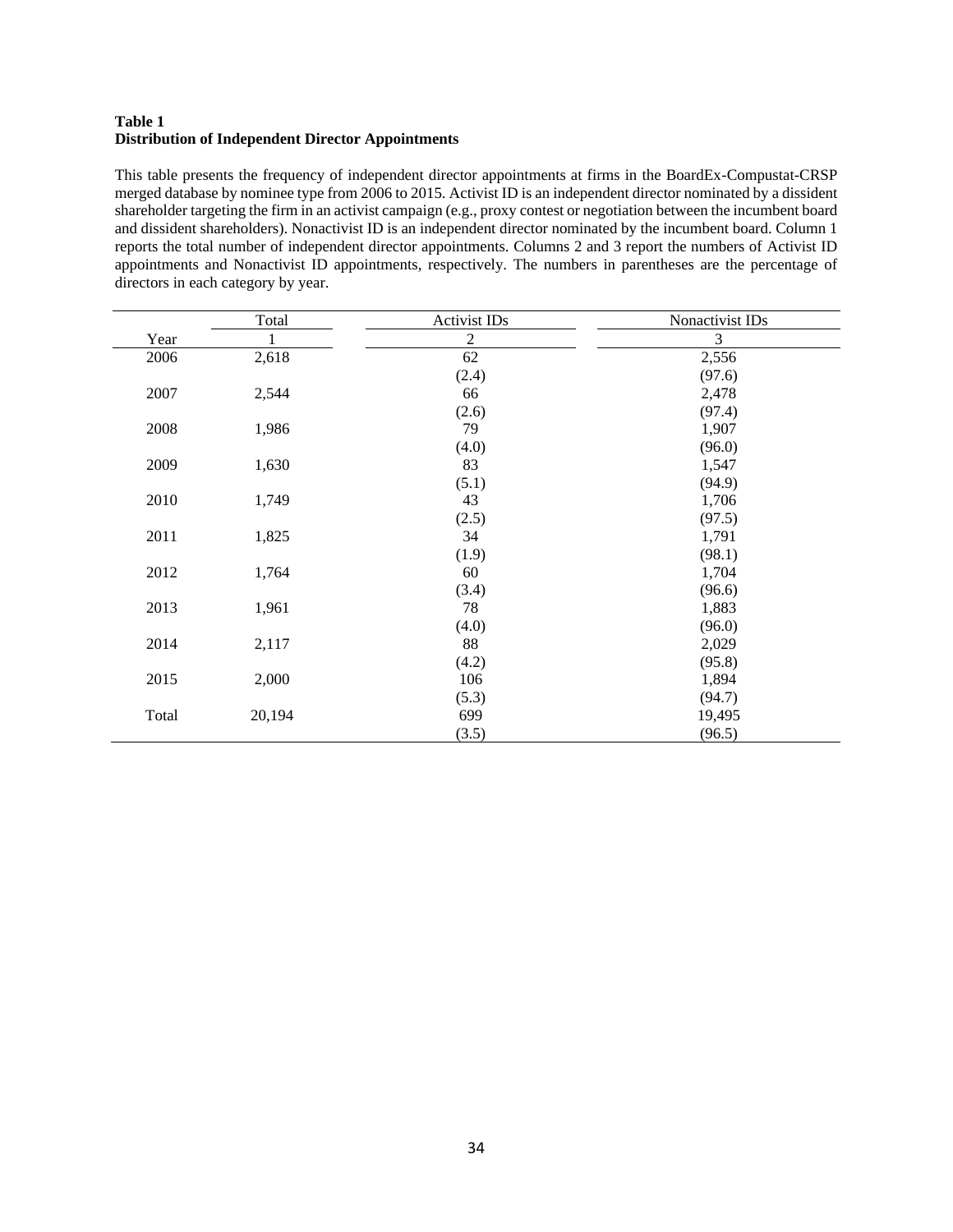#### **Table 2 Summary Statistics**

This table presents summary statistics for a sample of 20,194 independent director appointments (Panel A) and 15,060 firm-year observations with at least one independent director appointed within the last three years (Panel B) in the BoardEx-Compustat-CRSP merged database from 2006 to 2015. In column 1 of Panel A, we provide the statistics for the full sample of independent director appointments. In columns 2 and 3 of Panel A, we divide the full sample of independent director appointments into Activist IDs (independent directors nominated by a dissident shareholder) and Nonactivist IDs (independent directors nominated by the incumbent board). In column 1 of Panel B, we include the full sample of firmyear observations with at least one independent director appointed within the last three years. In columns 2 and 3 of Panel B, we divide the full sample of firm-year observations into subsamples based on the type of directors appointed: Activist ID Firms (firm-years in which the board has at least one newly appointed Activist ID) and Nonactivist ID Firms (firm-years in which the board has at least one newly appointed Nonactivist ID but no newly appointed Activist IDs). We consider a director to be newly appointed if the appointment occurred within the last three years. The appendix provides detailed variable descriptions. The *p*-value of the test of difference is based on a *t*-test for equality of means.

#### Panel A. Summary characteristics (mean) of independent directors

|                                                | All independent directors<br>$(N=20,194)$ | Activist IDs<br>$(N=699)$ | Nonactivist ID <sub>s</sub><br>$(N=19,495)$ | Test of difference<br>$(p$ -value) |
|------------------------------------------------|-------------------------------------------|---------------------------|---------------------------------------------|------------------------------------|
| Variable                                       |                                           | $\mathfrak{D}$            | 3                                           | $2 - 3$                            |
| <b>Director Characteristics</b>                |                                           |                           |                                             |                                    |
|                                                |                                           |                           |                                             | $0.00***$                          |
| DIRECTOR_WITH_PUBLIC_US_FIRM_EXPERIENCE        | 0.514                                     | 0.438                     | 0.517                                       |                                    |
| EXPERIENCE AS EXECUTIVE OF PUBLIC US FIRM      | 0.111                                     | 0.063                     | 0.112                                       | $0.00***$                          |
| DIRECTOR WITH PRIVATE US FIRM EXPERIENCE       | 0.709                                     | 0.777                     | 0.706                                       | $0.00***$                          |
| EXPERIENCE AS EXECUTIVE OF PRIVATE US FIRM     | 0.282                                     | 0.408                     | 0.278                                       | $0.00***$                          |
| DIRECTOR'S GENERAL ABILITY INDEX               | $-0.004$                                  | 0.146                     | $-0.010$                                    | $0.02**$                           |
| DIRECTOR_WITH_FINANCE_EXPERIENCE               | 0.439                                     | 0.505                     | 0.437                                       | $0.00***$                          |
| DIRECTOR WITH RELATED INDUSTRY EXPERIENCE      | 0.317                                     | 0.253                     | 0.319                                       | $0.00***$                          |
| DIRECTOR WITH TECHNOLOGY BACKGROUND            | 0.385                                     | 0.302                     | 0.388                                       | $0.00***$                          |
| NUMBER OF DIRECTORSHIPS                        | 0.762                                     | 1.000                     | 0.753                                       | $0.00***$                          |
| DIRECTOR WITH SOCIAL TIES TO CEO               | 0.096                                     | 0.025                     | 0.099                                       | $0.00***$                          |
| DIRECTOR WITH MBA DEGREE                       | 0.265                                     | 0.293                     | 0.264                                       | $0.09*$                            |
| DIRECTOR FROM IVY LEAGUE SCHOOLS               | 0.233                                     | 0.326                     | 0.230                                       | $0.00***$                          |
| FEMALE_DIRECTOR                                | 0.139                                     | 0.027                     | 0.143                                       | $0.00***$                          |
| DIRECTOR_AGE (years)                           | 55.352                                    | 51.482                    | 55.491                                      | $0.00***$                          |
| <b>Activist Director Characteristics</b>       |                                           |                           |                                             |                                    |
| DIRECTOR EMPLOYED BY DISSIDENT                 |                                           | 0.156                     |                                             |                                    |
| NOMINATING DISSIDENT SHAREHOLDER OWNERSHIP (%) |                                           | 10.600                    |                                             |                                    |
| DIRECTOR NOMINATED BY HEDGE FUNDS              |                                           | 0.770                     |                                             |                                    |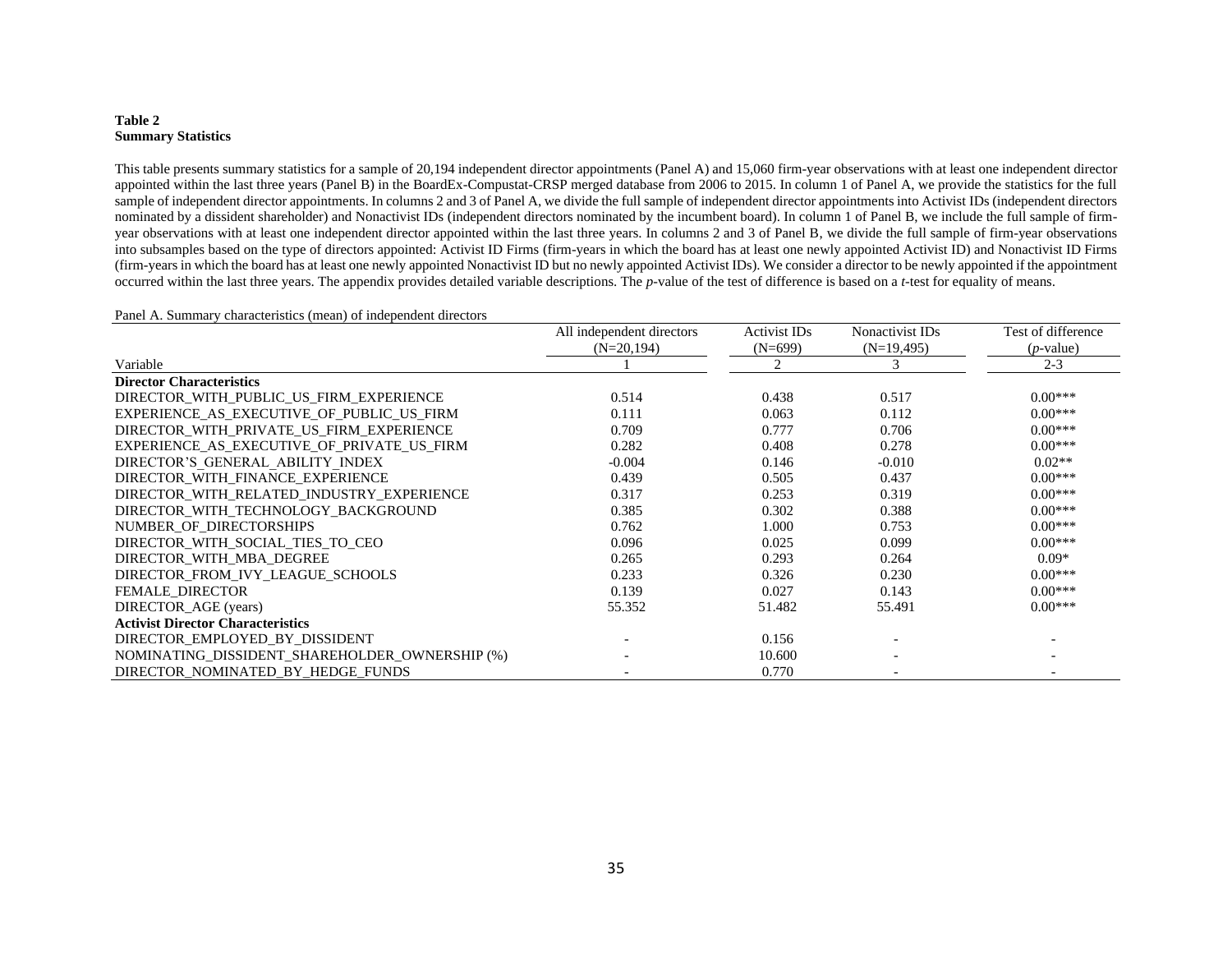|  |  |  | Panel B. Summary characteristics (mean) of firms, boards, and CEOs |
|--|--|--|--------------------------------------------------------------------|
|--|--|--|--------------------------------------------------------------------|

|                                                          | Full sample of |           |                                               |                    |
|----------------------------------------------------------|----------------|-----------|-----------------------------------------------|--------------------|
|                                                          | firms          |           | <b>Activist ID Firms</b> Nonactivist ID Firms | Test of difference |
|                                                          | $(N=15,060)$   | $(N=492)$ | $(N=14,568)$                                  | $(p$ -value)       |
|                                                          |                | 2         | 3                                             | $2 - 3$            |
| <b>Firm Characteristics</b>                              |                |           |                                               |                    |
| MARKET_VALUE_OF_EQUITY (\$ billion)                      | 2.247          | 1.403     | 2.275                                         | $0.00***$          |
| <b>BOOK LEVERAGE</b>                                     | 0.217          | 0.199     | 0.218                                         | $0.06*$            |
| <b>ROA</b>                                               | 0.065          | 0.044     | 0.066                                         | $0.05**$           |
| INDUSTRY-ADJUSTED_RETURN                                 | 0.047          | 0.068     | 0.046                                         | 0.53               |
| CAPX_TO_ASSETS                                           | 0.052          | 0.050     | 0.052                                         | 0.38               |
| R&D_TO_ASSETS                                            | 0.061          | 0.058     | 0.062                                         | 0.48               |
| <b>FIRM AGE</b>                                          | 23.038         | 27.717    | 22.880                                        | $0.00***$          |
| RETURN VOLATILITY                                        | 0.033          | 0.035     | 0.033                                         | $0.00***$          |
| PAYOUT RATIO                                             | 0.031          | 0.033     | 0.031                                         | 0.30               |
| HIGH FCF LOW TOBIN'S O                                   | 0.045          | 0.035     | 0.046                                         | 0.27               |
| <b>Board/Governance Characteristics</b>                  |                |           |                                               |                    |
| <b>BOARD SIZE</b>                                        | 8.437          | 8.504     | 8.435                                         | 0.48               |
| DEPARTURE OF DIRECTORS                                   | 0.582          | 0.657     | 0.580                                         | $0.00***$          |
| PROPORTION OF INDEPENDENT DIRECTORS                      | 0.781          | 0.817     | 0.780                                         | $0.00***$          |
| PROPORTION OF DIRECTORS WITH RELATED INDUSTRY EXPERIENCE | 0.313          | 0.342     | 0.312                                         | $0.01***$          |
| PROPORTION OF DIRECTORS WITH FINANCE EXPERIENCE          | 0.442          | 0.466     | 0.441                                         | $0.01**$           |
| PROPORTION_OF_DIRECTORS_WITH_TECHNOLOGY_BACKGROUND       | 0.373          | 0.404     | 0.372                                         | $0.01***$          |
| PROPORTION OF DIRECTORS WITH EXECUTIVE EXPERIENCE        | 0.498          | 0.500     | 0.498                                         | 0.82               |
| PROPORTION OF DIRECTORS WITH HIGH GENERAL ABILITY INDEX  | 0.483          | 0.484     | 0.483                                         | 0.95               |
| PROPORTION_OF_BUSY_DIRECTORS                             | 0.201          | 0.204     | 0.201                                         | 0.74               |
| PROPORTION OF DIRECTORS WITH MBA DEGREE                  | 0.240          | 0.245     | 0.239                                         | 0.48               |
| PROPORTION_OF_DIRECTORS_FROM_IVY_LEAGUE_SCHOOLS          | 0.217          | 0.221     | 0.217                                         | 0.64               |
| PROPORTION OF FEMALE DIRECTORS                           | 0.119          | 0.097     | 0.120                                         | $0.00***$          |
| LONG-TERM INDEPENDENT INSTITUTIONAL BLOCK OWNERSHIP      | 0.145          | 0.174     | 0.144                                         | $0.00***$          |
| <b>CEO</b> Characteristics                               |                |           |                                               |                    |
| CEO-CHAIR_DUALITY                                        | 0.443          | 0.291     | 0.448                                         | $0.00***$          |
| CEO AGE (years)                                          | 56.209         | 55.848    | 56.221                                        | 0.31               |
| CEO_TENURE (years)                                       | 11.227         | 10.145    | 11.262                                        | $0.01***$          |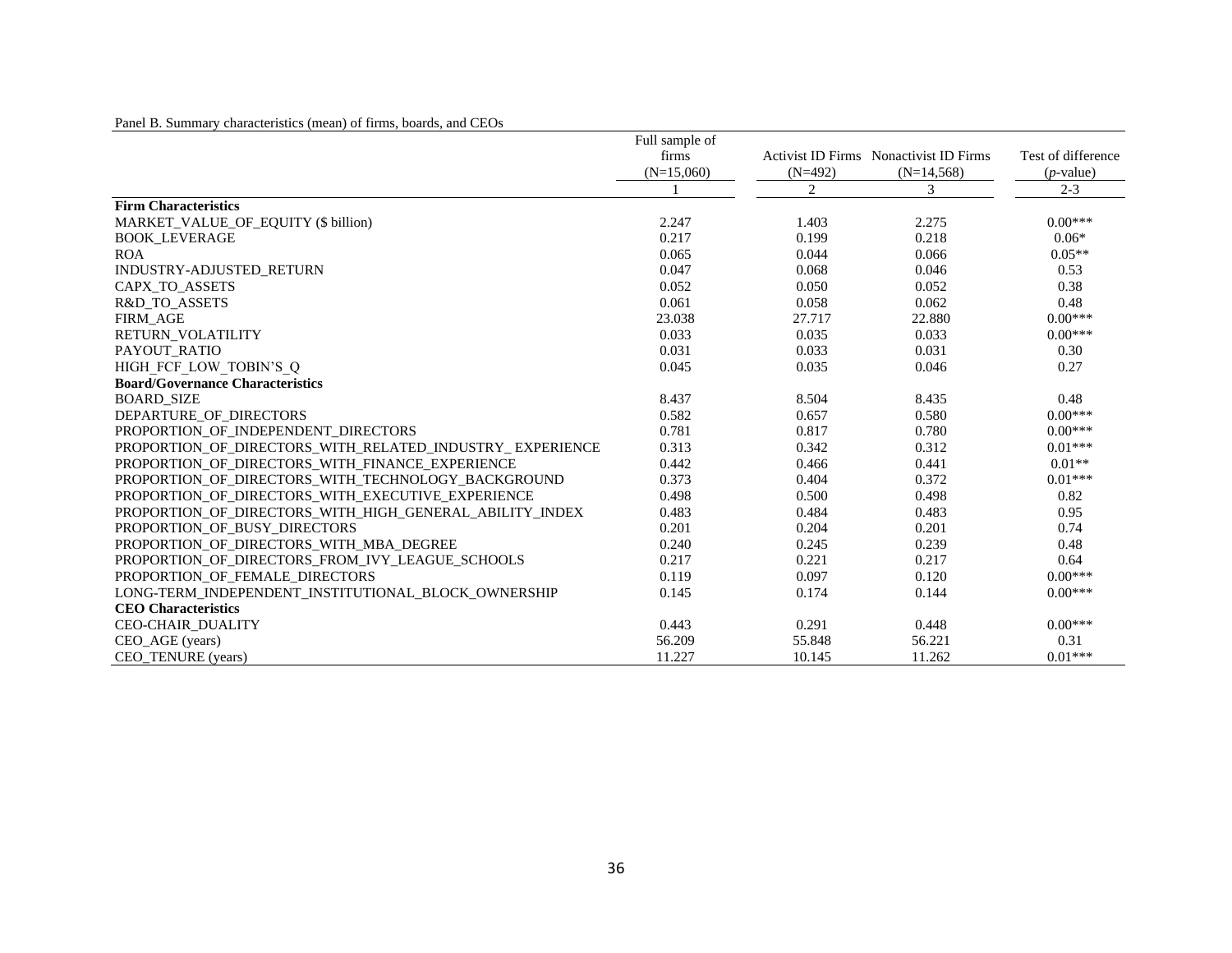#### **Table 3 Effect of Activist ID Appointments on Firm Value**

This table presents estimates of OLS regressions in which the dependent variable is the natural logarithm of Tobin's *q*. The sample consists of 22,248 firm-year observations in the BoardEx-Compustat-CRSP merged database from 2006 to 2015. Activist (Nonactivist) ID is an independent director nominated by a dissident shareholder (the incumbent board). ACTIVIST\_ID\_FIRM takes the value of 1 for firm-years in which the board has at least one newly appointed Activist ID, and 0 otherwise. NONACTIVIST\_ID\_FIRM takes the value of 1 for firm-years in which the board has at least one newly appointed Nonactivist ID but no newly appointed Activist IDs, and 0 otherwise. We consider a director to be newly appointed if the appointment occurred within the last three years. In columns 2 and 3, we divide ACTIVIST\_ID\_FIRM according to whether Activist IDs have worked as an executive of a private U.S. firm and whether they have ties to dissident shareholders, respectively. ACTIVIST\_ID\_FIRM\_WITH\_PRIVATE\_FIRM\_EXPERIENCE takes the value of 1 for firm-years in which the board has at least one newly appointed Activist ID who has worked as an executive of a private U.S. firm in the BoardEx database, and 0 otherwise. ACTIVIST\_ID\_FIRM\_WITHOUT\_PRIVATE\_FIRM\_EXPERIENCE takes the value of 1 for firm-years in which the board has at least one newly appointed Activist ID and none of the Activist IDs has worked as an executive of a private U.S. firm in the BoardEx database, and 0 otherwise. ACTIVIST\_ID\_FIRM\_WITH (WITHOUT)\_DISSIDENT\_SHAREHOLDER takes the value of 1 for firm-years in which the board has at least one newly appointed Activist ID and her nominating dissident shareholder holds (does not hold) equity in the target firm at the beginning of the year, and 0 otherwise. The omitted group in the regressions is firm-years in which the board has no newly appointed independent directors. The appendix provides detailed variable descriptions. P-values in parentheses are estimated using standard errors that adjust for firm clustering. \*\*\*, \*\*, and \* indicate significance at the 1%, 5%, and 10% levels, respectively.

|                                                          |                      | Dependent Variable:<br>log(TOBIN'S Q) | 3<br>$0.056**$         |  |  |  |
|----------------------------------------------------------|----------------------|---------------------------------------|------------------------|--|--|--|
| Independent Variable                                     |                      | $\mathfrak{D}$                        |                        |  |  |  |
| ACTIVIST_ID_FIRM: a                                      | $0.066***$           |                                       |                        |  |  |  |
|                                                          | (0.003)              |                                       |                        |  |  |  |
| ACTIVIST_ID_FIRM_WITH_PRIVATE_FIRM_EXPERIENCE: a         |                      | $0.065***$                            |                        |  |  |  |
|                                                          |                      | (0.008)                               |                        |  |  |  |
| ACTIVIST ID FIRM WITHOUT PRIVATE FIRM EXPERIENCE: b      |                      | 0.069                                 |                        |  |  |  |
|                                                          |                      | (0.157)                               |                        |  |  |  |
|                                                          |                      |                                       |                        |  |  |  |
| ACTIVIST_ID_FIRM_WITH_DISSIDENT_SHAREHOLDER: a           |                      |                                       |                        |  |  |  |
|                                                          |                      |                                       | (0.029)<br>0.058       |  |  |  |
| ACTIVIST ID FIRM WITHOUT DISSIDENT SHAREHOLDER: b        |                      |                                       | (0.238)                |  |  |  |
| NONACTIVIST_ID_FIRM: c                                   | $-0.008$             | $-0.008$                              | $-0.007$               |  |  |  |
|                                                          | (0.343)              | (0.343)                               | (0.348)                |  |  |  |
| <b>FIRM SIZE</b>                                         | $0.077***$           | $0.077***$                            | $0.077***$             |  |  |  |
|                                                          | (0.000)              | (0.000)                               | (0.000)                |  |  |  |
| $log$ (FIRM_AGE +1)                                      | $-0.203***$          | $-0.203***$                           | $-0.205***$            |  |  |  |
|                                                          | (0.000)              | (0.000)                               | (0.000)                |  |  |  |
| RETURN_VOLATILITY                                        | $2.695***$           | $2.695***$                            | $2.721***$             |  |  |  |
|                                                          | (0.000)              | (0.000)                               | (0.000)                |  |  |  |
| <b>ROA</b>                                               | $-0.002$             | $-0.002$                              | $-0.003$               |  |  |  |
|                                                          | (0.954)              | (0.954)                               | (0.950)                |  |  |  |
| log (BOARD SIZE)                                         | $-0.133***$          | $-0.133***$                           | $-0.133***$            |  |  |  |
|                                                          | (0.000)              | (0.000)                               | (0.000)                |  |  |  |
| PROPORTION_OF_INDEPENDENT_DIRECTORS                      | $-0.108*$            | $-0.107*$                             | $-0.108*$              |  |  |  |
|                                                          | (0.094)              | (0.094)                               | (0.094)                |  |  |  |
| <b>CEO-CHAIR DUALITY</b>                                 | $-0.022*$<br>(0.062) | $-0.022*$                             | $-0.020*$              |  |  |  |
| LONG-TERM_INDEPENDENT_INSTITUTIONAL_BLOCK_OWNERSHIP      | $-0.199***$          | (0.062)<br>$-0.199***$                | (0.084)<br>$-0.199***$ |  |  |  |
|                                                          | (0.000)              | (0.000)                               | (0.000)                |  |  |  |
| PROPORTION OF DIRECTORS WITH RELATED INDUSTRY EXPERIENCE | 0.071                | 0.071                                 | 0.072                  |  |  |  |
|                                                          | (0.124)              | (0.123)                               | (0.121)                |  |  |  |
| PROPORTION_OF_DIRECTORS_WITH_FINANCE_EXPERIENCE          | $-0.012$             | $-0.012$                              | $-0.010$               |  |  |  |
|                                                          | (0.737)              | (0.737)                               | (0.789)                |  |  |  |
| PROPORTION_OF_DIRECTORS_WITH_TECHNOLOGY_BACKGROUND       | $-0.050$             | $-0.050$                              | $-0.054$               |  |  |  |
|                                                          | (0.279)              | (0.279)                               | (0.245)                |  |  |  |
| PROPORTION_OF_DIRECTORS_WITH_EXECUTIVE_EXPERIENCE        | 0.006                | 0.006                                 | 0.007                  |  |  |  |
|                                                          | (0.900)              | (0.900)                               | (0.896)                |  |  |  |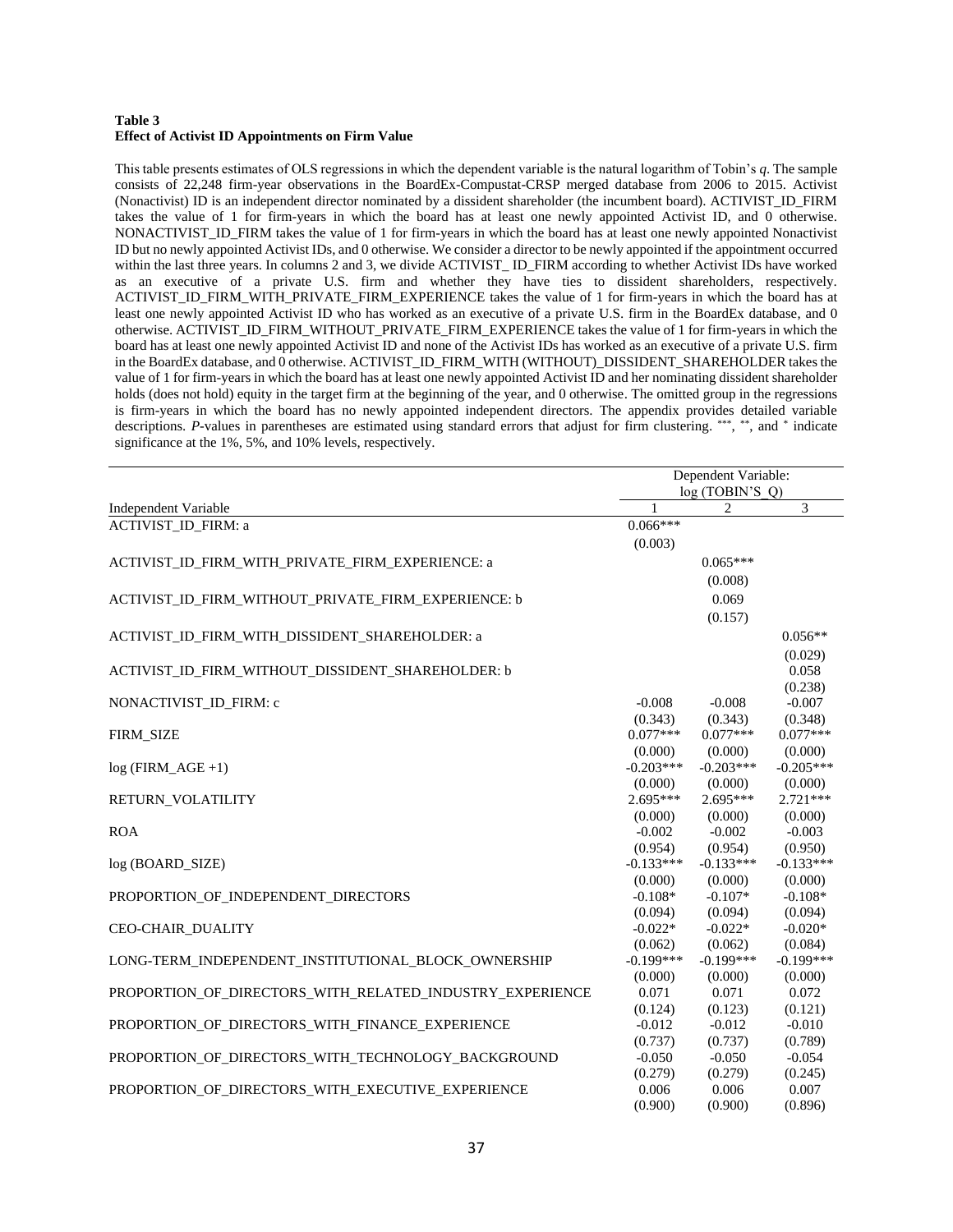| PROPORTION OF DIRECTORS WITH HIGH GENERAL ABILITY INDEX                   | $-0.021$   | $-0.021$  | $-0.021$  |
|---------------------------------------------------------------------------|------------|-----------|-----------|
|                                                                           | (0.614)    | (0.614)   | (0.623)   |
| PROPORTION OF BUSY DIRECTORS                                              | $-0.053$   | $-0.053$  | $-0.054$  |
|                                                                           | (0.110)    | (0.110)   | (0.105)   |
| PROPORTION OF DIRECTORS WITH MBA DEGREE                                   | 0.034      | 0.034     | 0.036     |
|                                                                           | (0.440)    | (0.440)   | (0.414)   |
| PROPORTION_OF_DIRECTORS_FROM_IVY_LEAGUE_SCHOOLS                           | 0.057      | 0.057     | 0.054     |
|                                                                           | (0.211)    | (0.211)   | (0.233)   |
| PROPORTION OF FEMALE DIRECTORS                                            | $-0.113*$  | $-0.113*$ | $-0.114*$ |
|                                                                           | (0.054)    | (0.054)   | (0.051)   |
| $F$ -test for the difference between two coefficients ( <i>p</i> -value): |            |           |           |
| $a = b$                                                                   |            | 0.95      | 0.97      |
| $a = c$                                                                   | $0.00***$  | $0.00***$ | $0.01**$  |
| $b = c$                                                                   |            | 0.12      | 0.18      |
| Firm fixed effects                                                        | <b>Yes</b> | Yes       | Yes       |
| Year fixed effects                                                        | Yes        | Yes       | Yes       |
| No. of obs.                                                               | 22,248     | 22,248    | 22,217    |
| Adj. $R^2$                                                                | 0.731      | 0.731     | 0.732     |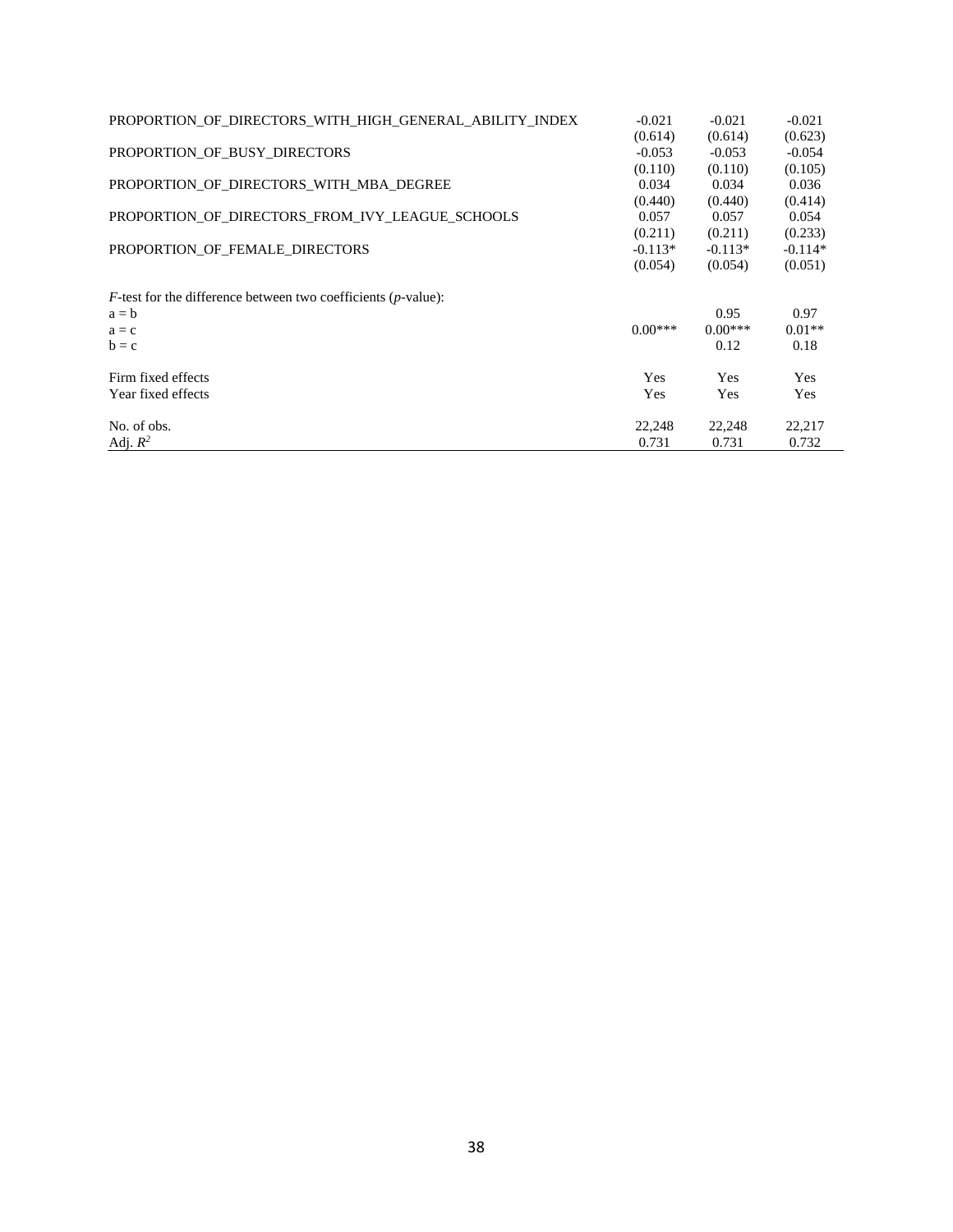#### **Table 4 Effect of Activist ID Appointments on Firm Value over Time**

This table presents estimates of OLS regressions in which the dependent variable is the natural logarithm of Tobin's *q*. The sample consists of 22,248 firm-year observations in the BoardEx-Compustat-CRSP merged database from 2006 to 2015. Activist (Nonactivist) ID is an independent director nominated by a dissident shareholder (the incumbent board). ACTIVIST\_ID\_FIRM<sub>YEAR</sub>-<sup>N</sup> takes the value of 1 for firm-years in which the board currently has at least one Activist ID appointed n years ago, and 0 otherwise. NONACTIVIST\_ID\_FIRM<sub>YEAR-N</sub> takes the value of 1 for firm-years in which the board currently has at least one Nonactivist ID appointed n years ago but no Activist IDs appointed n years ago, and 0 otherwise. In columns 2 and 3, we compare the long-term value impacts of Activist ID appointments by dividing ACTIVIST\_ID\_FIRMYEAR-N according to whether Activist IDs have worked as executives in a private U.S. firm or whether they have ties to dissident shareholders, respectively. ACTIVIST\_ID\_FIRM<sub>YEAR</sub>-N\_WITH\_PRIVATE\_FIRM\_EXPERIENCEYEAR0 takes the value of 1 for firm-years in which the board currently has at least one Activist ID appointed n years ago who has worked as an executive of a private U.S. firm in the BoardEx database, and 0 otherwise. ACTIVIST\_ID\_FIRMYEAR-N\_WITHOUT\_PRIVATE\_FIRM\_EXPERIENCEYEAR0 takes the value of 1 for firm-years in which the board currently has at least one Activist ID appointed n years ago and none of the Activist IDs have worked as executives of a private U.S. firm in the BoardEx database, and 0 otherwise. ACTIVIST\_ID\_FIRM<sub>YEAR-N\_</sub>WITH (WITHOUT)\_DISSIDENT\_SHAREHOLDERYear0 takes the value of 1 for firm-years in which the board currently has at least one Activist ID appointed n years ago and her nominating dissident shareholder holds (does not hold) equity in the target firm at the beginning of the year, and 0 otherwise. NONACTIVIST\_ID\_FIRM takes the value of 1 for firm-years in which the board has at least one newly appointed Nonactivist ID but no newly appointed Activist IDs, and 0 otherwise. We consider a director to be newly appointed if the appointment occurred within the last three years. The regressions include the control variables in Table 3 and firm and year fixed effects. The appendix provides detailed variable descriptions. *P*-values in parentheses are estimated using standard errors that adjust for firm clustering. \*\*\*, \*\*, and \* indicate significance at the 1%, 5%, and 10% levels, respectively.

|                                                                |            |                     | <b>Activist ID Firm</b> |
|----------------------------------------------------------------|------------|---------------------|-------------------------|
|                                                                |            | characteristics     |                         |
|                                                                |            | Whether             | Whether                 |
|                                                                |            | <b>Activist IDs</b> | dissident               |
|                                                                |            | have private        | shareholders            |
|                                                                |            | firm                | remain as               |
|                                                                |            | executive           | target                  |
|                                                                |            | experience          | shareholders            |
| Independent Variable                                           | 1          | 2                   | 3                       |
| ACTIVIST_ID_FIRMYEAR-1                                         | $0.072***$ |                     |                         |
|                                                                | (0.001)    |                     |                         |
| <b>ACTIVIST_ID_FIRMYEAR-2</b>                                  | $0.079***$ |                     |                         |
|                                                                | (0.008)    |                     |                         |
| ACTIVIST_ID_FIRMYEAR-3                                         | $0.157***$ |                     |                         |
|                                                                | (0.000)    |                     |                         |
| <b>ACTIVIST ID FIRMYEAR-4</b>                                  | $0.117***$ |                     |                         |
|                                                                | (0.004)    |                     |                         |
| <b>ACTIVIST_ID_FIRMYEAR-5 AND EARLIER</b>                      | $0.155***$ |                     |                         |
|                                                                | (0.001)    |                     |                         |
| NONACTIVIST ID FIRMYEAR-1                                      | 0.001      |                     |                         |
|                                                                | (0.897)    |                     |                         |
| NONACTIVIST_ID_FIRMYEAR-2                                      | $-0.006$   |                     |                         |
|                                                                | (0.377)    |                     |                         |
| NONACTIVIST_ID_FIRMYEAR-3                                      | 0.008      |                     |                         |
|                                                                | (0.241)    |                     |                         |
| NONACTIVIST ID FIRMYEAR-4                                      | 0.010      |                     |                         |
|                                                                | (0.166)    |                     |                         |
| NONACTIVIST_ID_FIRMYEAR-5_AND_EARLIER                          | $-0.010$   |                     |                         |
|                                                                | (0.352)    |                     |                         |
| ACTIVIST ID FIRMYEAR-1 WITH CERTAIN CHARACTERISTICYEARO        |            | $0.071***$          | $0.054**$               |
|                                                                |            | (0.005)             | (0.038)                 |
| <b>ACTIVIST ID FIRMYEAR-2 WITH CERTAIN CHARACTERISTICYEARO</b> |            | $0.084**$           | 0.055                   |
|                                                                |            | (0.012)             | (0.118)                 |
| ACTIVIST_ID_FIRMYEAR-3_WITH_CERTAIN_CHARACTERISTICYEAR0        |            | $0.152***$          | $0.156***$              |
|                                                                |            | (0.000)             | (0.000)                 |
| ACTIVIST ID FIRM <sub>YEAR-4</sub> WITH CERTAIN                |            | $0.091**$           | $0.104**$               |
| <b>CHARACTERISTICYEARO</b>                                     |            | (0.044)             | (0.037)                 |
| ACTIVIST_ID_FIRMYEAR-5_AND_EARLIER_WITH_CERTAIN                |            | $0.185***$          | $0.121**$               |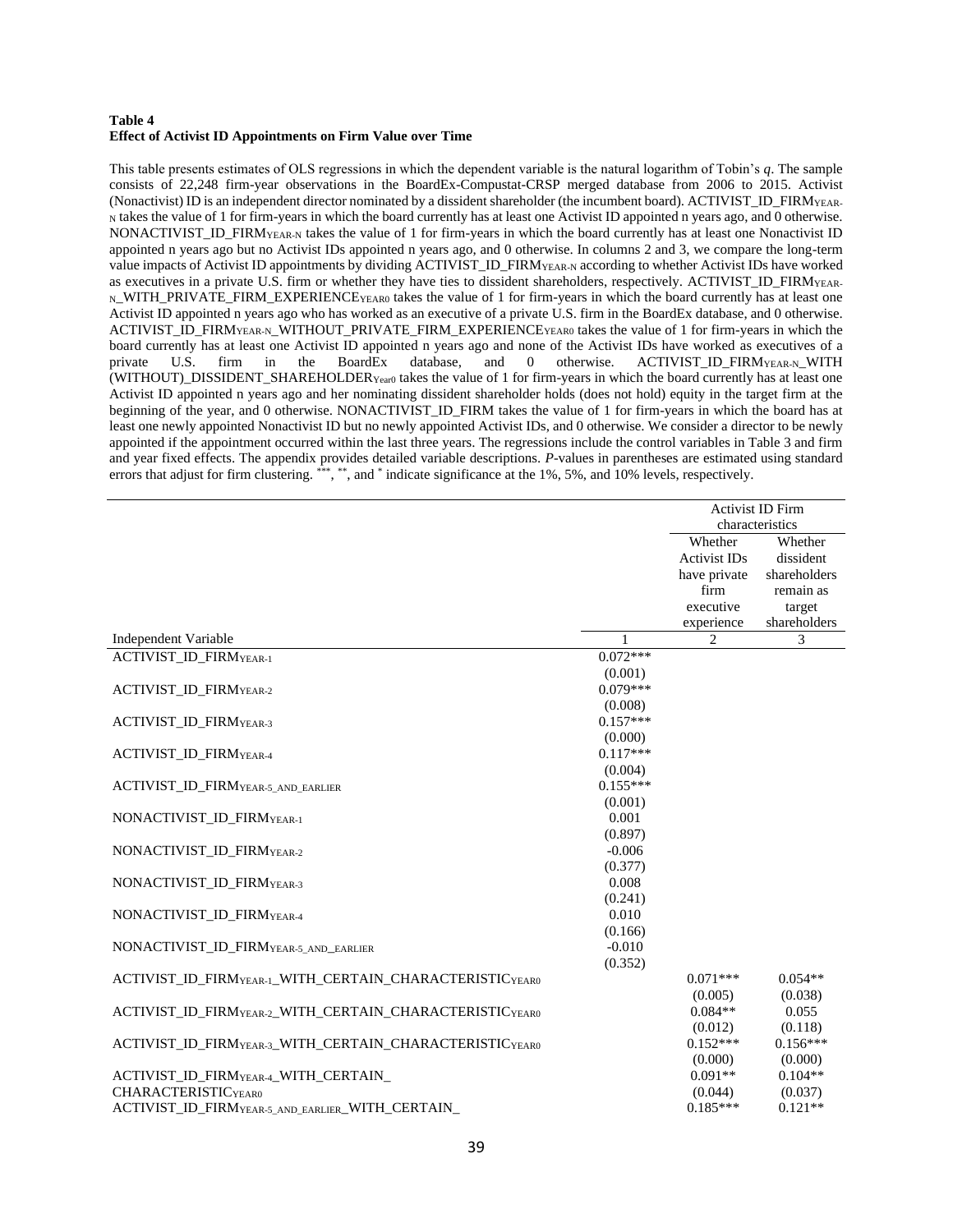| CHARACTERISTIC <sub>YEAR0</sub>                                                    |        | (0.000)   | (0.032)    |
|------------------------------------------------------------------------------------|--------|-----------|------------|
| ACTIVIST ID FIRMYEAR-1 WITHOUT CERTAIN CHARACTERISTICYEARO                         |        | 0.054     | $0.094*$   |
|                                                                                    |        | (0.255)   | (0.064)    |
| ACTIVIST ID FIRM <sub>YEAR-2</sub> WITHOUT CERTAIN CHARACTERISTIC <sub>YEAR0</sub> |        | 0.037     | 0.075      |
|                                                                                    |        | (0.626)   | (0.252)    |
| ACTIVIST ID FIRMYEAR-3 WITHOUT CERTAIN CHARACTERISTICYEAR0                         |        | 0.145     | $0.133**$  |
|                                                                                    |        | (0.143)   | (0.021)    |
| ACTIVIST ID FIRMYEAR-4 WITHOUT CERTAIN CHARACTERISTICYEARO                         |        | $0.230**$ | $0.180*$   |
|                                                                                    |        | (0.042)   | (0.070)    |
| ACTIVIST ID FIRMYEAR-5 AND EARLIER WITHOUT CERTAIN                                 |        | 0.037     | $0.252***$ |
| CHARACTERISTIC <sub>YEAR0</sub>                                                    |        | (0.739)   | (0.001)    |
| NONACTIVIST ID FIRM                                                                |        | $-0.008$  | $-0.008$   |
|                                                                                    |        | (0.295)   | (0.310)    |
|                                                                                    |        |           |            |
| No. of obs.                                                                        | 22,248 | 22.248    | 22,217     |
| Adj. $R^2$                                                                         | 0.732  | 0.732     | 0.732      |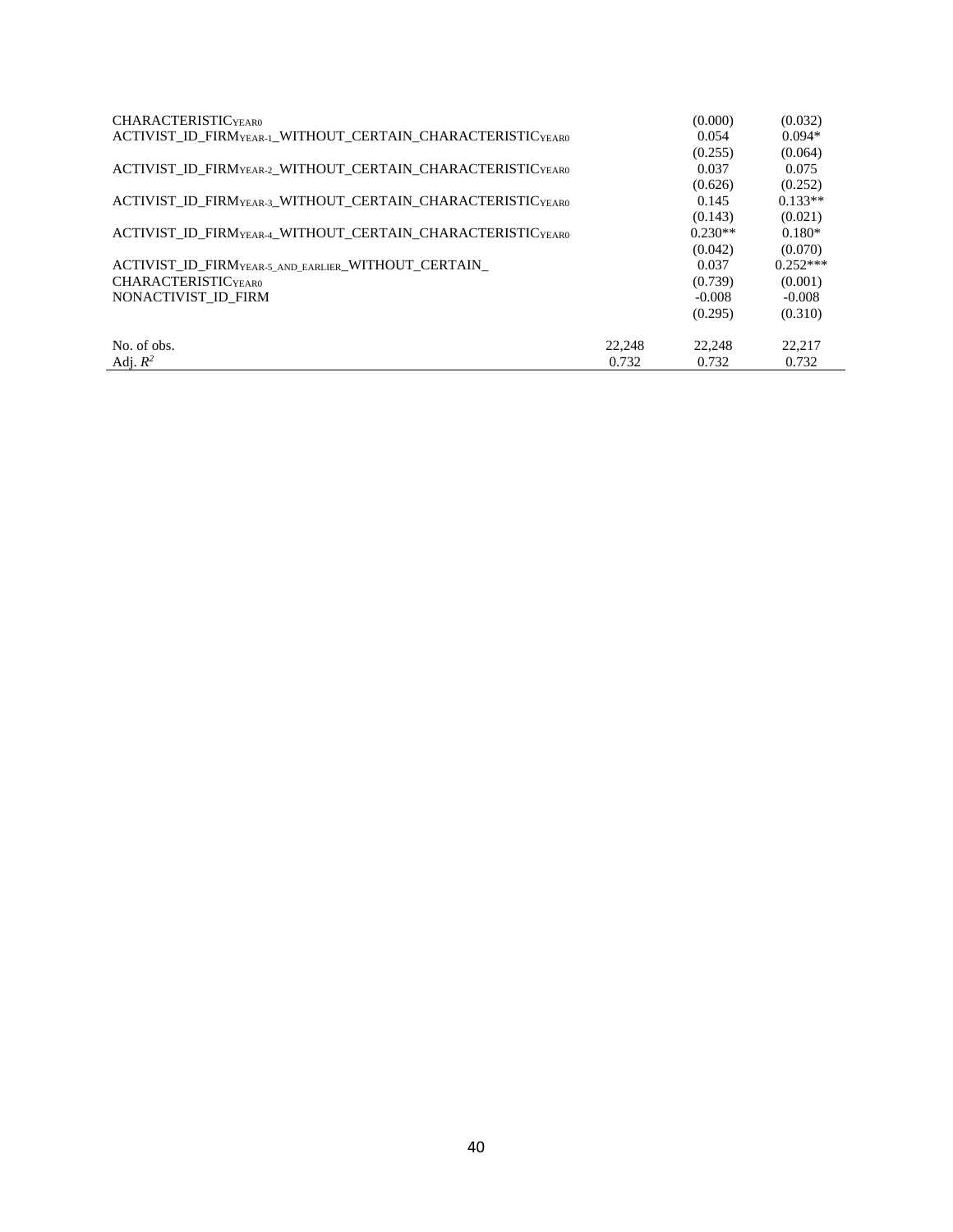## **Table 5 Effect of Activist ID Appointments and Appointing Firm/Board Characteristics on Firm Value**

This table presents estimates of OLS regressions in which the dependent variable is the natural logarithm of Tobin's *q*. The sample consists of 22,248 firm-year observations in the BoardEx-Compustat-CRSP merged database from 2006 to 2015. Activist (Nonactivist) ID is an independent director nominated by a dissident shareholder (the incumbent board). ACTIVIST\_ID\_FIRM\_WITH (WITHOUT)\_CERTAIN\_CHARACTERISTIC takes the value of 1 for firmyears in which the board has at least one newly appointed Activist ID and the firm has (does not have) the specified characteristic immediately prior to the appointment, and 0 otherwise. NONACTIVIST\_ID\_FIRM\_WITH (WITHOUT)\_CERTAIN\_CHARACTERISTIC takes the value of 1 for firm-years in which the board has at least one newly appointed Nonactivist ID but no newly appointed Activist IDs and the firm has (does not have) the specified characteristic immediately prior to the appointment, and 0 otherwise. We consider a director to be newly appointed if the appointment occurred within the last three years. The omitted group in all regressions is firm-years in which the board has no newly appointed independent directors. All regressions include the control variables used in Table 3 and firm and year fixed effects. The appendix provides detailed variable descriptions. *P*-values in parentheses are estimated using standard errors that adjust for firm clustering. \*\*\*, \*\*, and \* indicate significance at the 1%, 5%, and 10% levels, respectively.

Panel A: Comparison of firm value between Activist ID Firms and Nonactivist ID Firms based on firm characteristics

|                                                                           | Over-       | High FCF and    | Lower      |
|---------------------------------------------------------------------------|-------------|-----------------|------------|
|                                                                           | investment  | low Tobin's $q$ | dividend   |
| Independent Variable                                                      |             | 2               | 3          |
| ACTIVIST ID FIRM WITH CERTAIN                                             | $0.124**$   | $0.289***$      | $0.095***$ |
| CHARACTERISTIC: a                                                         | (0.027)     | (0.000)         | (0.001)    |
| ACTIVIST ID FIRM WITHOUT CERTAIN                                          | 0.051       | $0.055**$       | 0.021      |
| CHARACTERISTIC: b                                                         | (0.118)     | (0.015)         | (0.486)    |
| NONACTIVIST ID FIRM WITH CERTAIN                                          | $-0.049***$ | 0.003           | $-0.008$   |
| <b>CHARACTERISTIC: c</b>                                                  | (0.001)     | (0.883)         | (0.429)    |
| NONACTIVIST_ID_FIRM_WITHOUT_CERTAIN_                                      | $-0.000$    | $-0.010$        | $-0.009$   |
| <b>CHARACTERISTIC: d</b>                                                  | (0.989)     | (0.231)         | (0.320)    |
| $F$ -test for the difference between two coefficients ( <i>p</i> -value): |             |                 |            |
| $a = b$                                                                   | 0.27        | $0.00***$       | $0.06*$    |
| $a = c$                                                                   | $0.00***$   | $0.00***$       | $0.00***$  |
| $c = d$                                                                   | $0.00***$   | 0.47            | 0.89       |
| No. of obs.                                                               | 17,264      | 20,464          | 21,141     |
| Adj. $R^2$                                                                | 0.731       | 0.733           | 0.729      |

Panel B: Comparison of firm value between Activist ID Firms and Nonactivist ID Firms based on board characteristics

|                                                                           | Long tenured      | Connected |
|---------------------------------------------------------------------------|-------------------|-----------|
|                                                                           | board             | board     |
| Independent Variable                                                      |                   | 2         |
| ACTIVIST ID FIRM WITH CERTAIN CHARACTERISTIC: a                           | $0.065**$         | $0.070**$ |
|                                                                           | (0.016)           | (0.020)   |
| ACTIVIST_ID_FIRM_WITHOUT_CERTAIN_CHARACTERISTIC: b                        | 0.059             | $0.071**$ |
|                                                                           | (0.152)           | (0.020)   |
| NONACTIVIST ID FIRM WITH CERTAIN CHARACTERISTIC: c                        | $-0.007$          | $-0.015*$ |
|                                                                           | (0.400)           | (0.080)   |
| NONACTIVIST ID FIRM WITHOUT CERTAIN CHARACTERISTIC: d                     | $-0.014$          | 0.002     |
|                                                                           | (0.189)           | (0.878)   |
| $F$ -test for the difference between two coefficients ( <i>p</i> -value): |                   |           |
| $a = b$                                                                   | 0.90 <sub>1</sub> | 0.97      |
| $a = c$                                                                   | $0.01***$         | $0.01***$ |
| $c = d$                                                                   | 0.55              | 0.20      |
| No. of obs.                                                               | 21,156            | 21,159    |
| Adj. $R^2$                                                                | 0.729             | 0.729     |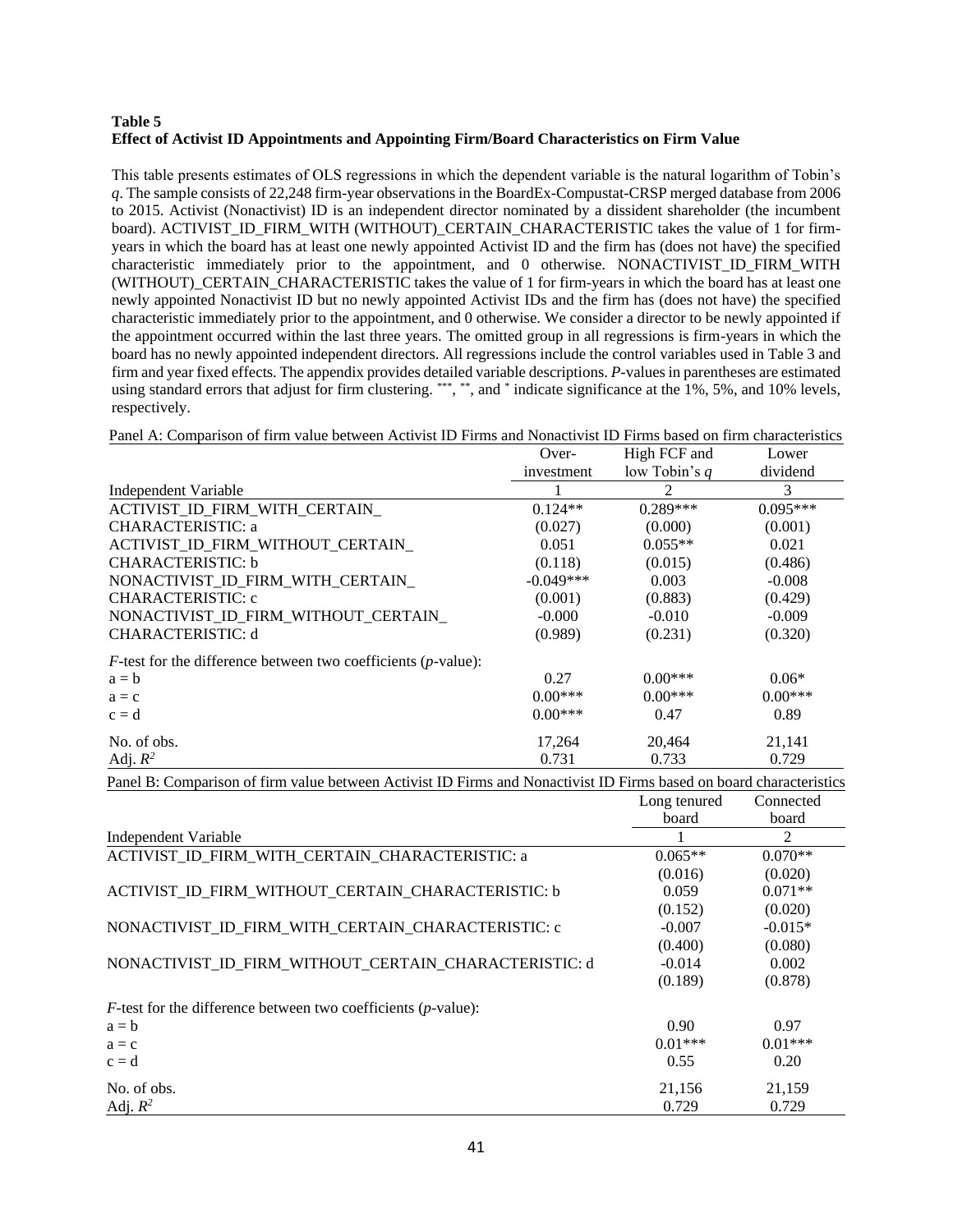### **Table 6 Effect of Activist ID Appointments on Firm Value: Using a Propensity Score Matching Approach**

This table examines the impact of appointing activist independent directors on firm value using a propensity score matching approach. The sample consists of 504 propensity score-matched firms in the BoardEx-Compustat-CRSP merged database from 2006 to 2015 (252 treatment firms that appointed an Activist ID and 252 control firms that appointed a Nonactivist ID but not Activist IDs). Activist (Nonactivist) ID is an independent director nominated by a dissident shareholder (the incumbent board). We use a one-to-one nearest neighbor propensity score matching approach with replacement, where the propensity score is estimated using a logit model. The variables used in the matching are those listed in Panel A as well as industry (SIC two-digit codes) and year fixed effects. Panel A presents the mean values of firm and board characteristics for treatment and control firms and *p*-values of *t*-tests for equality of means between the two groups of firms. Panel B reports the mean and median differences in Tobin's *q* changes from one year before (Year<sub>t-1</sub>) up to three years after (Year<sub>t+3</sub>) the director appointment year (Year<sub>t</sub>) between the treatment and control firms. \*\*\*, \*\*, and \* indicate significance at the 1%, 5%, and 10% levels, respectively.

| Panel A. Differences in firm/board characteristics between treatment and control firms |
|----------------------------------------------------------------------------------------|
|----------------------------------------------------------------------------------------|

|                                      | <b>Treatment firms</b> | Control firms | Test of difference |
|--------------------------------------|------------------------|---------------|--------------------|
|                                      | $(N=252)$              | $(N=252)$     | $(p$ -value)       |
| Matching Variable                    |                        | 2             | $1 - 2$            |
| FIRM_SIZE                            | 5.182                  | 5.098         | (0.626)            |
| $log$ (FIRM_AGE+1)                   | 3.813                  | 3.815         | (0.755)            |
| RETURN VOLATILITY                    | 0.028                  | 0.028         | (0.990)            |
| <b>ROA</b>                           | 0.059                  | 0.074         | (0.416)            |
| INDUSTRY-ADJUSTED RETURN             | $-0.136$               | $-0.118$      | (0.639)            |
| log (BOARD_SIZE)                     | 2.061                  | 2.030         | (0.176)            |
| PROPORTION_OF_INDEPENDENT_DIRECTORS  | 0.789                  | 0.789         | (0.927)            |
| CEO-CHAIR_DUALITY                    | 0.456                  | 0.480         | (0.593)            |
| LONG-TERM_INDEPENDENT_INSTITUTIONAL_ |                        |               |                    |
| <b>BLOCK OWNERSHIP</b>               | 0.167                  | 0.171         | (0.749)            |
| <b>BOOK LEVERAGE</b>                 | 0.219                  | 0.234         | (0.463)            |
| R&D TO ASSETS                        | 0.055                  | 0.045         | (0.219)            |
| CAPX_TO_ASSETS                       | 0.052                  | 0.054         | (0.670)            |
| PAYOUT RATIO                         | 0.036                  | 0.032         | (0.350)            |
| HIGH FCF LOW TOBIN'S Q               | 0.075                  | 0.091         | (0.520)            |
| DEPARTURE OF DIRECTORS               | 0.794                  | 0.774         | (0.589)            |

Panel B. Test of the difference in Tobin's *q* changes between treatment and control firms from Year<sub>t-1</sub> to Year<sub>t+n</sub>

|        | $Year_{t+1} - Year_{t-1}$ | $Year_{t+2} - Year_{t-1}$ | $Year_{t+3} - Year_{t-1}$ |
|--------|---------------------------|---------------------------|---------------------------|
| Mean   | $0.104***$                | $0.074*$                  | 0.055                     |
| Median | $0.106***$                | $0.070*$                  | 0.003                     |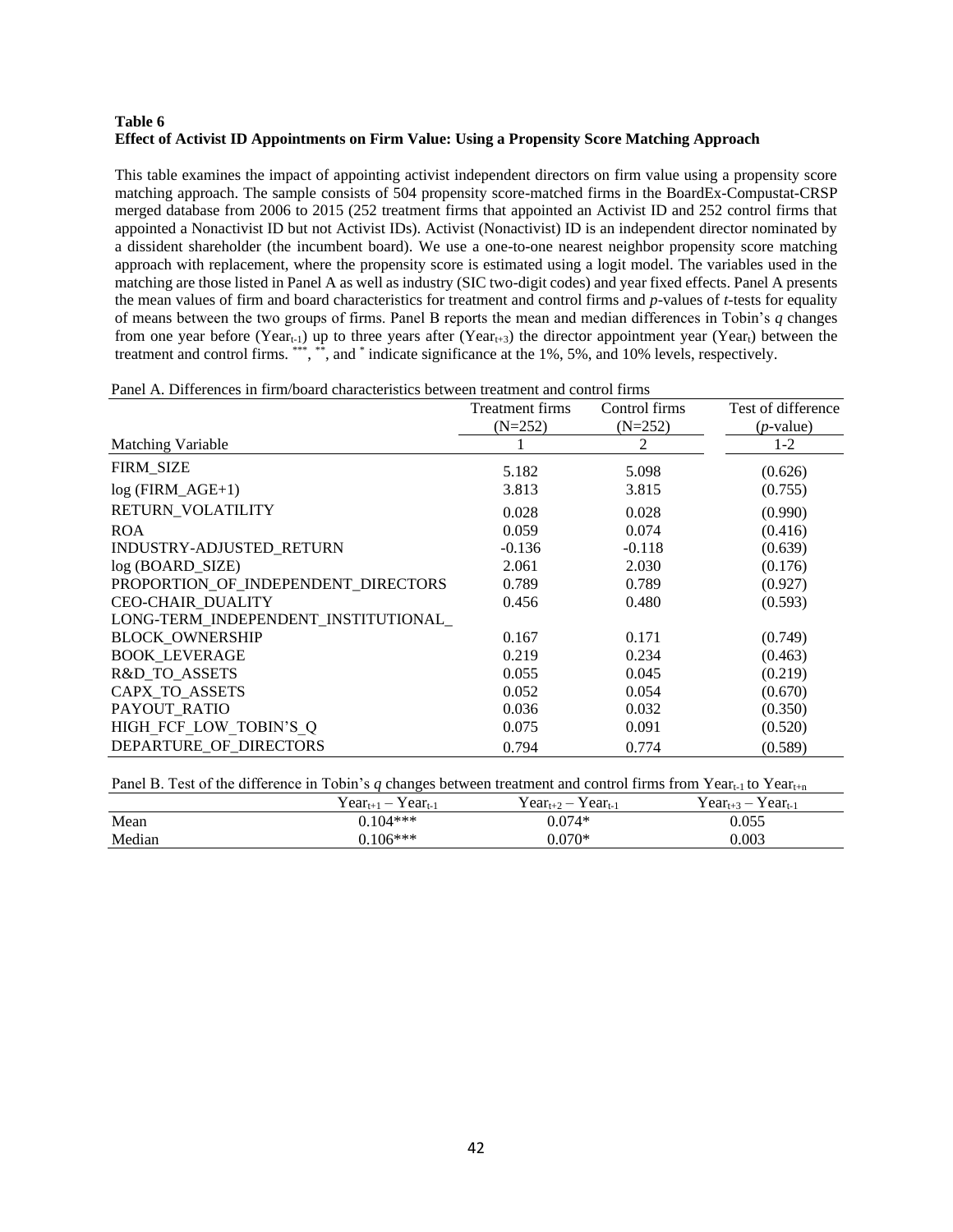#### **Table 7**

#### **Incremental Effect of Activist ID Appointments on Firm Value after Adjusting for Pure Activism Valuation Effects**

This table examines the incremental impact of appointing activist independent directors on firm value after adjusting for the valuation effect of an activist campaign that does not involve the appointments of directors nominated by a dissident shareholder (Pure Activism Event). In Panels A and B, the sample consists of 498 propensity score-matched firms in the BoardEx-Compustat-CRSP merged database from 2006 to 2015 (249 treatment firms that appointed an Activist ID and 249 control firms that experienced a Pure Activism Event)*.* Activist ID is an independent director who is nominated by a dissident shareholder. We use a one-to-one nearest neighbor propensity score matching approach with replacement, where the propensity score is estimated using a logit model. The variables used in the matching are those listed in Panel A as well as industry (SIC two-digit codes) and year fixed effects. Panel A presents the mean values of firm and board characteristics for treatment and control firms and *p*-values of *t*-tests for equality of means between the two groups of firms. Panel B reports the mean and median differences in Tobin's *q*  changes from one year before (Year*t-1*) up to three years after (Year*t+3*) the director appointment year (Year*t*) between the treatment and control firms. Panel C presents estimates of OLS regressions in which we compare firm value between firms targeted by activism campaigns with and without director representation. The sample consists of 22,248 firm-year observations in the BoardEx-Compustat-CRSP merged database from 2006 to 2015. ACTIVIST\_ID\_FIRM takes the value of 1 for firm-years in which the board has at least one Activist ID appointed within the last three years, and 0 otherwise. ACTIVIST\_TARGET\_FIRM\_WITHOUT\_DIRECTOR\_APPOINTMENT takes the value of 1 for firm-years in which the firm experiences an activist campaign that does not involve the appointments of directors nominated by a dissident shareholder within the last three years, and 0 otherwise. The regressions in Panel C include the control variables in Table 3 and firm and year fixed effects. The appendix provides detailed variable descriptions. *P*-values in parentheses are estimated using standard errors that adjust for firm clustering. \*\*\*, \*\*, and \* indicate significance at the 1%, 5%, and 10% levels, respectively.

Panel A. Differences in firm/board characteristics between treatment and control firms in a propensity score-matched sample

|                                     | Treatment firms | Control firms | Test of difference |
|-------------------------------------|-----------------|---------------|--------------------|
|                                     | $(N=249)$       | $(N=249)$     | $(p$ -value)       |
| Matching Variable                   |                 | 2             | $1-2$              |
| <b>FIRM SIZE</b>                    | 5.201           | 5.033         | (0.369)            |
| $log$ (FIRM $AGE+1$ )               | 3.813           | 3.803         | (0.110)            |
| RETURN VOLATILITY                   | 0.028           | 0.029         | (0.601)            |
| <b>ROA</b>                          | 0.059           | 0.052         | (0.710)            |
| INDUSTRY-ADJUSTED_RETURN            | $-0.136$        | $-0.165$      | (0.419)            |
| $log(BOARD_SIZE)$                   | 2.063           | 2.063         | (0.999)            |
| PROPORTION OF INDEPENDENT DIRECTORS | 0.789           | 0.793         | (0.670)            |
| <b>CEO-CHAIR DUALITY</b>            | 0.454           | 0.494         | (0.370)            |
| LONG-TERM INDEPENDENT INSTITUTIONAL |                 |               |                    |
| <b>BLOCK OWNERSHIP</b>              | 0.167           | 0.164         | (0.822)            |
| <b>BOOK LEVERAGE</b>                | 0.220           | 0.226         | (0.737)            |
| R&D TO ASSETS                       | 0.056           | 0.066         | (0.310)            |
| CAPX_TO_ASSETS                      | 0.053           | 0.063         | (0.112)            |
| PAYOUT_RATIO                        | 0.037           | 0.031         | (0.310)            |
| HIGH FCF LOW TOBINS O               | 0.068           | 0.072         | (0.861)            |

Panel B. Test of the difference in Tobin's *q* changes between treatment and control firms from Year<sub>t-1</sub> to Year<sub>t+n</sub>

|        | $Year_{t+1} - Year_{t-1}$ | $Year_{t+2} - Year_{t-1}$ | $Year_{t+3} - Year_{t-1}$ |
|--------|---------------------------|---------------------------|---------------------------|
| Mean   | $0.088***$                | $0.077*$                  | 0.015                     |
| Median | $0.087***$                | $0.052**$                 | 0.059                     |

| Panel C. OLS regressions comparing firm value between activist target firms with and without Activist ID appointments |                                       |
|-----------------------------------------------------------------------------------------------------------------------|---------------------------------------|
|                                                                                                                       | Dependent Variable:<br>log(TOBIN'S O) |
| Independent Variable                                                                                                  |                                       |
| <b>ACTIVIST ID FIRM: a</b>                                                                                            | $0.072***$                            |
|                                                                                                                       | (0.001)                               |
| ACTIVIST TARGET FIRM WITHOUT DIRECTOR APPOINTMENT: b                                                                  | 0.002                                 |
|                                                                                                                       | (0.859)                               |
| $F$ -test for the difference between two coefficients ( <i>p</i> -value):                                             |                                       |
| $a = b$                                                                                                               | $0.00***$                             |
| No. of obs.                                                                                                           | 22,248                                |
| Adj. $R^2$                                                                                                            | 0.731                                 |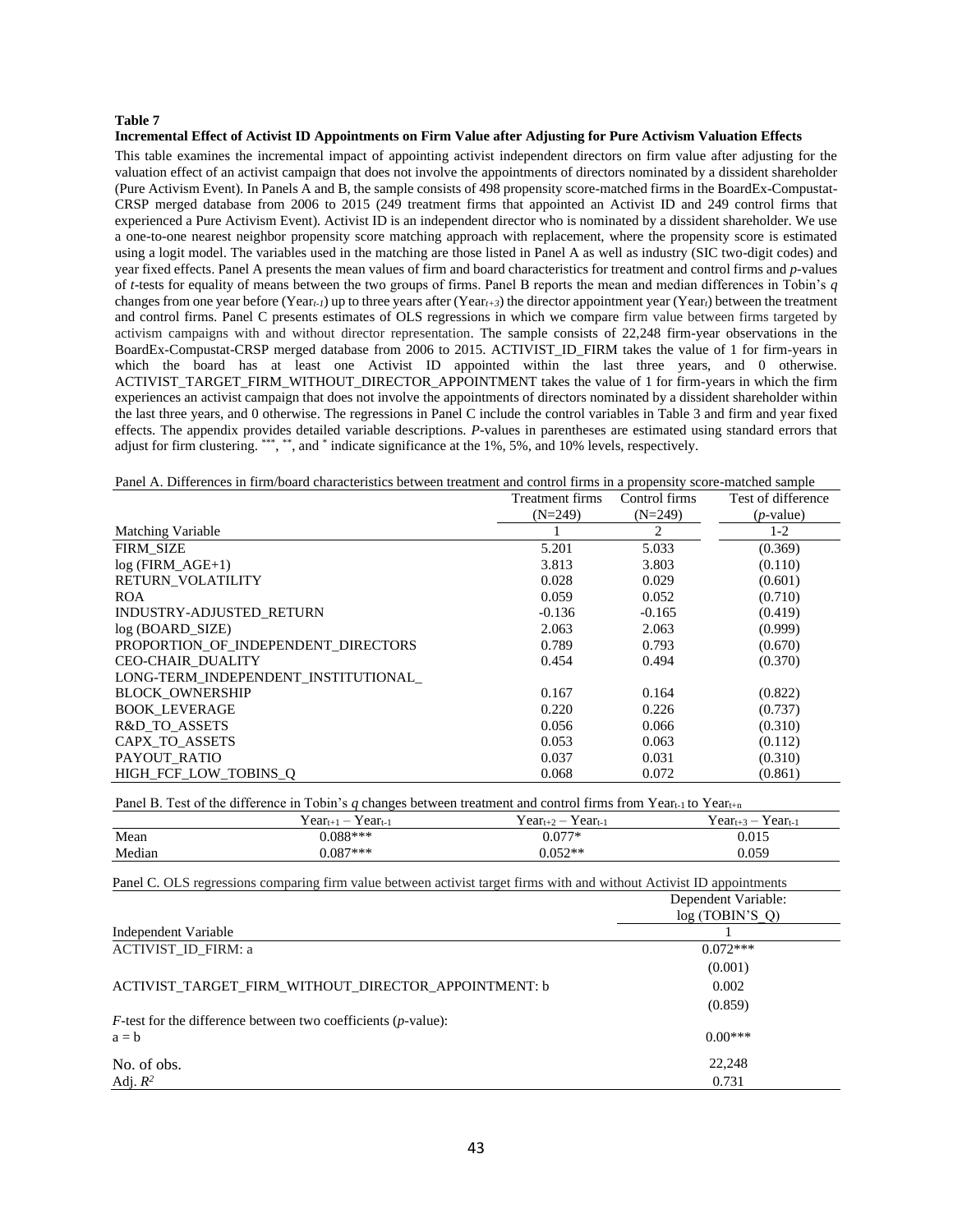#### **Table 8 Cumulative Abnormal Returns around Director Appointment Announcement Dates: Director-Level Analysis**

This table presents the mean and median cumulative abnormal returns (CARs) around the independent director appointment announcement dates. The sample consists of 3,972 independent director appointments at firms in the BoardEx-Compustat-CRSP merged database from 2006 to 2015. We obtain appointment announcement dates from the Audit Analytics Director and Officer Changes database, and we use the date on which the 8-K filing is accepted by the SEC as the announcement date (Day 0). We calculate the abnormal return using the market model with a 220-trading-day estimation period beginning 280 days before and ending 61 days before the announcement date. We use the CRSP value-weighted index return as the market portfolio return. We sum the daily abnormal returns to compute the CAR from 5 days before the announcement date to 1 day after the announcement date (CAR (-5, 1)). We exclude director appointment events if there are other major confounding corporate events (e.g., announcements of mergers and acquisitions, quarterly earnings, dividend payments, and management guidance and 8-K filings of changes in other directors or officers) during the event window. Panel A shows the univariate results for the CARs around the independent director appointment announcement dates. In column 1, we use the full sample of independent director appointments. In columns 2 and 3, we divide independent directors by their nominators into two subgroups: Activist IDs (independent directors nominated by a dissident shareholder) and Nonactivist IDs (independent directors nominated by the incumbent board). Panel B shows the CARs around the independent director appointment announcement dates using a propensity score matching approach. We match each Activist ID to a Nonactivist ID. We use a one-to-one nearest neighbor propensity score matching approach with replacement, where the propensity score is estimated using a logit model. The matching covariates are FIRM\_SIZE, INDUSTRY-ADJUSTED\_RETURN, ROA, LONG-TERM\_INDEPENDENT\_ INSTITUTIONAL\_BLOCK\_OWNERSHIP, DIRECTOR\_WITH\_RELATED\_INDUSTRY\_EXPERIENCE, DIRECTOR\_WITH\_FINANCE\_EXPERIENCE, DIRECTOR\_WITH\_TECHNOLOGY\_BACKGROUND, DIRECTOR\_WITH\_EXECUTIVE\_EXPERIENCE, DIRECTOR'S GENERAL ABILITY\_INDEX, log (DIRECTOR AGE), log (NUMBER OF DIRECTORSHIPS + 1), and industry (Fama-French ten industries) and year fixed effects. \*\*\*, \*\*, and \* in columns 1-3 of Panel A and columns 1-2 of Panel B indicate significance at the 1%, 5%, and 10% levels, respectively, for *t*-tests (Wilcoxon signed-rank tests) of whether the mean (median) CAR\_(-5, 1) is equal to 0. *P*-values of *t*-tests (Wilcoxon-Mann-Whitney tests) for the equality of mean (median) CARs (-5, 1) between the two different groups are reported in the last column of both panels.

|             | Panel A. Univariate tests of CARs (-5, 1) |              |                 |                    |
|-------------|-------------------------------------------|--------------|-----------------|--------------------|
|             | All independent                           |              |                 | Test of difference |
|             | directors                                 | Activist IDs | Nonactivist IDs | $(p$ -value)       |
|             |                                           |              |                 | $2 - 3$            |
| Sample size | 3.972                                     | 84           | 3,888           |                    |
| Mean        | $0.283**$                                 | $2.426***$   | $0.237**$       | $0.007***$         |
| Median      | $-0.073$                                  | 1.978        | $-0.096$        | $0.021**$          |

| Panel B. Test of the difference in CARs (-5, 1) between treatment and control director appointments |                                                   |                                        |                                    |
|-----------------------------------------------------------------------------------------------------|---------------------------------------------------|----------------------------------------|------------------------------------|
|                                                                                                     | Activist ID <sub>s</sub><br>(treatment directors) | Nonactivist IDs<br>(control directors) | Test of difference<br>$(p$ -value) |
|                                                                                                     |                                                   |                                        | 1-2                                |
| Sample size                                                                                         | 84                                                | 84                                     |                                    |
| Mean                                                                                                | $2.426***$                                        | $-0.757$                               | $0.016**$                          |
| Median                                                                                              | 1.978                                             | $-0.611$                               | $0.073*$                           |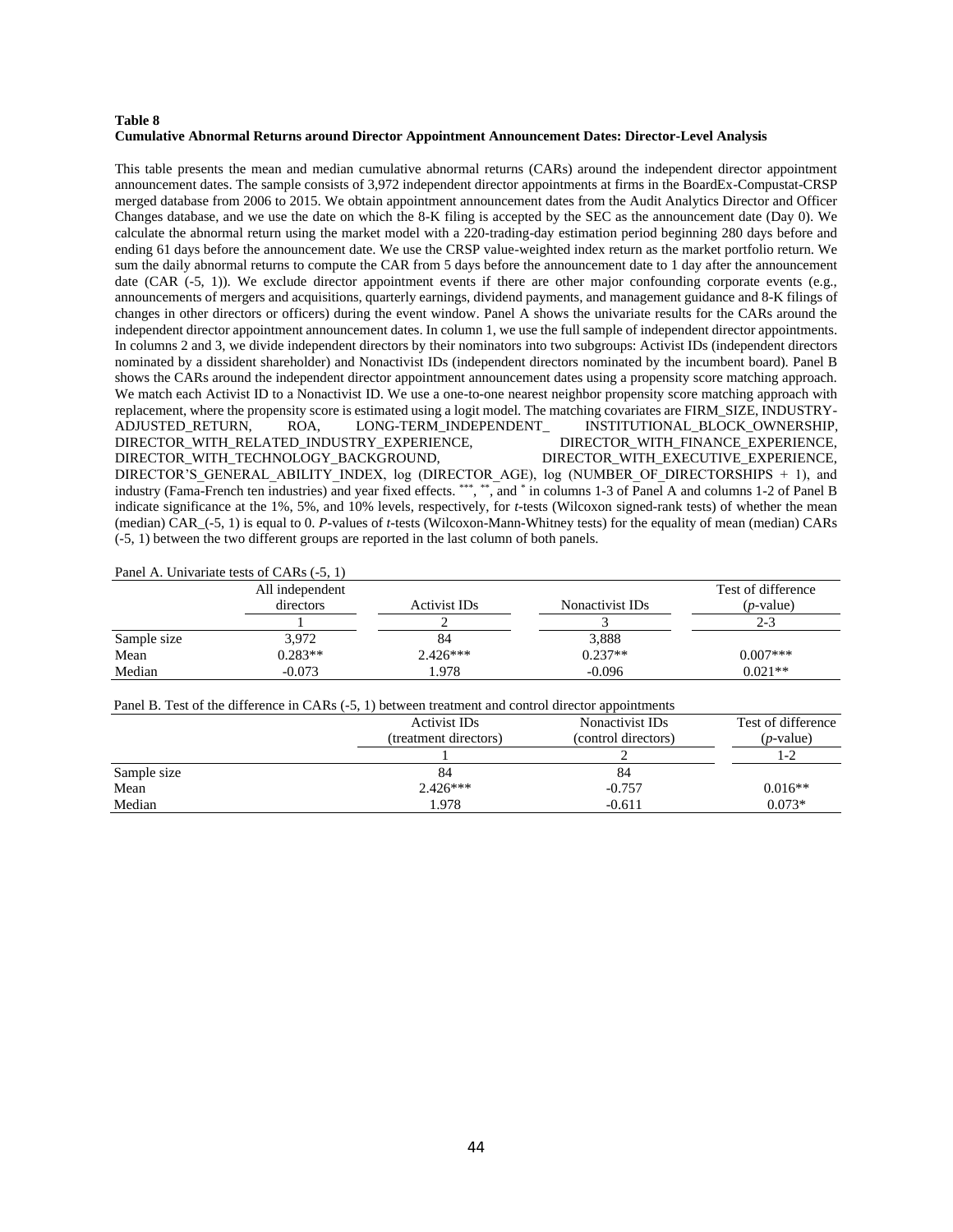#### **Table 9 Shareholder Election Voting Outcomes for Directors by Nominators: Director-Level Analysis**

This table presents independent directors' first uncontested voting outcome. The sample consists of 13,898 independent directors who are appointed at firms in the BoardEx-Compustat-CRSP merged database from 2006 to 2015. EXCESS\_PERCENT\_FOR\_VOTES is the difference between the independent director's percentage of "for" votes and the average percentage of "for" votes for the board at the shareholder meeting in a given year. Panel A shows the univariate results for EXCESS\_PERCENT\_FOR\_VOTES. In column 1, we use the full sample of independent directors. In columns 2 and 3, we divide all independent directors by their nominators into two subgroups: Activist IDs (independent directors nominated by a dissident shareholder) and Nonactivist IDs (independent directors nominated by the incumbent board). Panel B shows the results using a propensity score matching approach. We match each Activist ID to a Nonactivist ID. We use a one-to-one nearest neighbor propensity score matching approach with replacement, where the propensity score is estimated using a logit model. The matching covariates are FIRM SIZE, INDUSTRY-ADJUSTED RETURN. IONGare FIRM\_SIZE, INDUSTRY-ADJUSTED\_RETURN, ROA, LONG-TERM\_INDEPENDENT\_INSTITUTIONAL\_BLOCK\_OWNERSHIP, DIRECTOR\_WITH\_RELATED\_INDUSTRY\_EXPERIENCE, DIRECTOR\_WITH\_FINANCE\_EXPERIENCE, DIRECTOR\_WITH\_TECHNOLOGY\_BACKGROUND, DIRECTOR\_WITH\_EXECUTIVE\_EXPERIENCE, DIRECTOR'S GENERAL ABILITY INDEX, log (DIRECTOR AGE), log (NUMBER OF DIRECTORSHIPS  $+ 1$ ), and

industry (Fama-French ten industries) and year fixed effects. \*\*\*, \*\*, and \* in columns 1-3 of Panel A and columns 1-2 of Panel B indicate significance at the 1%, 5%, and 10% levels, respectively, for *t*-tests (Wilcoxon signed-rank tests) of whether the mean (median) EXCESS\_PERCENT\_FOR\_VOTE is equal to 0. *P*-values of *t*-tests (Wilcoxon-Mann-Whitney tests) for the equality of the mean (median) EXCESS\_PERCENT\_FOR\_VOTE between the two different groups are reported in the last column of both panels*.*

#### Panel A. Univariate test of excess percentage of "for" votes

|             | All independent directors | Activist IDs | Nonactivist IDs | Test of difference<br>( <i>p</i> -value) |
|-------------|---------------------------|--------------|-----------------|------------------------------------------|
|             |                           |              |                 | $2 - 3$                                  |
| Sample size | 13,898                    | 456          | 13.442          |                                          |
| Mean        | $1.362***$                | 1.948***     | $1.342***$      | $0.002***$                               |
| Median      | $0.541***$                | $0.772***$   | $0.535***$      | $0.041**$                                |

|             | Panel B. Test of the difference in excess percentage of "for" votes between treatment and control director appointments |                                        |                                          |
|-------------|-------------------------------------------------------------------------------------------------------------------------|----------------------------------------|------------------------------------------|
|             | Activist IDs<br>(treatment directors)                                                                                   | Nonactivist IDs<br>(control directors) | Test of difference<br>( <i>p</i> -value) |
|             |                                                                                                                         |                                        | $1-2$                                    |
| Sample size | 404                                                                                                                     | 404                                    |                                          |
| Mean        | $2.211***$                                                                                                              | $1.333***$                             | $0.007***$                               |
| Median      | $0.827***$                                                                                                              | $0.355***$                             | $0.007***$                               |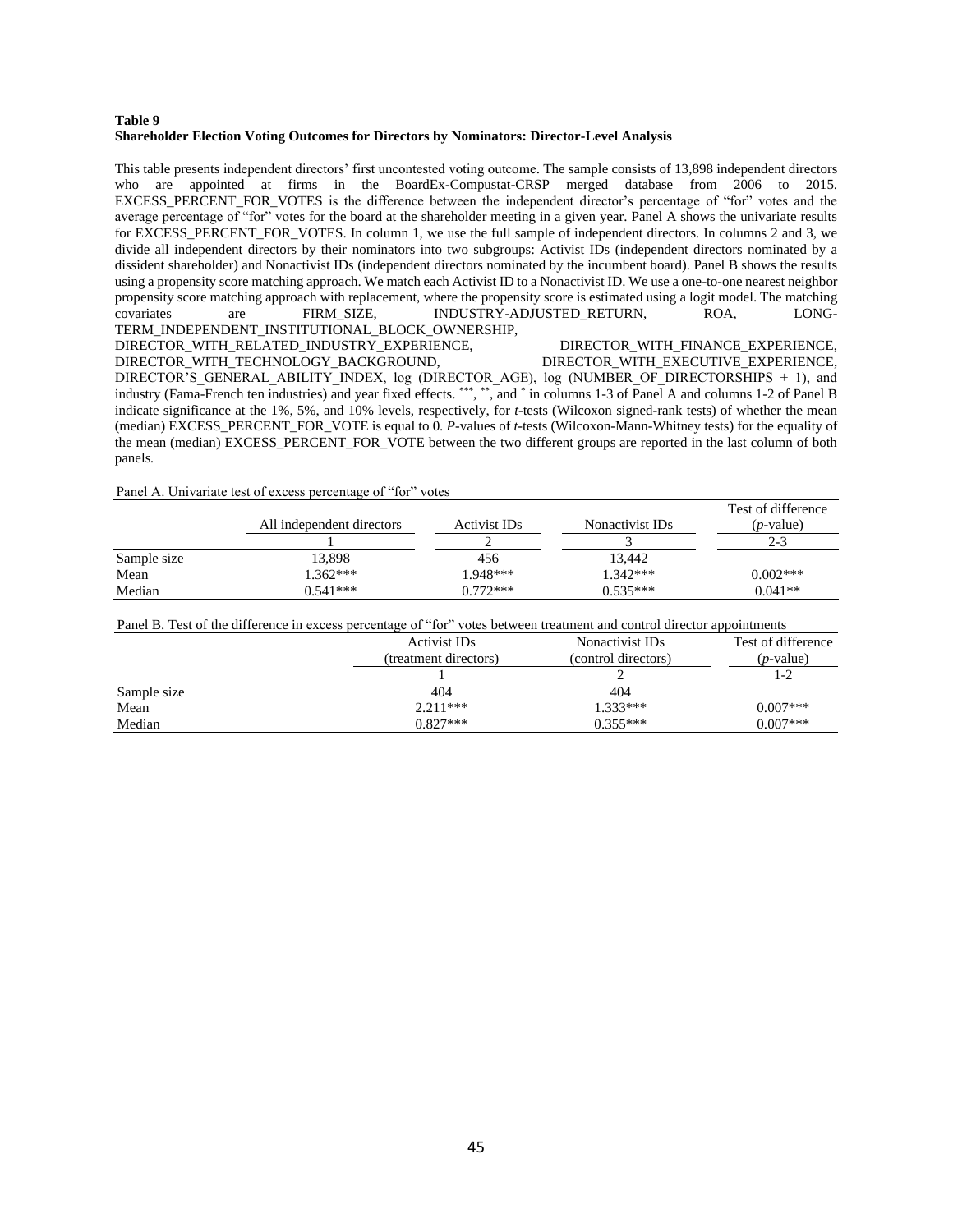#### **Table 10 Director Labor Market Outcomes of Independent Directors: Director-Level Analysis**

This table presents estimates of OLS regressions in which the dependent variable,  $\Delta$  NUMBER OF INDEPENDENT\_DIRECTORSHIPS, is the change in the number of independent directorships (including the directorship at the focal firm) that a director holds from Year<sub>t</sub> to Year<sub>t+2</sub>, where Year<sub>t</sub> is the appointment year at the focal firm. The sample consists of 8,930 firm-director appointment observations in the BoardEx-Compustat-CRSP merged database from 2006 to 2013. We end the sample period in 2013 to ensure that we have a few years to observe the labor market outcomes of directors appointed in the later years of our sample period. We also exclude independent directors who depart the focal board within 1 year of their appointments. ACTIVIST\_ID takes the value of 1 for an independent director nominated by a dissident shareholder, and 0 otherwise. ∆\_TOBIN'S\_Q is the change in Tobin's *q* from  $Year_{t-1}$  to  $Year_{t+1}$ . Director-level characteristics include<br>DIRECTOR WITH RELATED INDUSTRY EXPERIENCE, DIRECTOR WITH FINANCE EXPERIENCE, DIRECTOR\_WITH\_RELATED\_INDUSTRY\_EXPERIENCE, DIRECTOR\_WITH\_TECHNOLOGY\_BACKGROUND, DIRECTOR\_WITH\_EXECUTIVE\_EXPERIENCE, DIRECTOR'S GENERAL ABILITY INDEX, log (NUMBER OF DIRECTORSHIPS + 1),  $\log$  (DIRECTOR AGE), and FEMALE DIRECTOR. The omitted group is Nonactivist IDs (independent directors nominated by the incumbent board). The appendix provides detailed variable descriptions. *P*-values in parentheses are estimated using standard errors that adjust for firm clustering. \*\*\*, \*\*, and \* indicate significance at the 1%, 5%, and 10% levels, respectively.

|                                  | Dependent Variable: ∆ NUMBER OF<br>INDEPENDENT_DIRECTORSHIPS |           |  |  |
|----------------------------------|--------------------------------------------------------------|-----------|--|--|
|                                  |                                                              |           |  |  |
| Independent Variable             |                                                              | 2         |  |  |
| ACTIVIST ID: a                   | 0.083                                                        | 0.076     |  |  |
|                                  | (0.229)                                                      | (0.273)   |  |  |
| $\triangle$ TOBIN'S Q: b         | $0.019***$                                                   | $0.018**$ |  |  |
|                                  | (0.007)                                                      | (0.013)   |  |  |
| a x b                            |                                                              | $0.095*$  |  |  |
|                                  |                                                              | (0.100)   |  |  |
| Firm-level controls in Table 3   | Yes                                                          | Yes       |  |  |
| Director-level control variables | Yes                                                          | Yes       |  |  |
| Industry fixed effects           | Yes                                                          | Yes       |  |  |
| Year fixed effects               | Yes                                                          | Yes       |  |  |
| No. of obs.                      | 8,930                                                        | 8,930     |  |  |
| Adj. $R^2$                       | 0.055                                                        | 0.055     |  |  |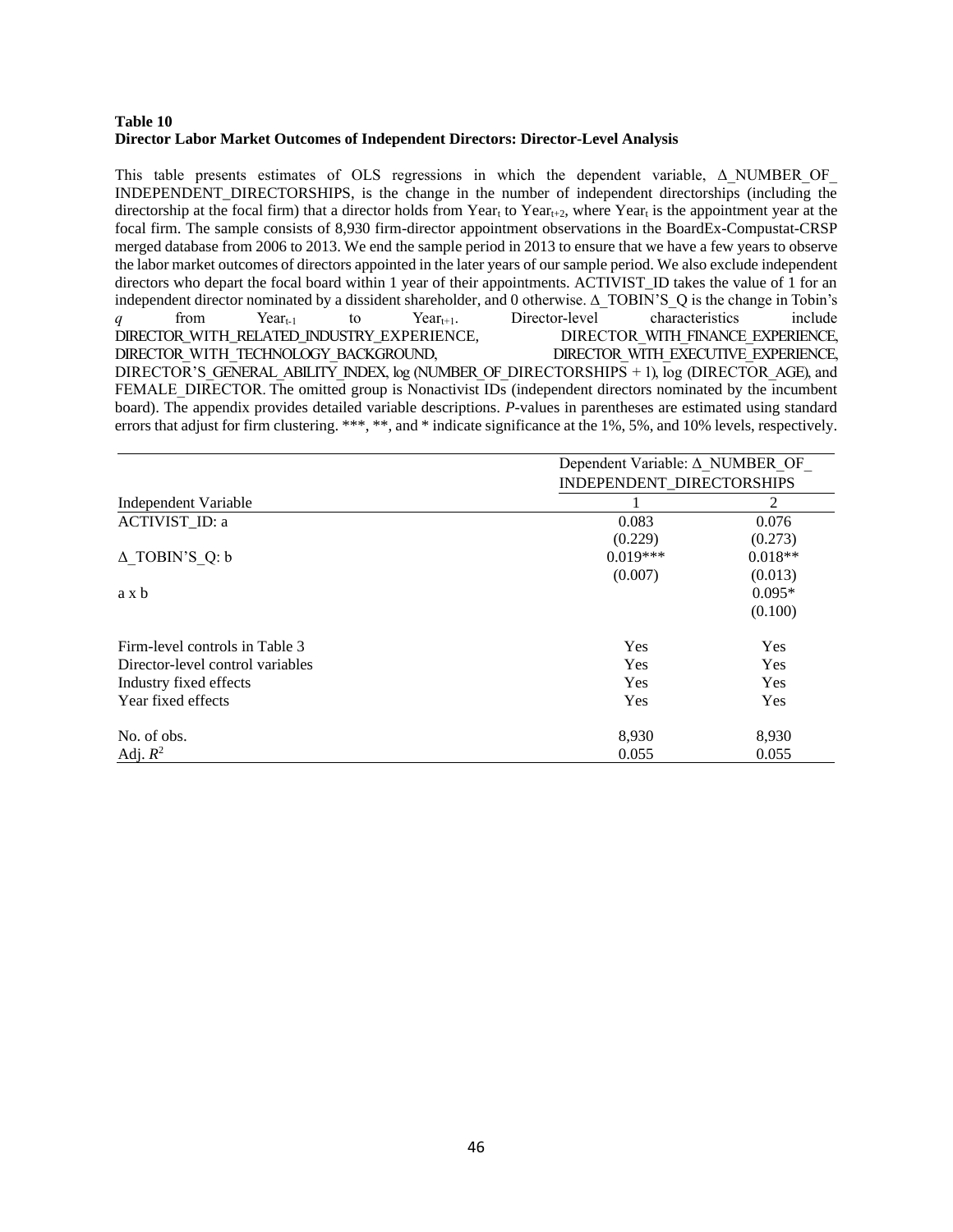#### **Table 11 Director-level Analysis: Comparison between Activist and Nonactivist Rookie IDs**

This table repeats the analyses in Tables 2, 8, 9, and 10 by comparing Activist Rookie IDs (independent directors nominated by a dissident shareholder who have no prior directorship experience at firms in the BoardEx-Compustat-CRSP merged database as of the director appointment date) and Nonactivist Rookie IDs (independent directors nominated by the incumbent board who have no prior directorship experience at firms in the BoardEx-Compustat-CRSP merged database as of the director appointment date). Panel A presents the summary characteristics for 236 Activist Rookie IDs and 8,349 Nonactivist Rookie IDs from 2006 to 2013. Panel B (C) compares the appointment announcement returns (shareholder election voting outcomes) of Activist Rookie IDs with those of Nonactivist Rookie IDs. The sample size differs across columns depending on the availability of the outcome variables. In columns 3 and 4 of Panel B (C), we match each Activist Rookie IDs to a Nonactivist Rookie ID using a one-to-one nearest neighbor propensity score matching approach with replacement, where the propensity score is estimated using a logit model. The matching covariates used for the propensity score matching approach are the same as those in Tables 8 and 9. Panel D compares labor market outcomes between Activist Rookie IDs and Nonactivist Rookie IDs. The sample consists of 3,829 firm-rookie director appointment observations in the BoardEx-Compustat-CRSP merged database from 2006 to 2013. We exclude rookie directors who depart the focal board within 1 year of their appointments. The appendix provides detailed variable descriptions. All test statistics are computed in the same ways as those in Tables 2, 8, 9, and 10.

Panel A. Summary characteristics (mean) of rookie independent directors

|                                            | Activist   | Nonactivist | Test of      |
|--------------------------------------------|------------|-------------|--------------|
|                                            | Rookie IDs | Rookie IDs  | difference   |
|                                            | $(N=236)$  | $(N=8.349)$ | $(p$ -value) |
|                                            |            | 2           | $1 - 2$      |
| DIRECTOR WITH PUBLIC US FIRM EXPERIENCE    | 0.178      | 0.305       | $0.00***$    |
| EXPERIENCE AS EXECUTIVE OF PUBLIC US FIRM  | 0.008      | 0.078       | $0.00***$    |
| DIRECTOR WITH PRIVATE US FIRM EXPERIENCE   | 0.720      | 0.621       | $0.00***$    |
| EXPERIENCE AS EXECUTIVE OF PRIVATE US FIRM | 0.441      | 0.266       | $0.00***$    |
| DIRECTOR'S GENERAL ABILITY INDEX           | $-1.599$   | $-1.307$    | $0.00***$    |
| DIRECTOR WITH FINANCE EXPERIENCE           | 0.360      | 0.315       | 0.14         |
| DIRECTOR WITH RELATED INDUSTRY EXPERIENCE  | 0.131      | 0.204       | $0.01***$    |
| DIRECTOR WITH TECHNOLOGY BACKGROUND        | 0.140      | 0.253       | $0.00***$    |
| DIRECTOR WITH SOCIAL TIES TO CEO           | 0.020      | 0.067       | $0.01***$    |
| DIRECTOR WITH MBA DEGREE                   | 0.263      | 0.227       | 0.20         |
| DIRECTOR FROM IVY LEAGUE SCHOOLS           | 0.301      | 0.205       | $0.00***$    |
| <b>FEMALE DIRECTOR</b>                     | 0.055      | 0.158       | $0.00***$    |
| DIRECTOR AGE (years)                       | 47.648     | 53.079      | $0.00***$    |

Panel B. Test of the difference in CARs (-5, 1) between Activist and Nonactivist Rookie IDs

|             | Full sample            |                                  |                       | Propensity score-matched sample                                   |           |                                          |
|-------------|------------------------|----------------------------------|-----------------------|-------------------------------------------------------------------|-----------|------------------------------------------|
|             | Activist Rookie<br>IDs | <b>Nonactivist</b><br>Rookie IDs | (treatment directors) | Activist Rookie IDs Nonactivist Rookie IDs<br>(control directors) |           | Test of difference<br>( <i>p</i> -value) |
|             |                        |                                  |                       |                                                                   | 1-2       | $3-4$                                    |
| Sample size | 28                     | 1.628                            | 28                    | 28                                                                |           |                                          |
| Mean        | $3.380**$              | 0.221                            | $3.380**$             | $-2.550*$                                                         | $0.029**$ | $0.009***$                               |
| Median      | $2.724*$               | $-0.222$                         | $2.724*$              | $-0.462$                                                          | $0.039**$ | $0.033**$                                |

| Panel C. Test of the difference in excess percentage of "for" votes between Activist and Nonactivist Rookie IDs |  |  |
|-----------------------------------------------------------------------------------------------------------------|--|--|
|-----------------------------------------------------------------------------------------------------------------|--|--|

|             | Full sample     |                    |                       | Propensity score-matched sample            |            |                    |
|-------------|-----------------|--------------------|-----------------------|--------------------------------------------|------------|--------------------|
|             | Activist Rookie | <b>Nonactivist</b> |                       | Activist Rookie IDs Nonactivist Rookie IDs |            | Test of difference |
|             | IDs             | Rookie IDs         | (treatment directors) | (control directors)                        |            | ( <i>p</i> -value) |
|             |                 |                    |                       |                                            | 1-2        | 3-4                |
| Sample size | 144             | 5.593              | 131                   | 131                                        |            |                    |
| Mean        | $2.410***$      | $1.375***$         | $2.506***$            | $0.968***$                                 | $0.002***$ | $0.003***$         |
| Median      | $0.944***$      | $0.512***$         | 1.099***              | $0.332***$                                 | 0.106      | $0.023**$          |

| Panel D. OLS regression that compares labor market outcomes between Activist Rookie IDs and Nonactivist Rookie IDs |                                           |          |  |
|--------------------------------------------------------------------------------------------------------------------|-------------------------------------------|----------|--|
|                                                                                                                    | Dependent Variable: $\triangle$ NUMBER OF |          |  |
|                                                                                                                    | INDEPENDENT DIRECTORSHIPS                 |          |  |
| Independent Variable                                                                                               |                                           |          |  |
| <b>ACTIVIST ROOKIE ID: a</b>                                                                                       | $0.153*$                                  | $0.151*$ |  |
|                                                                                                                    | (0.053)                                   | (0.053)  |  |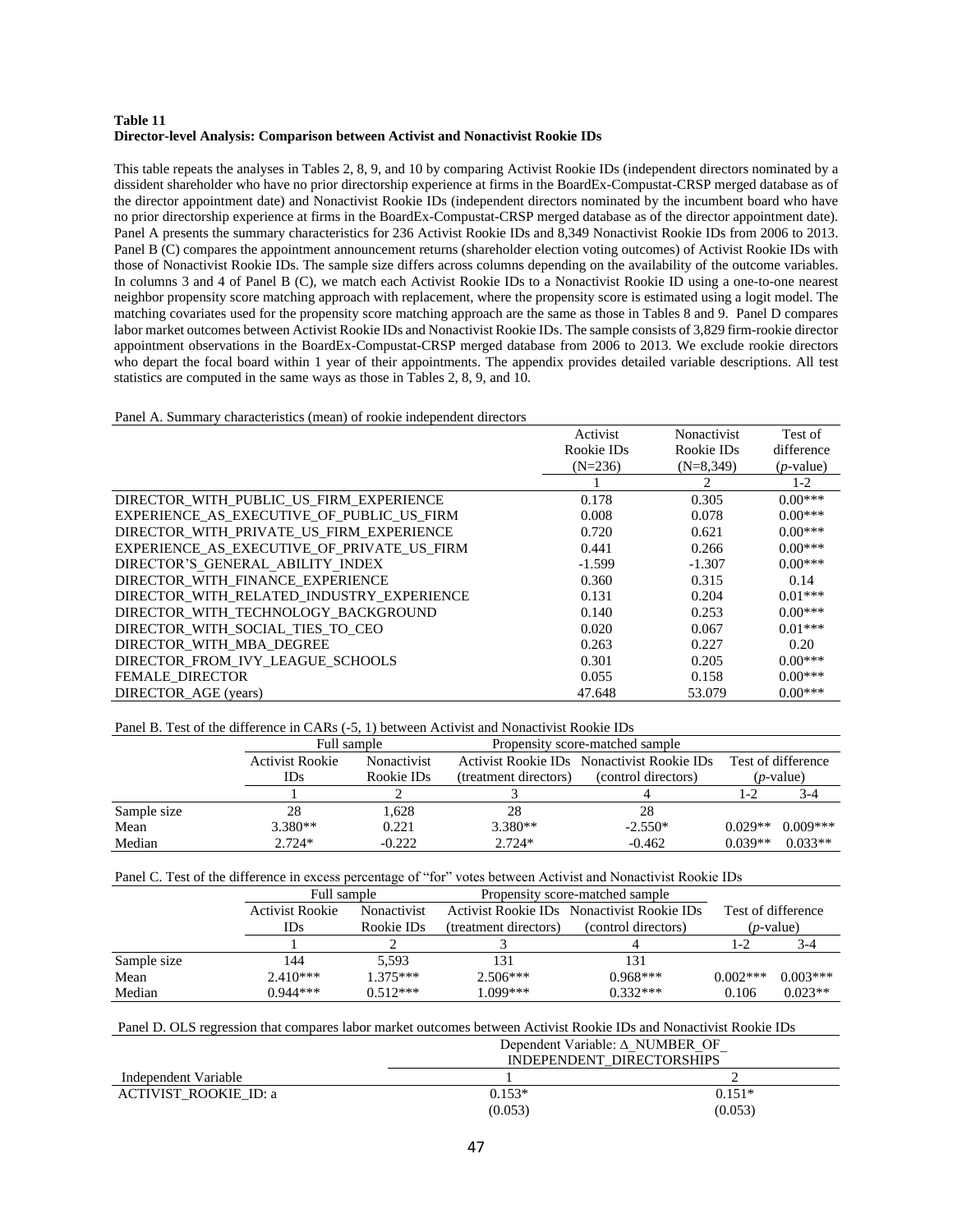| $\triangle$ TOBIN'S Q: b            | 0.005   | 0.004   |
|-------------------------------------|---------|---------|
|                                     | (0.477) | (0.583) |
| a x b                               |         | 0.082   |
|                                     |         | (0.220) |
| Firm-level controls in Table 3      | Yes     | Yes     |
| Director-level controls in Table 10 | Yes     | Yes     |
| Industry fixed effects              | Yes     | Yes     |
| Year fixed effects                  | Yes     | Yes     |
| No. of obs.                         | 3,829   | 3,829   |
| Adj. $R^2$                          | 0.042   | 0.042   |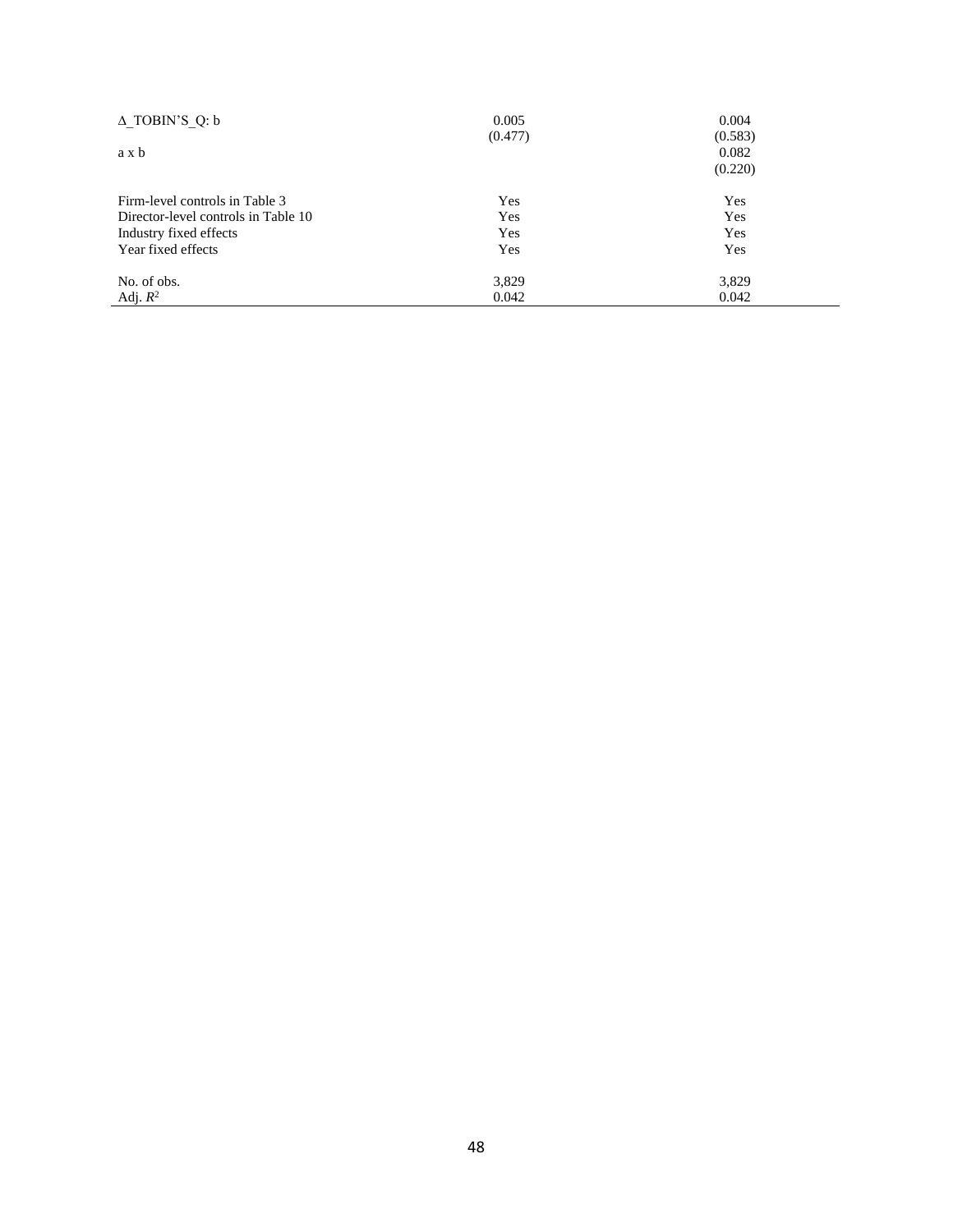#### **References**

Akyol, A. C., and L. Cohen. "Who Chooses Board Members?" *Advances in Financial Economics*, 16 (2013), 43–75.

Bamford, T. E.; J. H. Daum; and M. Vaidya. "Recruiting the First-time Director." (2013), [https://www.spencerstuart.com/research-and-insight/recruiting-the-first-time-director.](https://www.spencerstuart.com/research-and-insight/recruiting-the-first-time-director)

- Bebchuk, L. A.; A. Brav; and W. Jiang. "The Long-term Effects of Hedge Fund Activism." *Columbia Law Review*, 115 (2015), 1085–1155.
- Bernile, G.; V. Bhagwat; and S. Yonker. "Board Diversity, Firm Risk, and Corporate Policies." *Journal of Financial Economics*, 127 (2018), 588–612.
- Biddle, G. C.; G. Hilary; and R. S. Verdi. "How Does Financial Reporting Quality Relate to Investment Efficiency?" *Journal of Accounting and Economics*, 48 (2009), 112–131.
- Brav, A.; W. Jiang; and H. Kim. "The Real Effects of Hedge Fund Activism: Productivity, Asset Allocation, and Labor Outcomes." *Review of Financial Studies*, 28 (2015), 2723–2769.
- Brav, A.; W. Jinag; F. Partnoy; and R. Thomas. "Hedge Fund Activism, Corporate Governance, and Firm Performance." *Journal of Finance*, 63 (2008), 1729–1775.
- Bushee, B. J., and C. F. Noe. "Corporate Disclosure Practices, Institutional Investors, and Stock Return Volatility." *Journal of Accounting Research*, 38 (2000), 171–202.
- Cai, J.; J. L. Garner; and R. A. Walkling. "Electing Directors." *Journal of Finance*, 64 (2009), 2389–2421.
- Chen, G.; J.-K. Kang; J.-M. Kim; and H.-S. Na. "Sources of Value Gains in Minority Equity Investments by Private Equity Funds: Evidence from Block Share Acquisitions." *Journal of Corporate Finance*, 29 (2014), 449–474.
- Chen, L., and F. Moers. "The Market for Independent Directors." *Corporate Governance: An International Review*, 26 (2018), 429–447.
- Chen, X.; J. Harford; and K. Li. "Monitoring: Which Institutions Matter?" *Journal of Financial Economics*, 86 (2007), 279–305.
- Coles, J. L.; N. D. Daniel; and L. Naveen. "Co-opted Boards." *Review of Financial Studies*, 27 (2014), 1751–1796.
- Cremers, M.; E. Giambona; S. M. Sepe; and Y. Wang. "Hedge Fund Activism and Long-term Firm Value." Working Paper (2018).
- Custódio, C.; M. A. Ferreira; and P. Matos. "Generalists versus Specialists: Lifetime Work Experience and Chief Executive Officer Pay." *Journal of Financial Economics*, 108 (2013), 471– 492.
- Custódio, C., and D. Metzger. "How Do CEOs Matter? The Effect of Industry Expertise on Acquisition Returns." *Review of Financial Studies*, 26 (2013), 2008–2047.
- Denes, M. R.; J. M. Karpoff; and V. B. McWilliams. "Thirty Years of Shareholder Activism: A Survey of Empirical Research." *Journal of Corporate Finance*, 44 (2017), 405–424.
- Engelberg, J.; P. Gao; and C. A. Parsons. "The Price of a CEO's Rolodex." *Review of Financial Studies*, 26 (2013), 79–114.
- Fahlenbrach, R.; A. Low; and R. M. Stulz. "Why Do Firms Appoint CEOs as Outside Directors?" *Journal of Financial Economics*, 97 (2010), 12–32.
- Fahlenbrach, R.; A. Low; and R. M. Stulz. "Do Independent Director Departures Predict Future Bad Events?" *Review of Financial Studies*, 30 (2017), 2313–2358.
- Faleye, O.; R. Hoitash; and U. Hoitash. "The Costs of Intense Board Monitoring." *Journal of Financial Economics*, 101 (2011), 160–181.